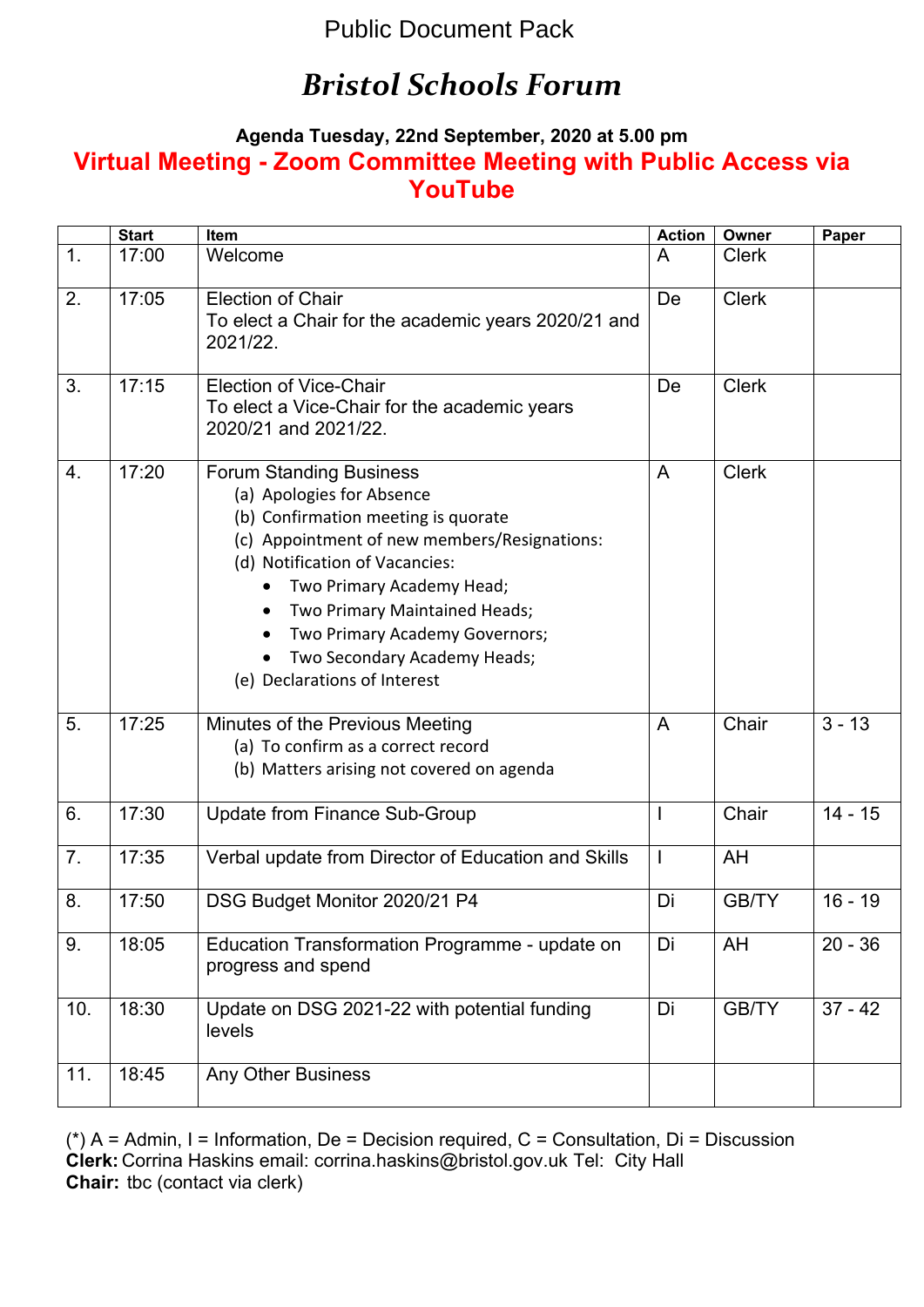Bristol Schools Forum Wednesday, 20 May 2020

# *Bristol Schools Forum*

#### **Present:**

|                                             | Agenda Item 5                                                                           |     |
|---------------------------------------------|-----------------------------------------------------------------------------------------|-----|
|                                             | Bristol Schools Forum Wednesday,                                                        |     |
|                                             | Bristol Schools Forum                                                                   |     |
|                                             | Minutes of the meeting held on Wednesday, 20th May, 2020                                |     |
|                                             | at 3.30 pm at Virtual Meeting - Zoom Committee Meeting with Public Access via YouTube   |     |
| <b>Present:</b>                             |                                                                                         |     |
| Karen Brown                                 | Maintained Secondary Governor Rep, St Mary Redcliffe & Temple                           |     |
| William Brown                               | Non School Member, NASUWT and NEU                                                       |     |
| <b>Rob Davies</b>                           | Nursery Governor Rep, Speedwell and Little Hayes Nursery Federation                     |     |
| <b>Trish Dodds</b>                          | Academy Primary Governor Rep, Fishponds Academy                                         |     |
| <b>Simon Eakins</b>                         | Academy Primary Head Rep, Cathedral Primary                                             |     |
| Simon Holmes                                | Nursery Head Rep, St Phillips Marsh Nursery                                             |     |
| Sarah Lovell                                | Academy Secondary Headteacher Rep, Bristol Metropolitan Academy                         |     |
| Kate Matheson                               | Maintained Primary Governor Rep, St Barnabas Primary                                    |     |
| <b>Garry Maher</b>                          | Non School Member, Diocese of Clifton Rep                                               |     |
| Aileen Morrison                             | Pupil Referral Unit Rep, St Matthias Park                                               |     |
| Ruth Pickersgill                            | Academy Secondary Governor Rep, City Academy                                            |     |
| <b>Chris Pring</b>                          | Maintained Primary Headteacher Rep, Cabot Primary                                       |     |
| Carew Reynell                               | Academy Secondary Governor Rep, Blaise High School                                      |     |
| Emma Richards                               | Special School Head Rep, Claremont School                                               |     |
| Cedric Sanguignol                           | Maintained Primary Governor Rep, Bishop Road Primary                                    |     |
| Simon Shaw                                  | Maintained Secondary Head Rep, St Mary Redcliffe & Temple                               |     |
| <b>Christine Townsend</b>                   | Maintained Primary Governor Rep, Whitehall Primary                                      |     |
| <b>Wendy Weston</b>                         | Non School Member, GMB                                                                  |     |
| <b>Stephanie Williams</b>                   | Academy Primary Head Rep, Bannerman Road Community Academy                              |     |
| David Yorath                                | Academy Secondary Governor Rep, Cotham School                                           |     |
| In attendance from Bristol City Council:    |                                                                                         |     |
| Graham Booth                                | <b>Finance Manager</b>                                                                  |     |
| Cllr Anna Keen                              | <b>Cabinet Member for Education and Skills</b>                                          |     |
| <b>Corrina Haskins</b>                      | Clerk to Schools Forum                                                                  |     |
| Alison Hurley                               | Director of Education & Skills                                                          |     |
| Denise Murray                               | <b>Director of Finance</b>                                                              |     |
| <b>Travis Young</b>                         | <b>Corporate Finance</b>                                                                |     |
|                                             |                                                                                         |     |
| 10. Welcome                                 |                                                                                         | Act |
| The Chair welcomed everyone to the meeting. |                                                                                         |     |
|                                             |                                                                                         |     |
| 11. Forum Standing Business                 |                                                                                         |     |
| a. Apologies for absence                    |                                                                                         |     |
|                                             | Apologies for absence were received from:<br>Kris Hristakev (Special Schools Governor); |     |
| b. Quorate                                  |                                                                                         |     |
|                                             | The Chair confirmed the meeting was quorate.                                            |     |
|                                             |                                                                                         |     |
| 1                                           |                                                                                         |     |
|                                             | Page 2                                                                                  |     |

#### **In attendance from Bristol City Council:**

| <b>Finance Manager</b>                         |
|------------------------------------------------|
| <b>Cabinet Member for Education and Skills</b> |
| <b>Clerk to Schools Forum</b>                  |
| Director of Education & Skills                 |
| Director of Finance                            |
| Corporate Finance                              |
|                                                |

|                                              | <b>Action</b> |
|----------------------------------------------|---------------|
| 10. Welcome                                  |               |
| The Chair welcomed everyone to the meeting.  |               |
|                                              |               |
| 11. Forum Standing Business                  |               |
| a. Apologies for absence                     |               |
| Apologies for absence were received from:    |               |
| Kris Hristakev (Special Schools Governor);   |               |
|                                              |               |
| b. Quorate                                   |               |
| The Chair confirmed the meeting was quorate. |               |
|                                              |               |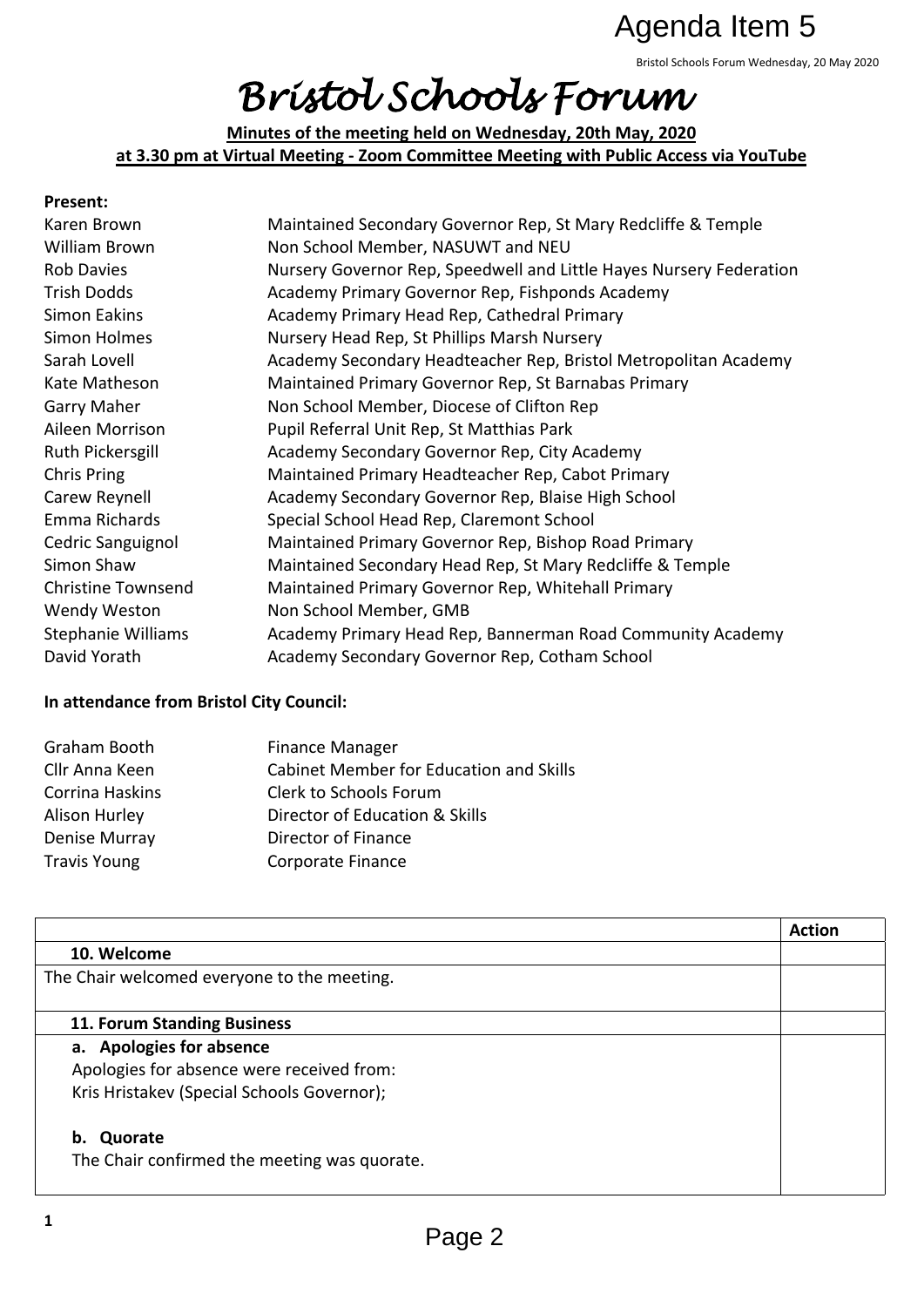#### **c. Resignations**

There were no resignations to report.

#### **d. Appointment of New Members**

The Clerk reported that Simon Holmes had been reappointed as the Nursery Heads representative.

#### **e. Notification of Vacancies**

The Clerk advised of the following Schools Forum Vacancies which would be advertised through the Heads/Governors Bulletins:

- Two Primary Academy Heads
- Two Primary Maintained Heads
- Two Primary Academy Governors
- Two Secondary Academy Heads

#### **f. Declarations of Interest**

There were no declarations of interest.

#### **12. Minutes of the Previous Meeting**

**RESOLVED** - that the minutes be confirmed as a correct record.

#### **Matters Arising**

#### **Minimum Funding Guarantee**

The Chair confirmed that this would be discussed at the next meeting of the Finance Sub Group which was due to take place later in the year.

#### **HR Systems ITrent**

CP confirmed that he had received the guidance and that his school had now moved to the new system.

#### **Composition of the Schools Forum**

The Chair confirmed that this would be on the agenda for the September meeting.

#### **Trading with Schools TwS**

CP asked that, in future, the TwS expenditure breakdown be presented with the annual report as the information raised questions about why certain areas made a profit and others were in deficit. He undertook to raise this with outside of the meeting with the Chair and Vice Chairs.

#### **13. Special Educational Needs and Disabilities (SEND) and the High Needs Block Written Statement of Action**

In introducing the report, AH reported that she had hoped to produce a written report with an update from Ofsted/Care Quality Commission (CQC), but this information was not yet available and therefore she gave a verbal update as follows:

- Confirmation had been received that the Written Statement of Action (WSoA) was fit for purpose as an action plan;
- Despite the Covid 19 crisis, the WSoA remained a key priority for the Council and resources had not been redeployed elsewhere, however, some of the actions timed for July would be a challenge to deliver in the context of the pandemic;
- In terms of analysis, 50% had been achieved and those actions RAG rated "red"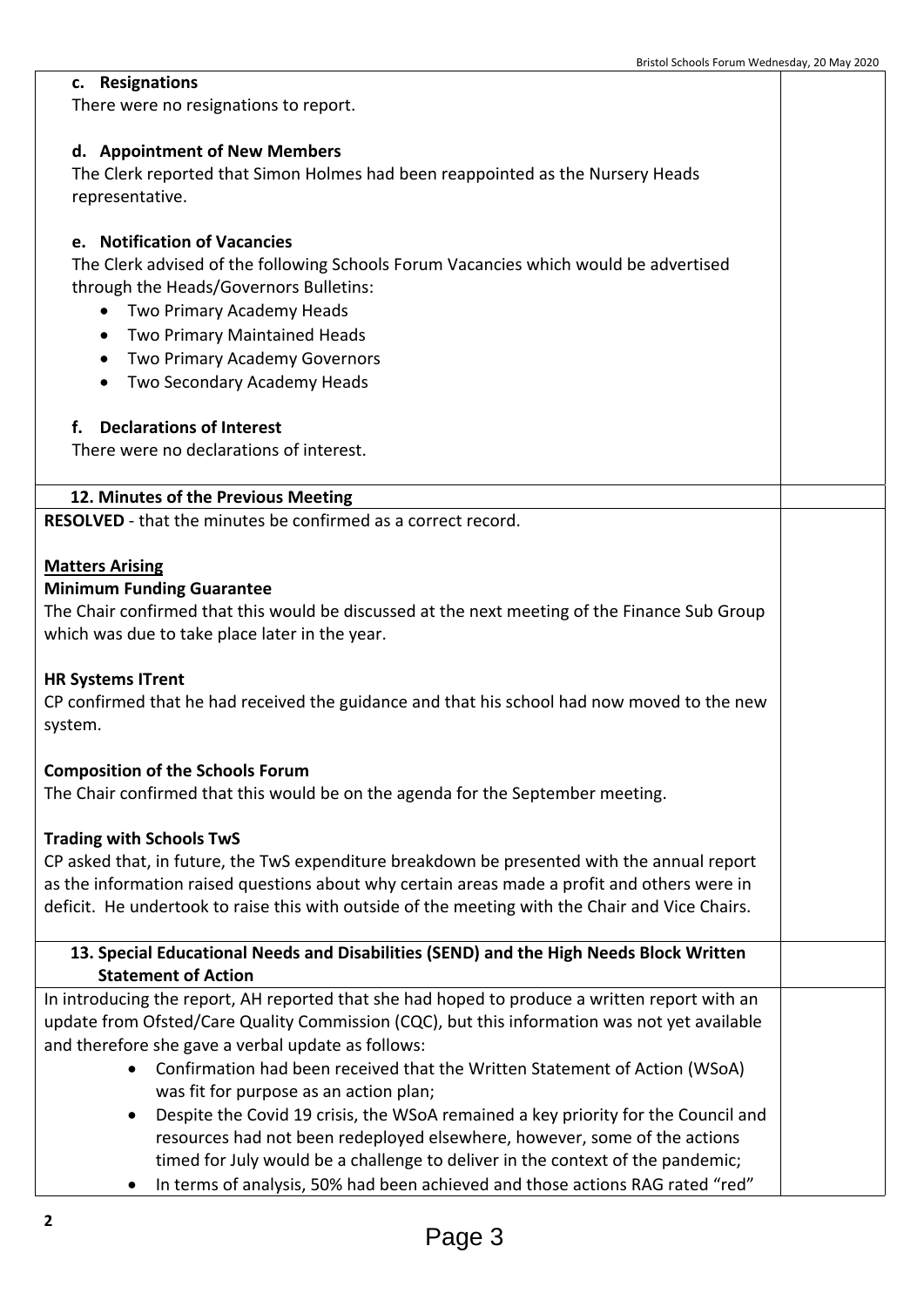| or "amber" could not be delivered in the current climate;                                                                                                                                    |  |
|----------------------------------------------------------------------------------------------------------------------------------------------------------------------------------------------|--|
| The closure of schools had meant that the attendance milestone was not<br>$\bullet$                                                                                                          |  |
| deliverable;                                                                                                                                                                                 |  |
| The Local Offer had been refreshed and there had been a lot of collaborative<br>$\bullet$                                                                                                    |  |
| work with Special Educational Needs Co-ordinators (SENCOs) to ensure that                                                                                                                    |  |
| schools had a voice in the process.                                                                                                                                                          |  |
| 14. Special Educational Needs and Disabilities (SEND) and the High Needs Block -                                                                                                             |  |
| <b>Milestones and Impact of Covid 19</b>                                                                                                                                                     |  |
| AH introduced the report which gave details of the milestones and a breakdown of finances                                                                                                    |  |
| requested by Schools Forum to enable members to understand the impact of transferring                                                                                                        |  |
| money to the High Needs block and the difference it would make to the service.                                                                                                               |  |
| Improvement Priority 2: Children and young people with SEND receive the best possible,                                                                                                       |  |
| appropriate and effective support and provision at the right time                                                                                                                            |  |
|                                                                                                                                                                                              |  |
| She confirmed that the additional funding would enable:                                                                                                                                      |  |
| The local offer to be brought to life by having a team in place to support parents and<br>$\bullet$                                                                                          |  |
| carers. This would shape the longer term offer for Bristol;                                                                                                                                  |  |
| Training and skills to be provided for all schools and settings across Bristol so that every                                                                                                 |  |
| provider understood the fundamentals and the competency level was raised. This was                                                                                                           |  |
| not just about investing in the SENCO but ensuring there were equitable skills across                                                                                                        |  |
| schools and that the core offer was of a higher standard across the city;                                                                                                                    |  |
| Forum Members raised the following questions:                                                                                                                                                |  |
| Welcome the range of developments, especially in relation to communication with parents to                                                                                                   |  |
| help change the perceptions of the services, but how was the Council ensuring that the specialist                                                                                            |  |
| sector was involved and also ensuring quality of provision and value for money in terms of                                                                                                   |  |
| commissioning training services?                                                                                                                                                             |  |
|                                                                                                                                                                                              |  |
| AH responded that, in terms of quality, Bristol City Council (BCC) was looking at training that                                                                                              |  |
| had the right impact and there had been a lot of discussions with specialist teams to identify                                                                                               |  |
| these areas as well as feedback from the survey of young people and parents/carers. BCC was<br>looking to move to a model where it was the facilitator using the skills that were already in |  |
| available in the city.                                                                                                                                                                       |  |
|                                                                                                                                                                                              |  |
| How will Schools Forum measure how successful this particular area has been, e.g. will we                                                                                                    |  |
| consider key performance indicators KPIs at future meetings? It would be useful to monitor how                                                                                               |  |
| the additional money transferred to the High Needs Block has been attributed to this project so                                                                                              |  |
| that Schools Forum can see that the funding is making a difference to the service.                                                                                                           |  |
| AH confirmed that BCC had to provide detailed monitoring information for Department for                                                                                                      |  |
| Education (DfE) and CQC but this could be summarised into a manageable reporting format for                                                                                                  |  |
| future meetings of Schools Forum.                                                                                                                                                            |  |
|                                                                                                                                                                                              |  |
| Was there a risk of sustainable funding not being secured and what would happen to the project<br>if it was not?                                                                             |  |
|                                                                                                                                                                                              |  |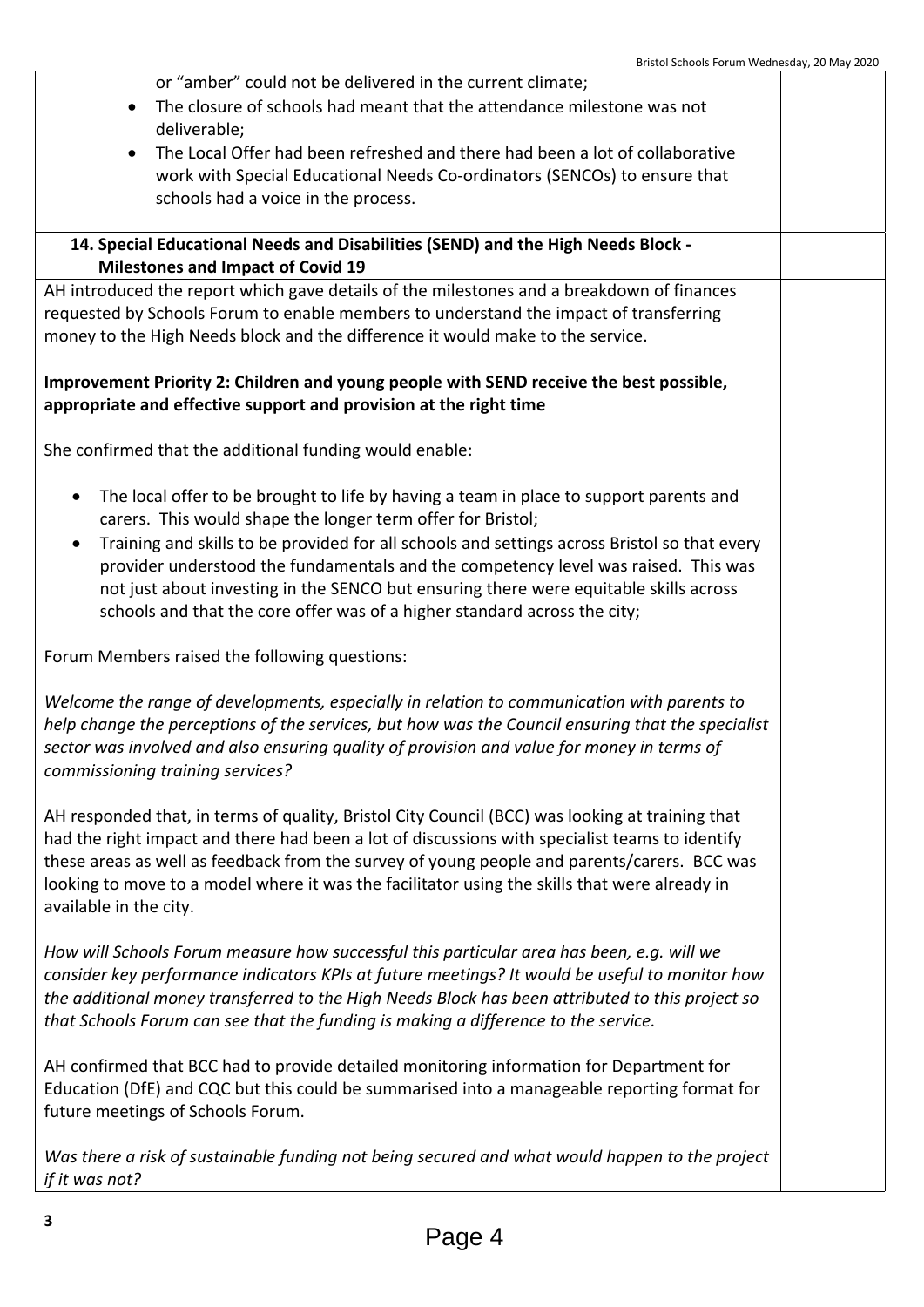AH confirmed that there was a risk as a lot of the project was based on one off funding, however the money was being used to frontload investment in the service and there would be a reassessment of the impact of this funding and how the project could be sustained in the future.

*Of the total investment of £3m, £1.3m is from the transfer to the High Needs block agreed by Schools Forum, however, even though a major commissioner of the work, Schools Forum is not mentioned in the Governance Structure? Are Health and Social Care contributing to the work as they are included on the Governance Structure?*

AH undertook to look into the governance arrangements and report back to a future meeting, but confirmed that Health and Social Care were involved, but for the purposes of the report to Schools Forum, only the information relating to education had been included. In terms of the funding, GB/DM confirmed that there was £1.3 from the Schools Block; £1.5m from additional funding that the Council had and has set aside to support the initiative and the balance was from unused reserves.

*Priority 2 How does the SEND "first call" differ from the service provided by Supportive Parents* and, in view of the Ofsted report, can the Local Authority be confident that families will use this *service rather than Supportive Parents? Would it have been better to enhance the funding to Supportive Parents instead?*

AH undertook to look into the comment about enhancing Supportive Parents, but confirmed that the SEND first call was offering something different in that it was a first point of contact for parents/carers to access services.

*Will the funding from mainstream schools be used to train SENCOs and enable schools to understand the basic information around SEND support?*

AH confirmed the £3m funding would be used to support the wider education transformation programme and not just the WSoA, but that that there would be a focus on basic SEND training for education providers to ensure a consistent level of knowledge and expertise across all education settings in the city.

*Concern that training programmes can sometimes be a "one size fits all" toolkit and a better approach would be a co-constructed programme using the expertise of people on the ground, e.g. early years providers.* 

AH confirmed that, in terms of training, the provision would be a mix of different provision but the first priority was to ensure that the offer had a certain standard across the city, and building on from that would be the sharing of good practice and targeting particular training and coaching to create a sustainable system in schools.

*Concern that, due to the nature of funding, the staff working with SEND children were often the lowest paid on fixed term contracts, it would be better to have proper contracts that allow staff and expertise to be retained.*

*There needs to be flexibility and creativity in terms of both training and provision?*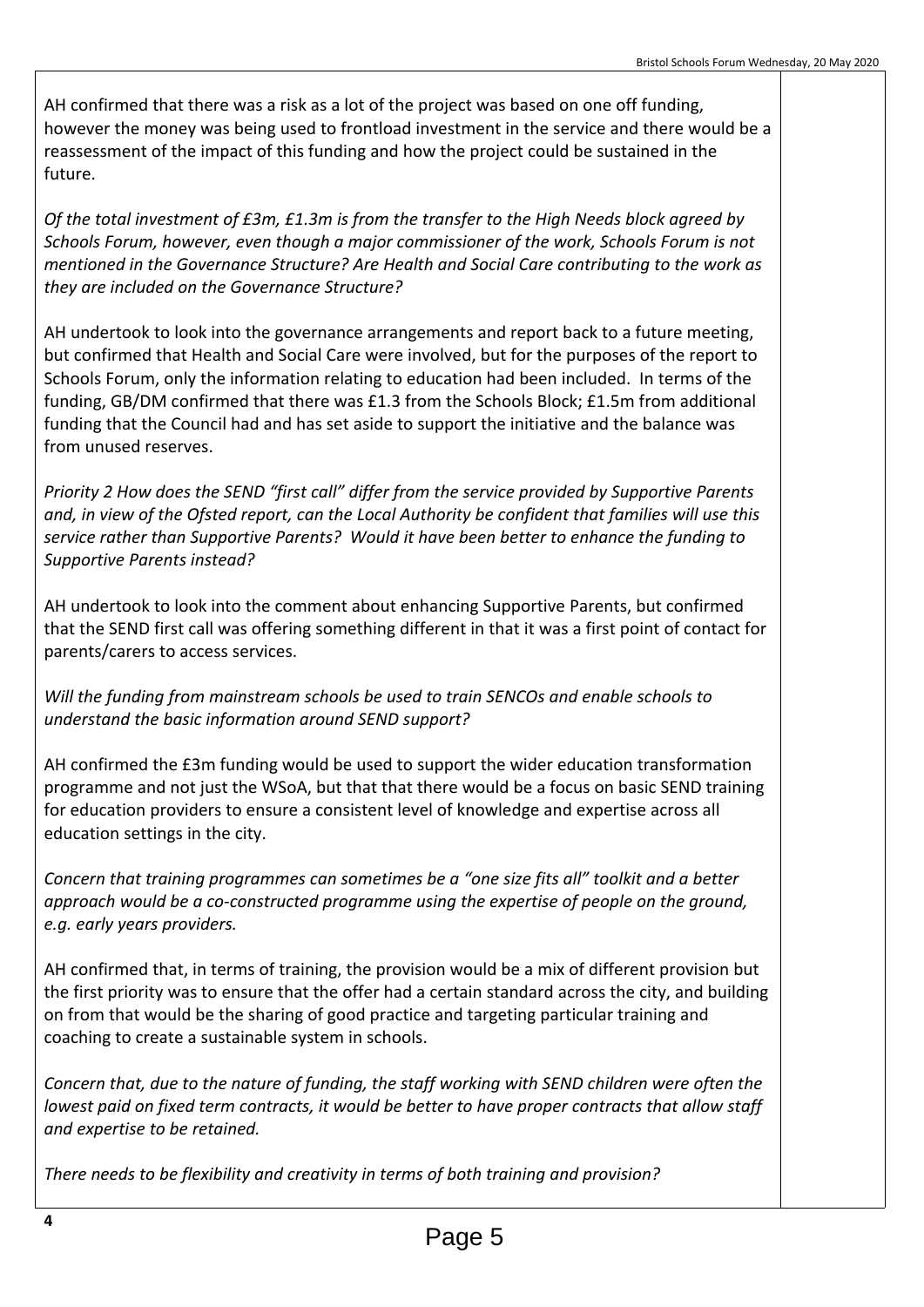AH concurred that there would need to be a flexible approach to increasing specialist provision.

**Improvement Priority 4:**

- **Leaders across the local area will work together to ensure that the children and young people with SEND will experience inclusive cultures, enabling them to achieve their full potential.**
- **Develop our systems and resources to enable young people with SEND/EHCP to be better supported to achieve a successful transition into education, training and employment between ages 14 -25 and beyond.**

AH gave further details on improvement 4 priority as follows:

- A focus on the inclusion of children and young people with SEND across all schools and settings with resources and structure in place and to improve attendance. There were a number of milestones and measures against the target, although it would be challenging to meet these in current circumstances;
- A focus on 14-25 year olds in terms of positive destinations and ensuring that destinations were recorded so that support could be targeted effectively;
- There was a current cohort of 633 and a target of March 21 for a supportive worker to look at career paths in partnership with schools and education settings;
- 14-16 year olds as it was important to start early to raise aspirations;
- There had been a challenge in delivering the milestones due to Covid, but a lot of the work had been done online;
- There was not enough specialist provision and there was a short term issue about children who need a place in September as well as the longer term issue of being enough provision to allow children to be educated in their local area;
- There would be a short term strategy co-produced with education providers to identify how special school places could be increased.

*If there was only one person working with 633 young people, was this enough resource and would anyone else contribute to this such as post 16 providers?*

AH confirmed that some of the work would be done through existing teams with engagement from providers but the long term aim would be to increase capacity.

*There was an increase in anxiety felt by young people in relation to post 16 transition and this would be heightened this year as a result of the pandemic. Would welcome investment in schools, as many staff will continue to work with young people after 16 to ensure a successful transition and a small amount of funding would help support this to provide continuity for young people.*

AH reported that the whole issue of transition was raised at Standards Board and did need further work, especially in light of the pandemic.

*Would there be a target to measure Bristol's performance against its previous performance as well as comparing with statistical neighbours?*

AH acknowledged that this was a good point and it was important to see if Bristol was on track as it could take longer to be comparable with neighbours.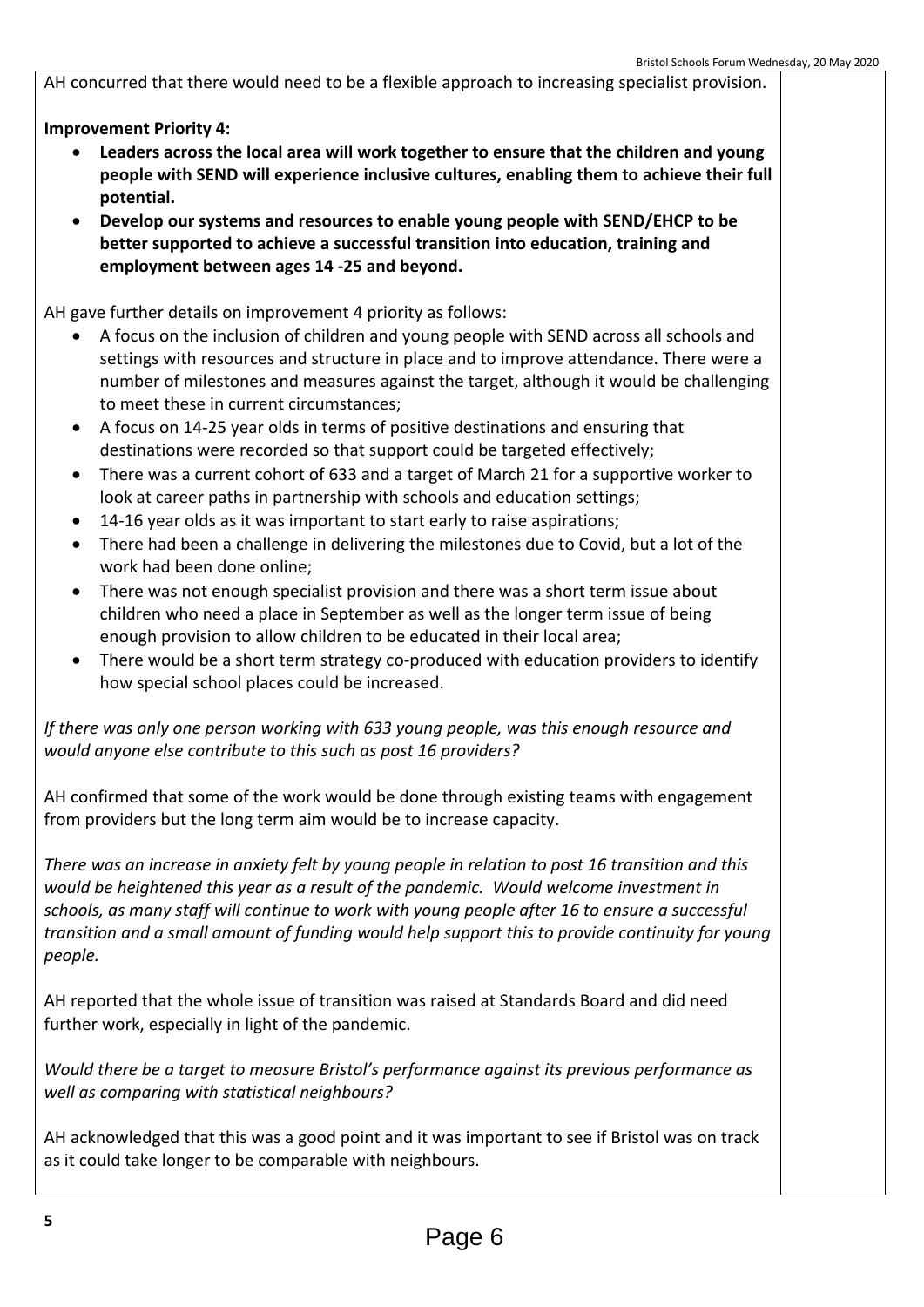# **Improvement Priority 5: Parents and carers have a positive experience of the SEND system in Bristol and their confidence in the system improves** AH reported that this priority was focused on the Local Offer and the co-production of the Local Offer website to ensure information was timely and added value. As this is one off funding, how can we be confident that once this work on the Local Offer has *started it will be embedded in the work of the Council?* AH confirmed that this was a frontloaded project piece which would allow those in post to manage the system after the initial project had been completed. *Concern that the priorities for improvement will take longer that the one off funding?* DM confirmed that this was the case and there would need to be a full scale review driven by the evidence base to identify funding going forward. *Does the authority currently measure findings from quality assurance activity?* AH confirmed that this was a new measure and there were some areas where BCC would not have previous data to measure against. *Support the package, but recognise that there is an element of risk involved due to the lack of sustainable funding.* AH confirmed that the risk had been mitigated by the rigorous governance from DfE QCC and BCC. In summing up, the Chair referred to the recurring themes raised by Forum Members of coproduction and who was involved, effectiveness and sustainability and asked AH to address these in the update reports to future Forum meetings. In considering the recommendations as set out in the report it was: **RESOLVED** that Bristol Schools Forum fulfil the transfer of funds based on the additional detail provided within the report. **15. Dedicated Schools Grant (DSG) Outturn for 19/20** The Chair asked that any questions on the report be forwarded to the Clerk and a written response would be provided. **16. Place Planning and the Growth Fund** The Chair asked that any questions on the report be forwarded to the Clerk and a written response would be provided.

The meeting closed at 4.50pm.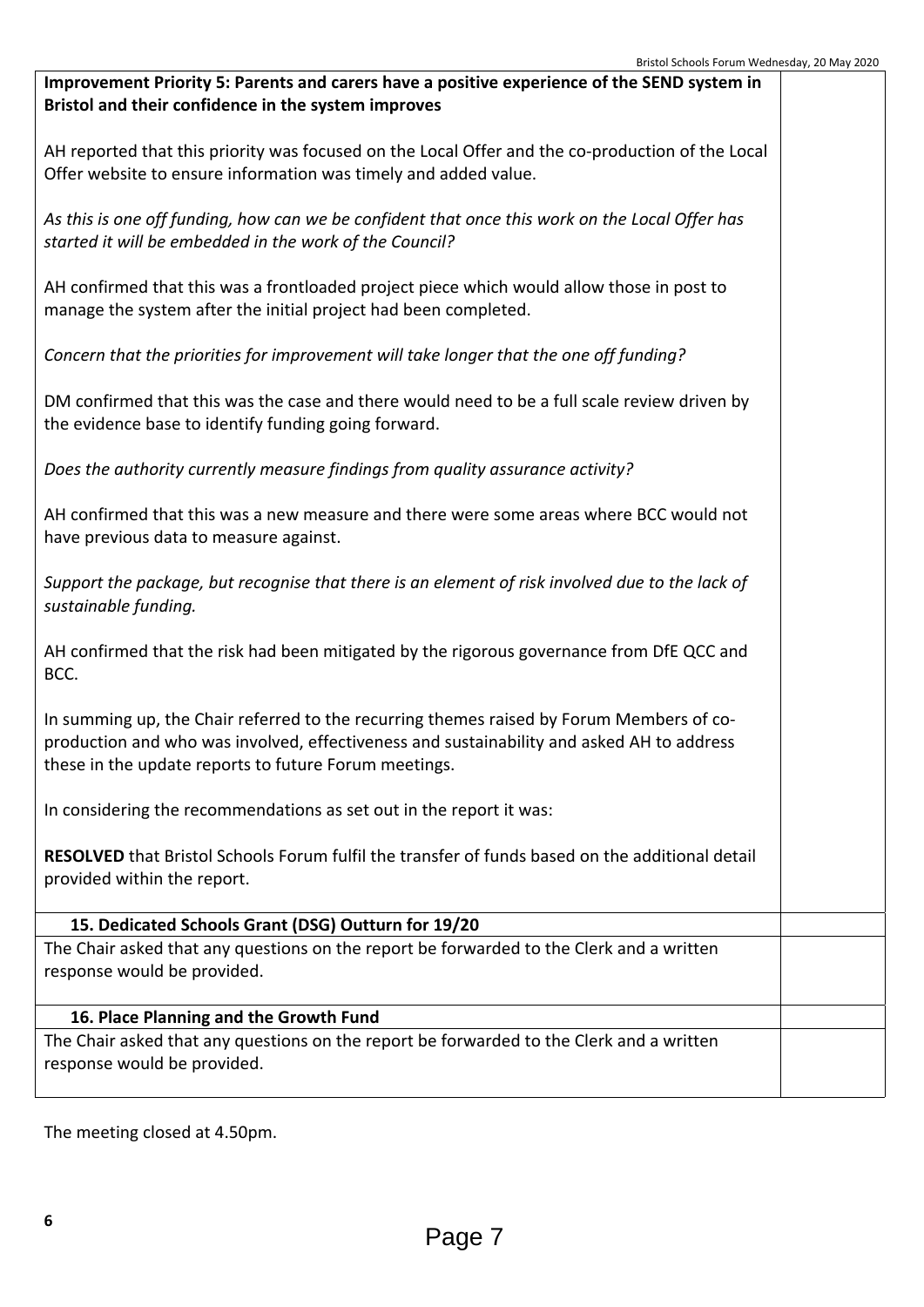|       | Question 1: Chris Pring - Item 6 DSG Paper                                              |  |  |  |  |
|-------|-----------------------------------------------------------------------------------------|--|--|--|--|
| a)    | 4.6 Underspend (should this figure be -£0.463)?                                         |  |  |  |  |
|       | b) Table 2 – Items missing (Insurance/Maternity/FSM/Ed Psyc) from de-delegated tables   |  |  |  |  |
| C)    | Table 3 De-Del – figure has changed to 464 (463 on table 2)                             |  |  |  |  |
|       | d) 8.1  being pupils of key workers. This should be  key workers and vulnerable pupils. |  |  |  |  |
| Reply |                                                                                         |  |  |  |  |

- a) Yes, in paragraph 4.6 the underspend should read -£0.463m
- b) Table 2 just shows items with movements and balances at year end, in line with data provided in previous years. The other de-delegated items spent to budget so no movement or carry forward.
- c) In table 3 there is a rounding issue updated table below;

**Table 3**: DSG year-end balances 2019/20

| £'000                | b/f      | 2019/20 movement | c/f   |
|----------------------|----------|------------------|-------|
| <b>Schools Block</b> | 0        | (174)            | (174) |
| De-Del               | (414)    | (49)             | (463) |
| <b>CSSB</b>          | 0        | 0                |       |
| EYB                  | (1, 115) | 1,135            | 20    |
| <b>HNB</b>           | (432)    | 1,534            | 1,102 |
| Sub-total            | (1, 962) | 2,446            | 485   |
| Advanced funding     | 0        | 2,407            | 2,407 |
| <b>TOTAL</b>         | (1,962)  | 4,853            | 2,892 |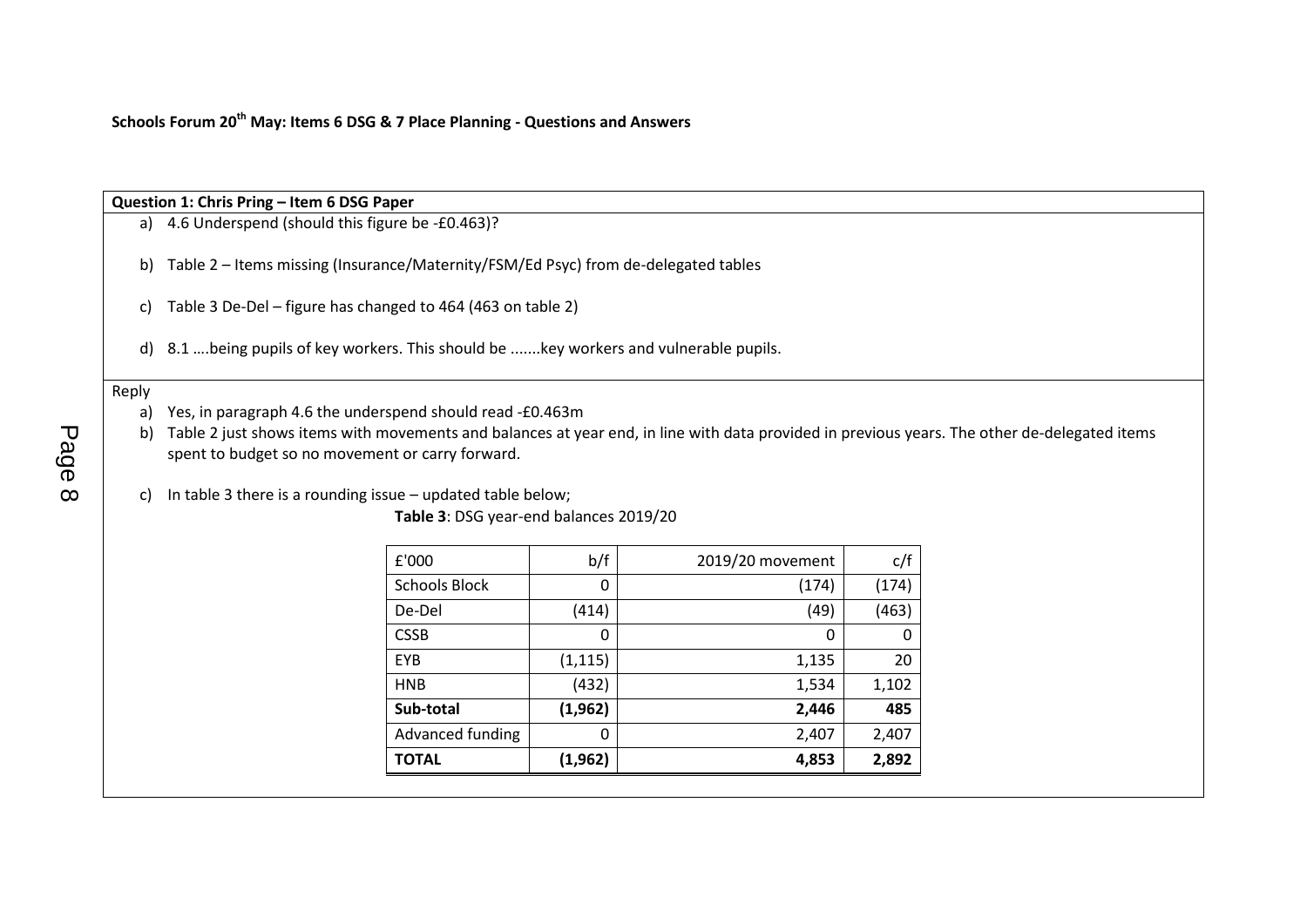|  |  |  | d) Yes, in paragraph 8.1, the text should read 'key workers and vulnerable pupils.' |  |
|--|--|--|-------------------------------------------------------------------------------------|--|
|--|--|--|-------------------------------------------------------------------------------------|--|

#### **Question 2: Wendy Weston – Item 6 DSG Paper**

- a) As a union with members in centrally managed Children's Centres when can we expect information on how the deficit budgets are to be managed?
- b) When is the all party parliamentary group to report back on the future of maintained nursery schools?

#### Reply

- a) Details on plans to manage deficits in Children's Centres will be shared with Forum later in the year once they are agreed. Obviously the current situation with Covid-19 has had an impact and the effect of this needs to be considered across the sector.
- b) We haven't received any update from the group or indication of when they will report their findings, we are very interested in the outcome of this too.

#### **Question 3: Aileen Morrison – Item 6 DSG Paper**

- a) There are references to a number of groups and task and finish groups including the 'Belonging' Task group? Could the LA provide a crib sheet on the different working groups and their purposes? How does the LA ensure membership to groups is open and transparent?
- b) Appendix 3 Shows AP spending and includes Block contracts. How are the large discrepancies in ALP funding justified?
- c) ALP spot purchasing- Can you comment on the fact that Secondary schools pay the LA for places at St Matthias and Lansdown Park so the £561,000 cost of ST Matthias is not complete picture. Where is the income generated through schools' contributions accounted for?
- d) Is the LA working with the sector to ensure value for money and to approach the DfE for an increase in places funded by the ESFA-Current provision (eg St Matthias) could expand and these places could attract ESFA funding that would reduce the burden on high needs budgets.

#### Reply

a) The various working groups are in the stages of being developed and once they are finalised and their remit agreed we will share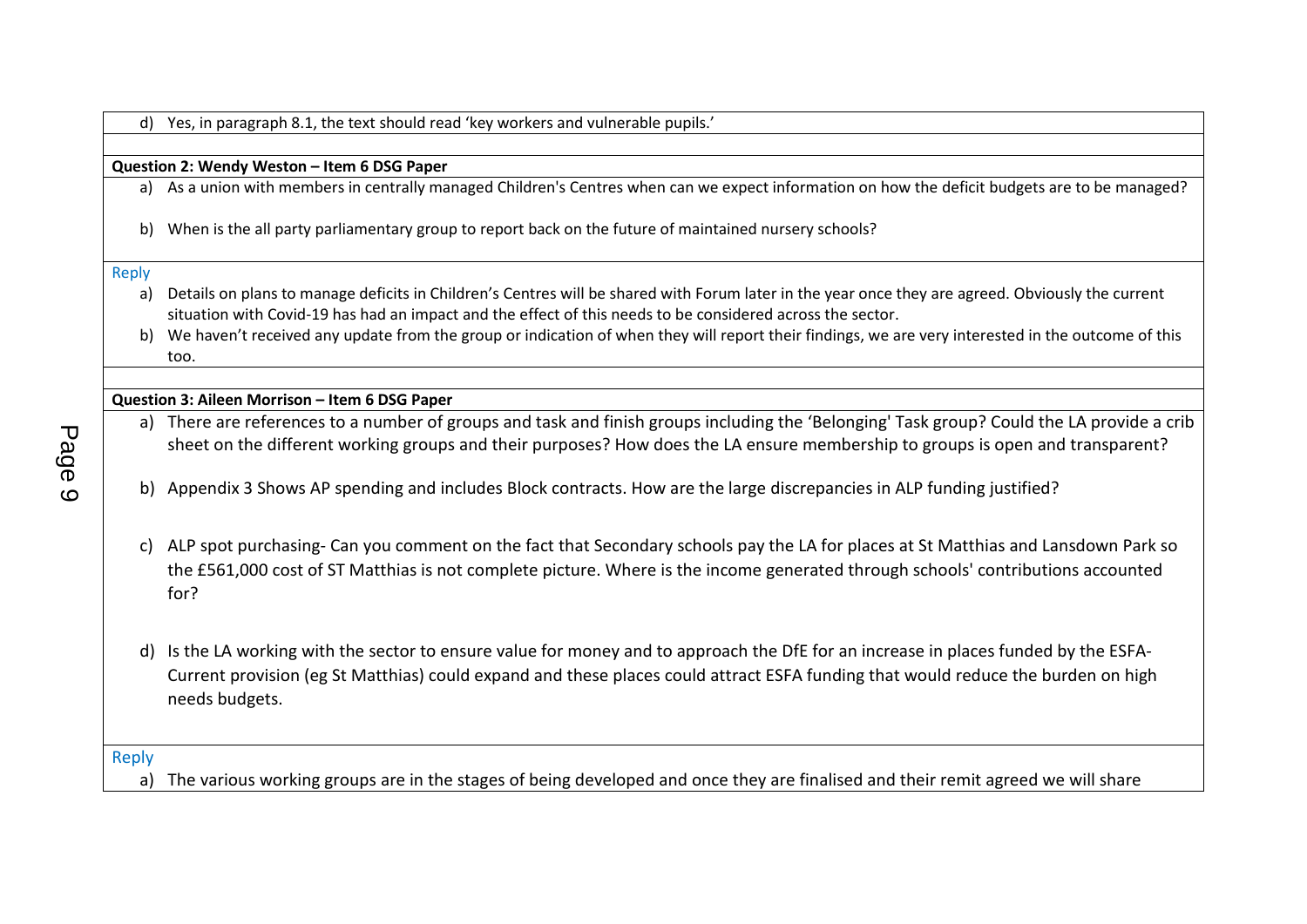details with Forum.

- b) The council is about to undertake an in depth review of alternative learning provision as part of a formal recommissioning process. The review is part of a wider SEND sufficiency exercise and does include an examination of funding for AP, the rising running costs of placements and value for money, as well as appropriateness of provision and quality outcomes. There are elements of AP school funding that we can't alter. The £10k place funding from ESFA does not go as far as it did in 2012. The discretionary element(s) of high needs funding (Top Up and contracted places) need to ensure good outcomes and effective use of money. The review of AP is being managed by Oliver Buell. We will be bringing in external expertise to give an independent view of the sector. The current plan envisages completion of this work by 2<sup>nd</sup> October 2020.
- c) Charges are levied to schools to reflect the fact that they have already received funding in their block allocation for the pupils that are then placed in AP. This has the effect of transferring funding into the high needs block, the income is not allocated to the specific AP provision, but is included as income within the AP budgets overall.
- d) All work by the LA with the sector tries to ensure value for money. This has to be balanced against the needs of vulnerable school age children and the LA's statutory duties to make educational provision for them, as well as those external factors that are outside the council's control. Unforeseen delays with planned increases to AP school places funded by the ESFA are one example of this, as are high levels of school exclusion in Bristol and high demand for (SEND/SEMH) specialist school places exceeding existing places capacity. Education settings have submitted ideas to expand existing provision. We are currently reviewing these ideas with a view to move forward with those that will release the right provision in the areas of the city that we are experiencing most demand

#### **Question 4: Carew Reynell – Items 6 DSG & 7 Place Planning**

a) Item 6:

When will projections for 20/21 be available? I'm particularly interested in High Needs, where 19/20 projections increased substantially towards the end of the year.

- b) Item 7:
- i) The figures in Appendix 2 appear to show a potential commitment of £2.75m in 21/22, compared with a budget of £2m in 20/21. Is that right?
- ii) Does the authority have specific plans in place to provide the 240 places that would have been provided by the Oasis Temple Quarter School? If so, have they been costed?
- iii) How does the cost to the Growth Fund compare with the notional figures in Appendix 2?
- iv) There has, in the past, been talk of the possibility of amending the Growth Fund policy to reduce the amounts payable for new places (as is done by some other authorities) if the cost of the policy was likely to exceed the funding provided by DfE. Could this be considered for 21/22?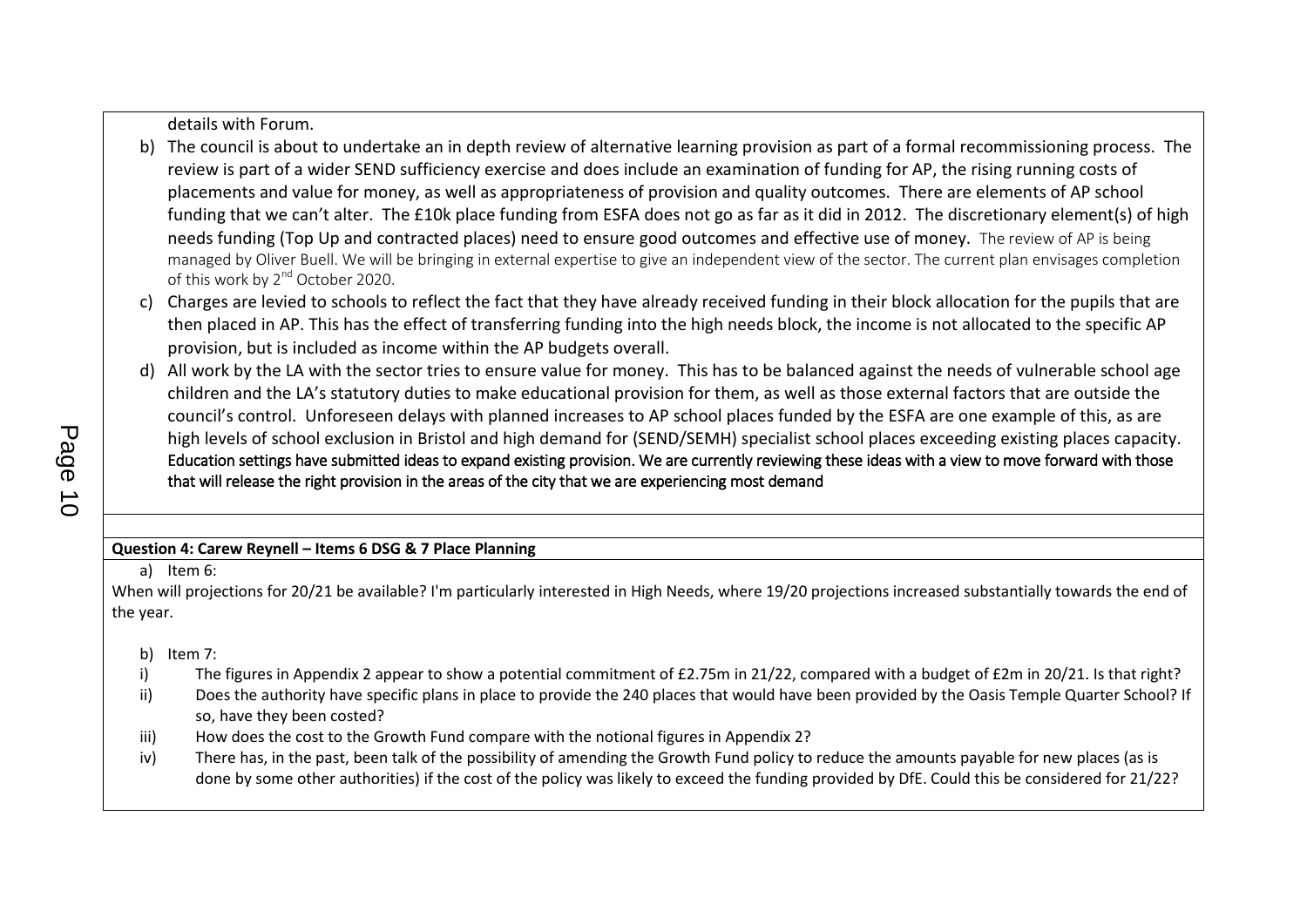#### Reply

- a) The first projections will be available as part of the 1<sup>st</sup> Quarter Monitoring Report following cancellation of the July Forum meeting, it was agreed that this report be circulated to Forum Members.
- b) Item 7:
	- i. There are three elements to Growth, each funded differently.
		- 1. Routine growth from Growth Fund £2.0m
		- 2. Growth due to academy schools for the 5 month overlap, funded from refunded recoupment
		- 3. New and growing schools, funded directly in the formula and not charged to Growth fund.

The question is comparing the budget assigned to 1. against the overall Growth cost, which is all three considerations. The table in Appendix 2 states the anticipated cost to Schools Block, which is correct as all growth is funded from schools block, but not all growth is funded from Growth Fund.

- ii. The Place Planning and Education Capital Teams have looked at possible options to increase places at a number of schools that could potentially provide additional provision. The indicative capital costs of these options have been calculated but the total cost would be well in excess of currently available capital. If existing schools were expanded this would increase pressure on the Growth Fund. By how much would depend on how many pupils and which schools they go to. Temple Quarter would be treated as a new and growing school, so the ESFA requires growth in that school is funded via the APT (via the schools formula directly, with an estimate for pupil numbers) rather than through the growth fund.
- iii. The table in the report is looking forwards and identifies which schools are funded from Growth Fund, and which are APT. The actual cost will depend on the prevailing school formula value, the numbers of pupils, and whether the policy is amended in the timeframe.
- iv. This has been discussed before at Schools forum, the last time was in March 2018 and there wasn't a change to amounts payable, with the policy staying broadly similar. This issue will be put on the agenda of the Finance sub-group to discuss the options and implications of ay changes.

#### **Question 5: Christine Townsend – Item 7 Place Planning**

- a) 4.4 Of the 213 places offered to applicants living outside of the Bristol boundary and therefore falling outside the legal requirement held by Bristol to provide a school place, how many of these places will receive funds from Bristol's Growth Fund under the council's current policy?
- b) 4.7 Why is the School Capacity Survey not taking place in 2020?
- c) 4.11 What was the outcome of the planning application for the Oasis Temple Quarter secondary that went to the committee on May 28th? What is the deadline for the Environment Agency to 'call-in'?
- d) What is plan B if Oasis Temple does not open for Sept 2021?
- e) Table 1 includes Trinity at full PAN for 21/22 but omits Oasis Temple entirely despite both being in doubt. What is the reason for Trinity inclusion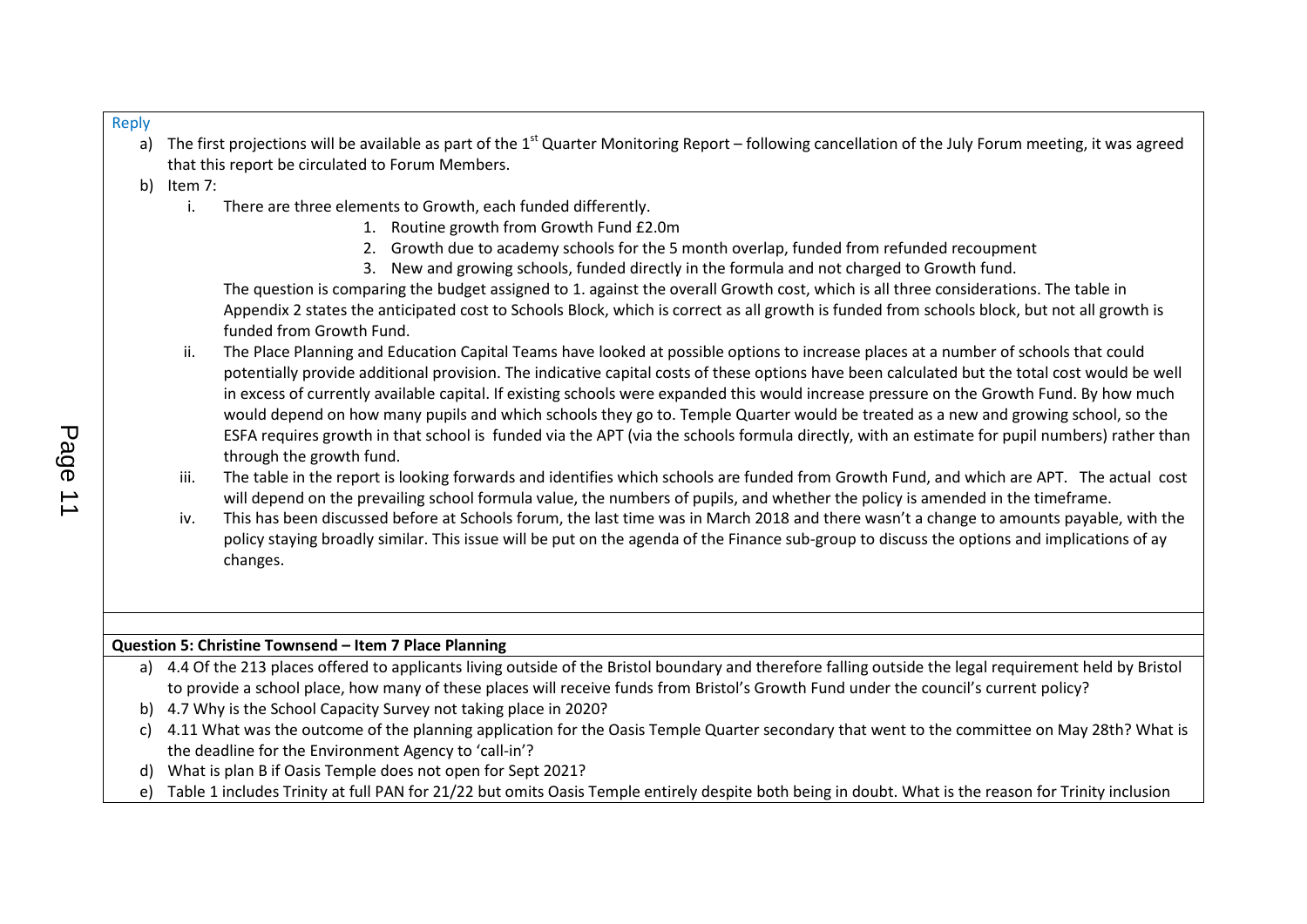and Oasis exclusion?

f) 4.19 What progress has been made on the use of increasing primary estate capacity (created by falling mainstream demand) repurposing for educating children with SEND with or without an EHCP?

#### Reply

- a) 6 schools are scheduled to receive money from the Growth fund (Trinity is a new schools so is funded in APT as a new and growing school), as agreed in previous years. The 6 are Bristol Brunel Academy, Bristol Metropolitan Academy, City Academy, Colston Girls School, Cotham School, St Bede's College. Growth Fund is allocated to compensate a school for increases in NOR, caused by growing at the request of the authority. Admission of pupils from outside the LA boundary is not linked to Growth Funding, but these pupils will increase the census figures and therefore funding into the DSG.
- b) The 2020 School Capacity and Forecasts collection (SCAP) was due to commence in June The decision to cancel was made by the DfE to reduce burdens on local authorities during the current pandemic.
- c) The developer withdrew the application from the committee to undertake further work to mitigate against an objection and possible call-in by the Environment Agency.
- d) See answer above
- e) Trinity was included in the projection when progress was on schedule. The scheme is much more advanced and BCC is the contractor. We are therefore in more control and have more information than OATQ which is being managed by the DfE directly.

Following information sessions with schools and invitations to submit Expressions of Interest, a number of projects are being assessed. The process will ensure the schemes are technically possible, meet need and can be developed within the available budgets. Initial estimates of the work needed to deliver the projects show completion dates (i.e. when young people will be able to use the new provision) ranging from 11<sup>th</sup> September 2020 for more straight forward schemes and 2021 for more complex schemes.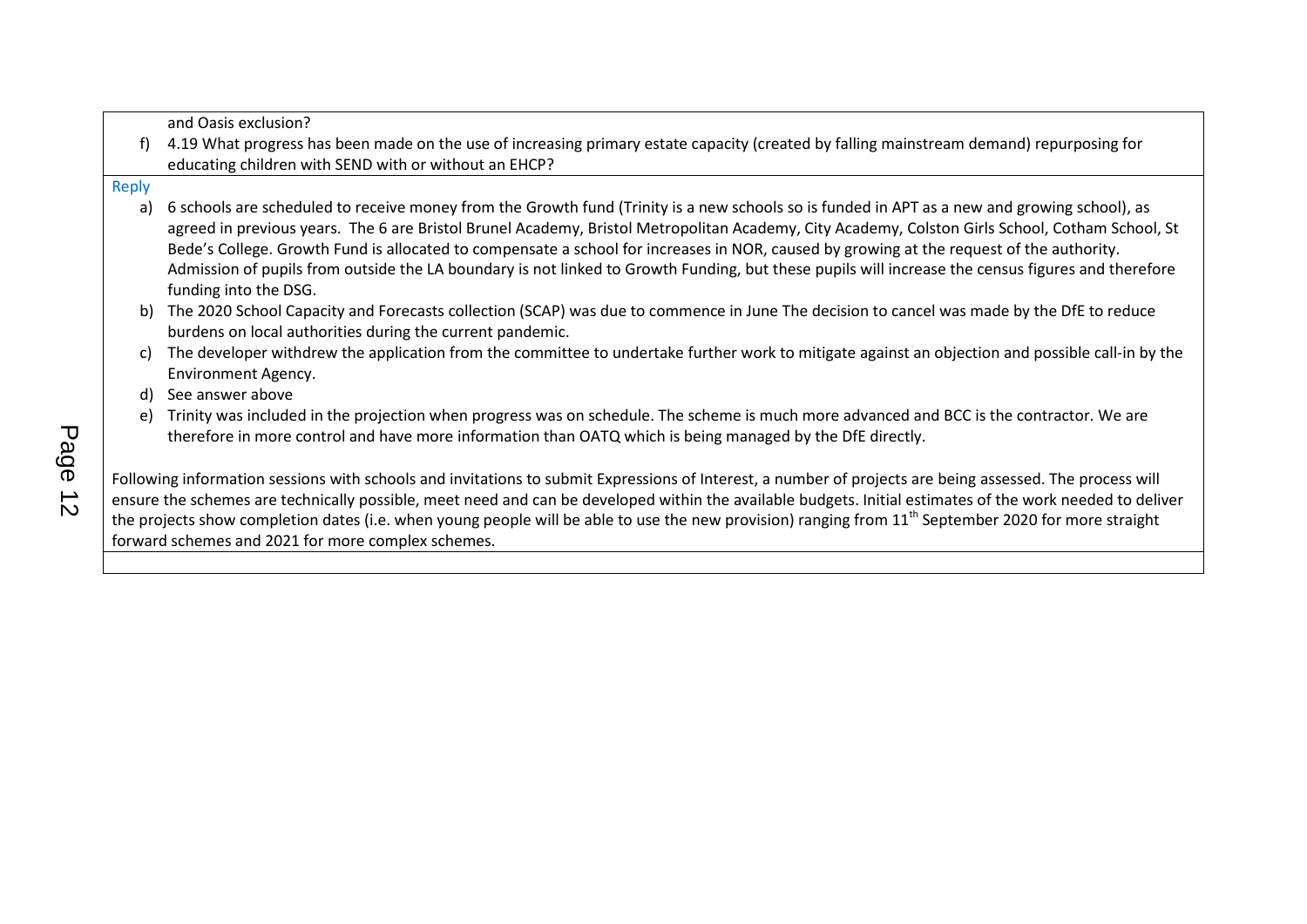#### **Schools Forum Finance Sub-Group – 25th August 2020**

Present: Carew Reynell Sarah Lovell Christine Townsend Cedric Sanguignol

Officers: Graham Booth Corrina Haskins Alison Hurley Travis Young Levi Mapstone

Apologies: Garry Maher and Chris Pring

#### **1. DSG Monitor**

The Sub-Group noted the latest position; there was not much change overall and the High Needs Block was carrying forward a deficit from last year which was reflected in the HN brought forward value.

The following comments were raised:

- Early years funding overspend needs explaining in the report to Schools Forum;
- There would be a significant increase in the cost of teachers due to the 2.75% pay rise and this was a funding issue for schools.

#### **2. Funding Formula**

The Sub-Group noted that, until the Government guidance was available, it was not known whether there would be restrictions in the movements between blocks.

It was also noted that Bristol's formula was now very close to the NFF, and that the amount of money redistributed by the MFG was much lower than used to be the case.

AH confirmed that she was looking how to widen engagement with schools, which could be done using a virtual platform. It was suggested that it would also be useful to engage with Chairs of Governors in addition to Heads, and this would also raise the profile of the Schools Forum.

In response to questions about whether falling rolls in primary schools was an ongoing issue that needed to be reflected in the funding formula, TY confirmed that figures were stabilising and Early Years numbers were slowly starting to increase. **Agenda Item 6**<br>**Agenda Item 6**<br>**Agenda Item 6**<br>**Agenda Item 6**<br>**Example 13** Agents was reflected in the HN brought forward<br>**explaining in the report to Schools Forum;**<br>in the cost of teachers due to the 2.75% pay rise and

#### **3. Growth Fund**

The Sub-Group noted that there was a delay in the opening Oasis Temple Quarter and there were implications for school places and associated funding. This could be an issue for Schools Forum in terms of the Growth Fund.

#### **4. De-delegation**

The Sub-Group noted that some areas of the de-delegation budget would not be sustainable going forward – e.g. only 2 secondary schools would be paying into the maternity scheme. As a result some of the rates may rise and a consultation would take place with schools in the autumn.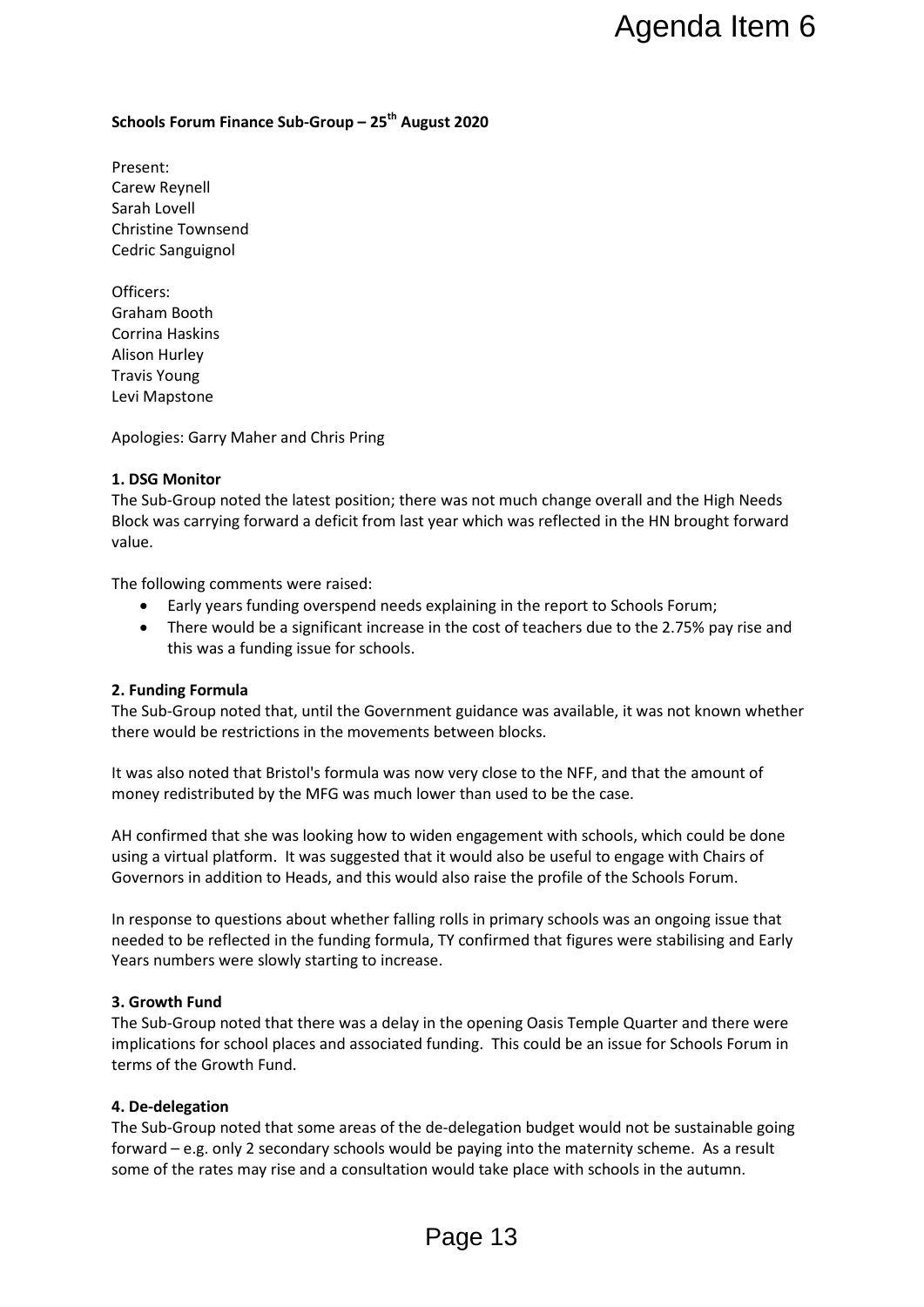In response to a question, it was noted that any balances accrued as a result of schools in financial difficulty and underspend in areas such as union fees and health and safety representatives could not be utilised in the Schools Block.

#### **High needs/Education Transformation Programme**

The Sub-Group received a draft paper from AH which would be finalised for the September meeting of Schools Forum. Members asked for further details to be included on the impact of the £1.3m which was transferred to the High Needs Block.

It was reported that other authorities had large and growing deficits on the HN block.

GB highlighted the difficulties of forecasting future costs, especially in relation to EHCPs as the cost of a plan varied between the different bands, however, costs would increase as the number of requests for ECHP was rising year on year and there were additional costs associated with the impact of Covid-19.

It was agreed that the report for Schools Forum would include further detail on the number of EHCPs, out of authority places along with an update on the progress made in carrying out the programme measured against the milestones.

#### **Agenda for September Meeting**

- DSG Monitoring report;
- Update on 2021/22 funding (to include the blocks and funding levels and an outline of the consultations which will be undertaken);
- Progress on the Education Transformation with contextual information.

#### **Other Issues**

- In response to a question about the Apprenticeship Levy and whether schools knew about using the money to invest in training and development, AH undertook to raise this with the Employment and Skills Officer.
- Forum Composition: This was due to be considered in September, but had been delayed due to the current pandemic. AH undertook to look into this with a view to encouraging a diversity of membership and would report back to a future meeting.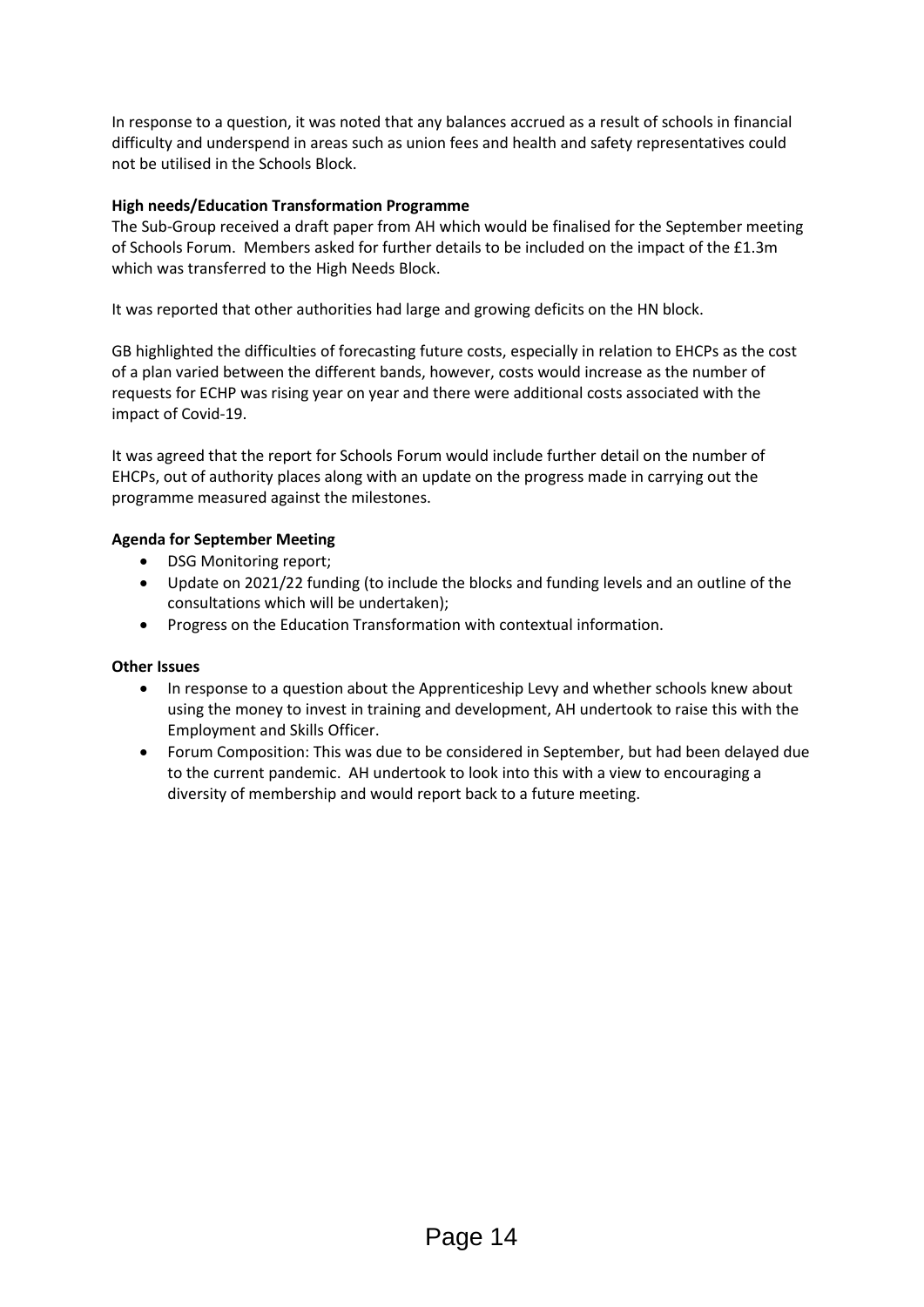Bristol Schools Forum 22 September 2020 Supporting paper for agenda item number: 8

#### **Bristol Schools Forum DSG Budget Monitor 2020/21 P4**

| Date of meeting: | 22 September 2020 |  |  |
|------------------|-------------------|--|--|
| Time of meeting: | 5.00 pm           |  |  |
| <b>Venue:</b>    | Virtual meeting   |  |  |

#### **1 Purpose of report**

1.1 This report provides information of the forecast financial position for the DSG overall as at Period 4 (to end July 2020).

#### **2 Recommendation**

- 2.1 **Schools Forum is invited to:**
	- **a) note the in-year 2020/21 position for the overall DSG.**

#### **3 Background**

- 3.1 This is the first budget monitor paper for 2020/21 to be presented to Schools Forum, as result of the cancellation of the July Forum meeting.
- 3.2 The report updates Schools Forum on the position at Period 4 (end of July) 2020/21.

#### **4 Budget monitoring 2020/21**

- 4.1 The DSG ended the 2019/20 financial year with an overall deficit of £2.892m, this included £2.407m of funding accelerated from 2020/21.
- 4.2 This first monitor is showing that the in-year forecast deficit is £3.186m, which when added to the brought forward balance will give a total deficit to carry forward at the end of the year of £6.078m. The main area for concern is the High Needs block which is forecasting an overspend in-year of £3.094m, this is despite an increase in funding in this block. The Period 4 position is set out in **Table 1** with more detail set out in **Appendix 1**. Agenda Item 8<br>
Simula Schools Forum 22 September 2020<br>
Schools Forum<br>
Monitor 2020/21 P4<br>
September 2020<br>
0 pm<br>
In the forecast financial position for the<br>
not the forecast financial position for the<br>
end July 2020).<br>
.<br>
.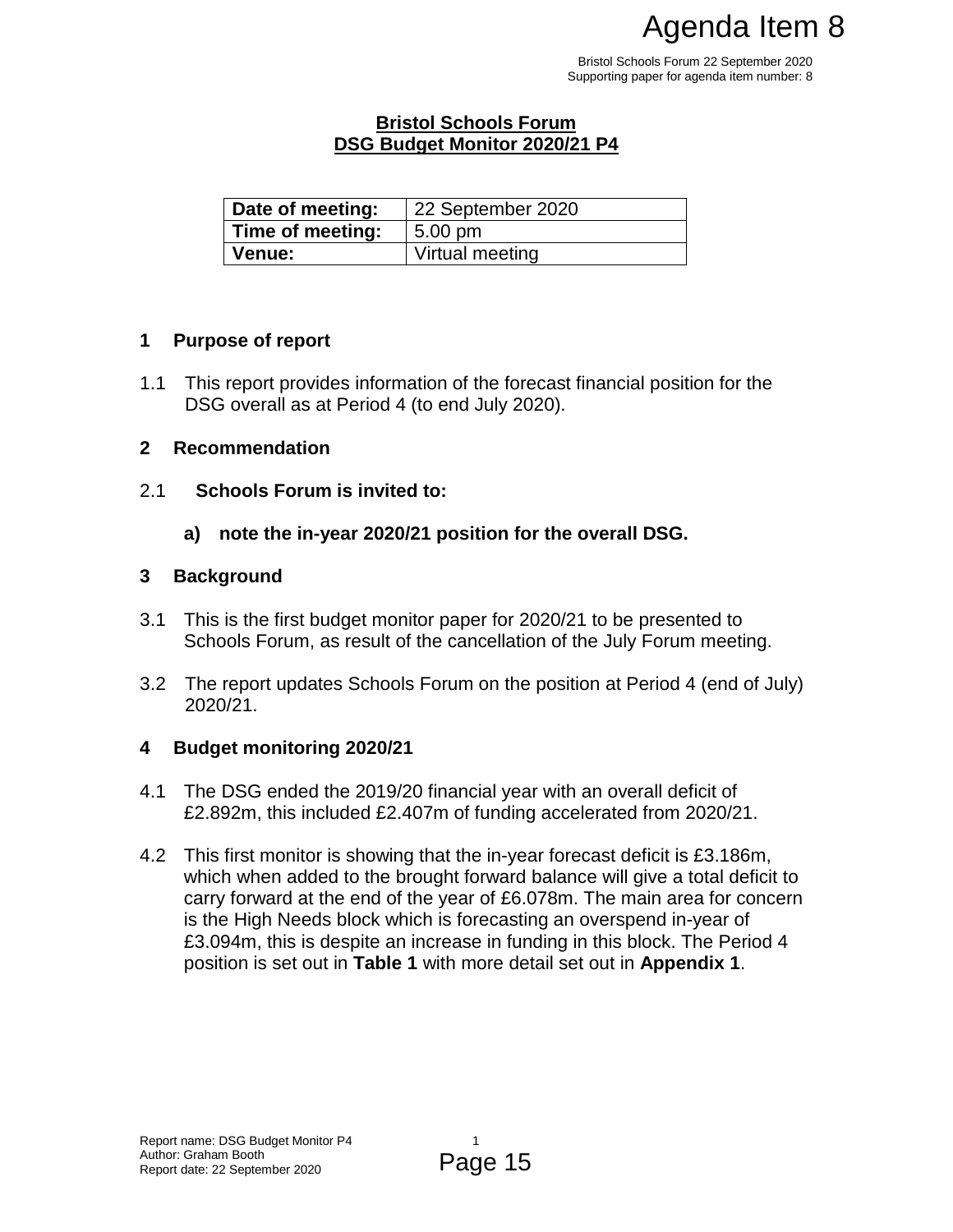| All figures £'000            | b/f   | DSG<br><b>Funding</b><br>2020/21 | <b>Forecast</b><br><b>Outturn</b><br>Period 04<br>2020/21 | In-year<br>variance | <b>Forecast</b><br>Carry-<br>forward<br>Period 04<br>2020/21 |
|------------------------------|-------|----------------------------------|-----------------------------------------------------------|---------------------|--------------------------------------------------------------|
| <b>Schools Block</b>         | (174) | 272,492                          | 272,492                                                   | 0                   | (174)                                                        |
| De-delegation                | (464) |                                  |                                                           | 0                   | (464)                                                        |
| <b>Schools Central Block</b> |       | 2,386                            | 2,386                                                     | 0                   |                                                              |
| Early Years                  | 20    | 37,119                           | 37,212                                                    | 92                  | 113                                                          |
| <b>High Needs Block</b>      | 3,509 | 62,511                           | 65,606                                                    | 3,094               | 6,603                                                        |
| Funding                      |       | (374, 508)                       | (374, 508)                                                |                     |                                                              |
| <b>Total</b>                 | 2,892 |                                  | 3,186                                                     | 3,186               | 6,078                                                        |

| Table 1: Forecast position on overall DSG for 2020/21 at Period 4 (July 2020) |  |  |
|-------------------------------------------------------------------------------|--|--|
|-------------------------------------------------------------------------------|--|--|

- 4.3 **Schools Block (Nil variance).** All of the formula funding for maintained schools and academies has been allocated. The only scope for variation is in the growth fund. Spend on the growth fund will depend on the pupil number information included on the October 2020 pupil census, any variation will be calculated and reported following receipt of this data.
- 4.4 **De-delegated resources (Nil variance).** At this stage of the year it is anticipated that this will be in a balanced position. Any variance will be carried forwards to future years.
- 4.5 **School Central Services Block (Nil Variance).** It is expected that all of the services in this block will spend to budget.
- 4.6 **Early Years Block (£0.092m forecast overspend).** The Early Years DSG income is based on 5/12ths of the January 2020 census and 7/12ths of the January 2021 census. In 2019/20 the participation levels generated a balanced budget (with the overspend last year in the block being the agreed expenditure to utilise the carried forward surplus). Similar participation levels in 2020/21 should once again lead to a balanced position.
- 4.7 The area in the block experiencing the most pressure at the moment is emerging High Needs, the current overspend in this area is £0.2m.
- 4.8 **High Needs Block (£3.094m forecast overspend).** The High Needs block is forecasting an in-year overspend of £3.094m at this stage of the year. The increased funding has been allocated across the block reflecting 2019/20 outturn levels.
- 4.9 Top-up funding is experiencing the biggest pressure, with a significant (£2.1m) increase from 2019/20. Placement costs are also expected to increase from last year with the current forecast being £1.3m higher than 2019/20.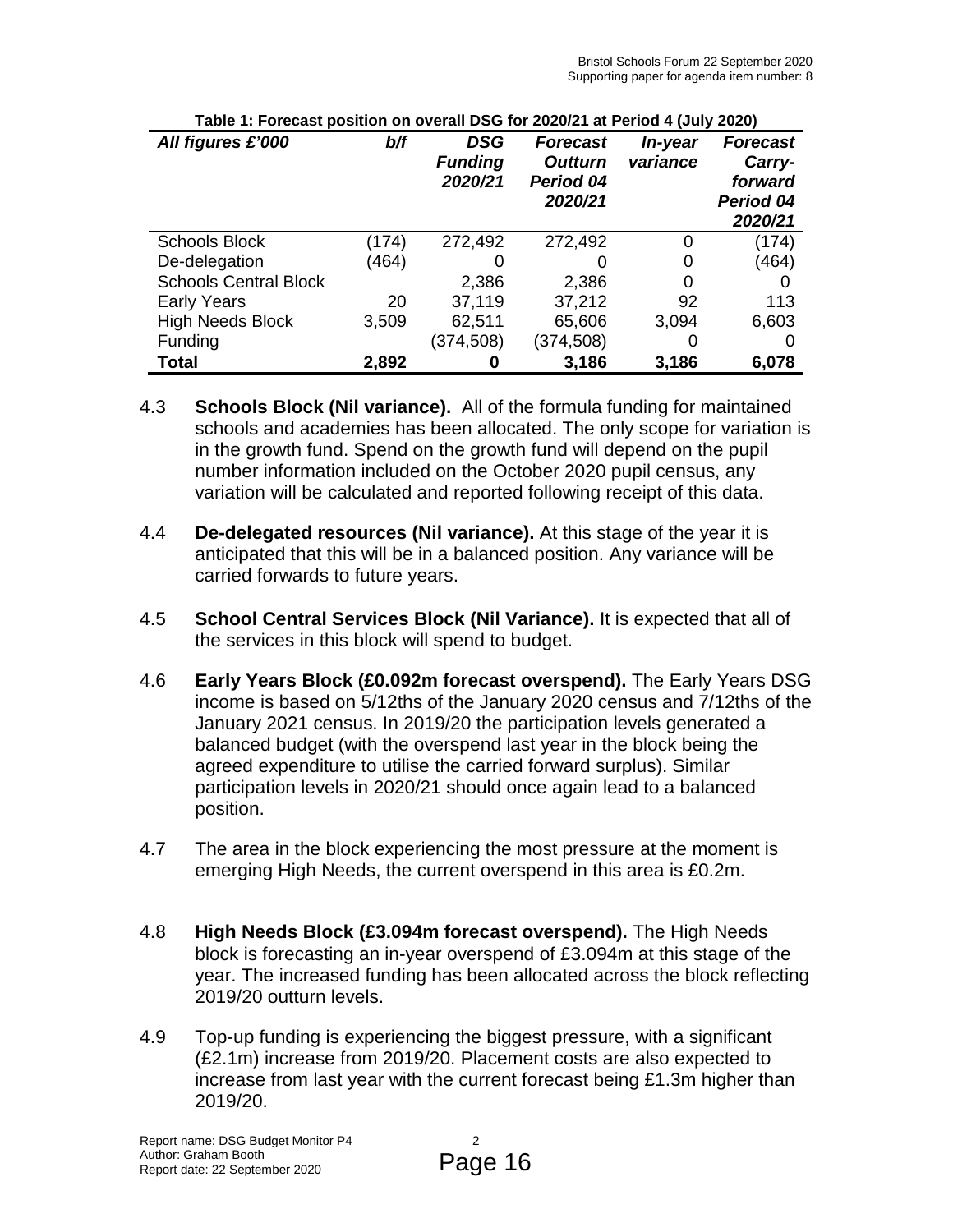- 4.10 Detailed reports relating to SEND demand, forecasting and short to longer term changes in spend are being developed, these will be presented at future meetings.
- 4.11 Following agreement of Forum, the amount transferred from the Schools Block in 2020/21 is being used to contribute towards the Education Transformation Programme. We are currently forecasting that this funding of £1.3m will be spent in 2020/21.
- 4.12 The Education Transformation Programme commenced this year and is primarily concerned with SEN and consequently the High Needs Block, this will need to reduce future cost pressures in the block and make it more sustainable. Nationally High Needs continues to be challenging and in Bristol this has been exacerbated by work to clear the backlog of EHCP. Further detailed activity review & analysis will need to be undertaken to ensure planning is robust and sufficient resources are available to meet needs, and we will continue to lobby government for a more sustainable funding settlement.
- 4.13 **Funding (Nil Variance).** £374.508m is the latest DSG amount notified by the ESFA, this includes the first adjustments for the High Needs Import/Export adjustment and a slight adjustments in Early Years reflecting the final year-end actual position.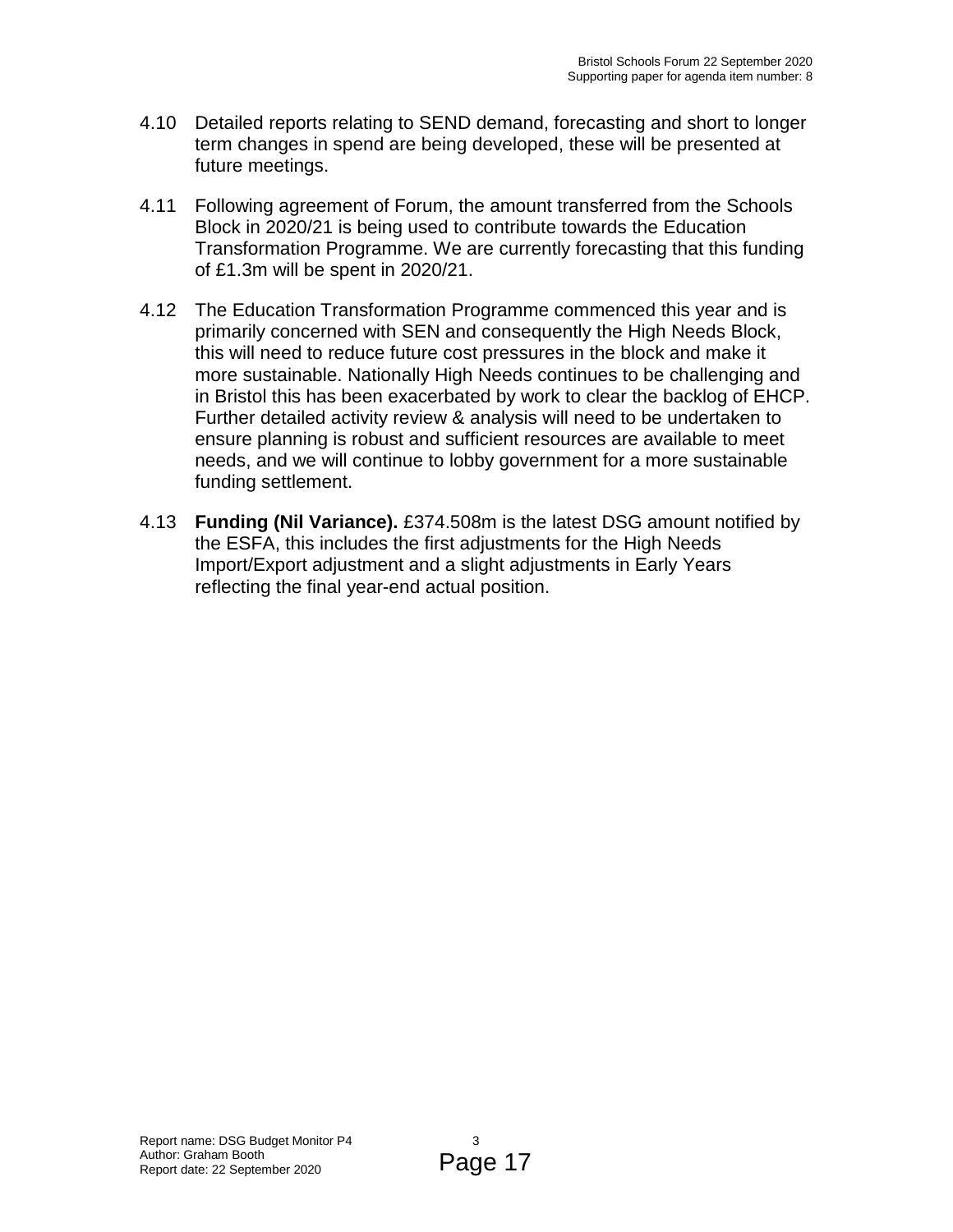|                                       | <b>Brought</b><br>forward<br>1.4.20 | <b>Funding</b><br>2020/21 | <b>Forecast</b><br>Outturn<br>Period 04<br>2020/21 | In-year<br>movement | Carry<br>forward<br>31.3.21 |
|---------------------------------------|-------------------------------------|---------------------------|----------------------------------------------------|---------------------|-----------------------------|
|                                       | £'000                               | £'000                     | £'000                                              | £'000               | £'000                       |
| <b>Maintained Schools</b>             |                                     | 78,707                    | 78,707                                             |                     |                             |
| Academy Recoupment                    |                                     | 191,439                   | 191,439                                            |                     |                             |
| Growth Fund                           |                                     | 2,346                     | 2,346                                              |                     |                             |
| <b>Schools Block</b>                  | (174)                               | 272,492                   | 272,492                                            |                     | (174)                       |
| <b>De-delegation Services</b>         | (464)                               |                           |                                                    |                     | (464)                       |
| Admissions                            |                                     | 494                       | 494                                                |                     |                             |
| <b>Centrally Retained</b>             |                                     | 1,891                     | 1,891                                              |                     |                             |
| <b>Schools Central Services</b>       |                                     | 2,385                     | 2,385                                              |                     |                             |
| <b>National Formula</b>               |                                     | 28,973                    | 28,988                                             | 15                  |                             |
| 2 Year Old Funding                    |                                     | 3,982                     | 3,799                                              |                     |                             |
| Pupil Premium (EYPP)                  |                                     | 299                       | 299                                                |                     |                             |
| <b>Additional Support</b><br>Services |                                     | 805                       | 805                                                |                     |                             |
| SEN Top up                            |                                     | 1,275                     | 1,475                                              | 200                 |                             |
| Staffing                              |                                     | 1,680                     | 1,644                                              | (37)                |                             |
| <b>Disability Access Fund</b>         |                                     | 105                       | 105                                                |                     |                             |
| <b>Early Years Block</b>              | 20                                  | 37,119                    | 37,212                                             | 92                  | 113                         |
| <b>Commissioned Services</b>          |                                     | 2,301                     | 2,353                                              | 52                  |                             |
| Core Place Funding                    |                                     | 10,302                    | 10,216                                             | (87)                |                             |
| Staffing                              |                                     | 1,160                     | 1,342                                              | 182                 |                             |
| Top Up                                |                                     | 27,950                    | 30,668                                             | 2,718               |                             |
| Placements                            |                                     | 9,044                     | 9,345                                              | 301                 |                             |
| <b>Pupil Support</b>                  |                                     | 814                       | 758                                                | (56)                |                             |
| <b>HOPE Virtual School</b>            |                                     | 236                       | 219                                                | (16)                |                             |
| Academy Recoupment                    |                                     | 9,335                     | 9,335                                              |                     |                             |
| <b>Education Transformation</b>       |                                     | 1,369                     | 1,369                                              |                     |                             |
| <b>High Needs Block</b>               | 3,509                               | 62,511                    | 65,606                                             | 3,094               | 6,603                       |
| <b>Funding</b>                        |                                     | (374, 508)                | (374, 508)                                         |                     |                             |
| <b>Total</b>                          | 2,892                               | 0                         | 3,187                                              | 3,187               | 6,078                       |

#### **Appendix 1 - Forecast position for Overall DSG 2020/21 as at Period 4 (Block financing position)**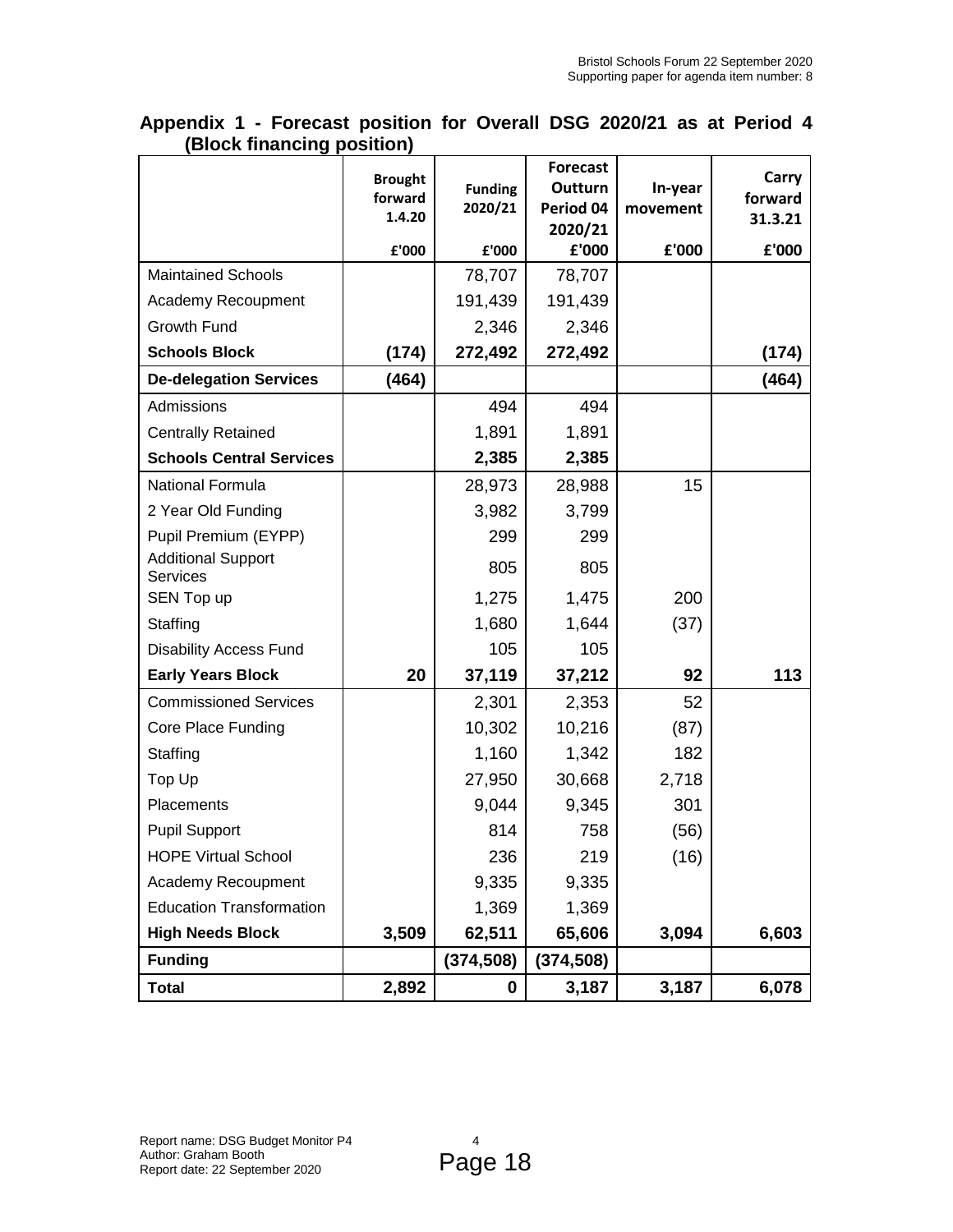Bristol Schools Forum – 22 September 2020 Supporting paper for agenda item number: 9

#### **Bristol Schools Forum Education Transformation Programme: update on progress and spend**

| Date of meeting: | Tuesday 22 September 2020 |
|------------------|---------------------------|
| Time of meeting: | 5:00 <sub>pm</sub>        |
| <b>Venue:</b>    | Zoom                      |

#### **1. Purpose of report (for information)**

The purpose of the report is to provide Bristol Schools Forum with an update on the progress and spend against the £1.369m funding transfer from the Schools Block to the High Needs Block in 2020/21. The funding was to support a range of interventions and transformation activity within the scope of the Education Transformation Programme.

#### **2. Recommendation**

a) The report is provided for information.

#### **3. Background:**

- a) A report introducing a proposal to deliver a system-wide SEND and Inclusion improvement programme was introduced at Schools Forum on 25 September 2019. A subsequent report was presented to Schools Forum at the November meeting, which outlined the broad scope, and funding requirement for the whole programme, specifically seeking a £1.3m allocation from the Schools Block to the High Needs Block as part of an overall programme investment sum of £3m. Agenda Item 9<br>
Bissions Forum - 22 September 2020<br>
Schools Forum<br>
Tramme: update on progress and spend<br>
Schools Forum<br>
Tramme: update on progress and spend<br>
Besiday 22 September 2020<br>
Opm<br>
Don)<br>
On<br>
Don<br>
Don<br>
Don<br>
Don<br>
Don
- b) The transfer of £1.369m funding from the Schools Block to the High Needs Block in 2020/21 was agreed on a conditional basis, subject to further information on how the money will be spent.
- c) In responding to that requirement, this report provides the activities and milestones for delivering the HNB funded improvements set out in the Bristol Local Area [Written Statement of Action](https://www.bristol.gov.uk/documents/20182/4223365/Bristol+Local+Area+SEND+WSOA+approved+by+Ofsted.pdf/56fc619d-d886-7cac-6f37-9ad4bd749e35) (WSoA) for Special Educational Needs and Disabilities (SEND). Bristol's Local Area WSoA was approved and deemed fit-for-purpose by [Ofsted in a letter](https://www.bristol.gov.uk/documents/20182/4223365/Bristol+LASEND+WSoA+Fit+for+Purpose+confirmation+letter+from+Ofsted+2020.pdf/099e53ab-0232-525b-6564-c17e57e873e7) dated 19 March 2020. See Appendix 1.
- d) There are additional HNB funded activities presented in the same format which support the actions contained with the WSoA.
- e) An experienced programme manager, with a proven track record for delivery, has been assigned to the programme, working to public sector standard project and programme methodologies. As part of the council's portfolio of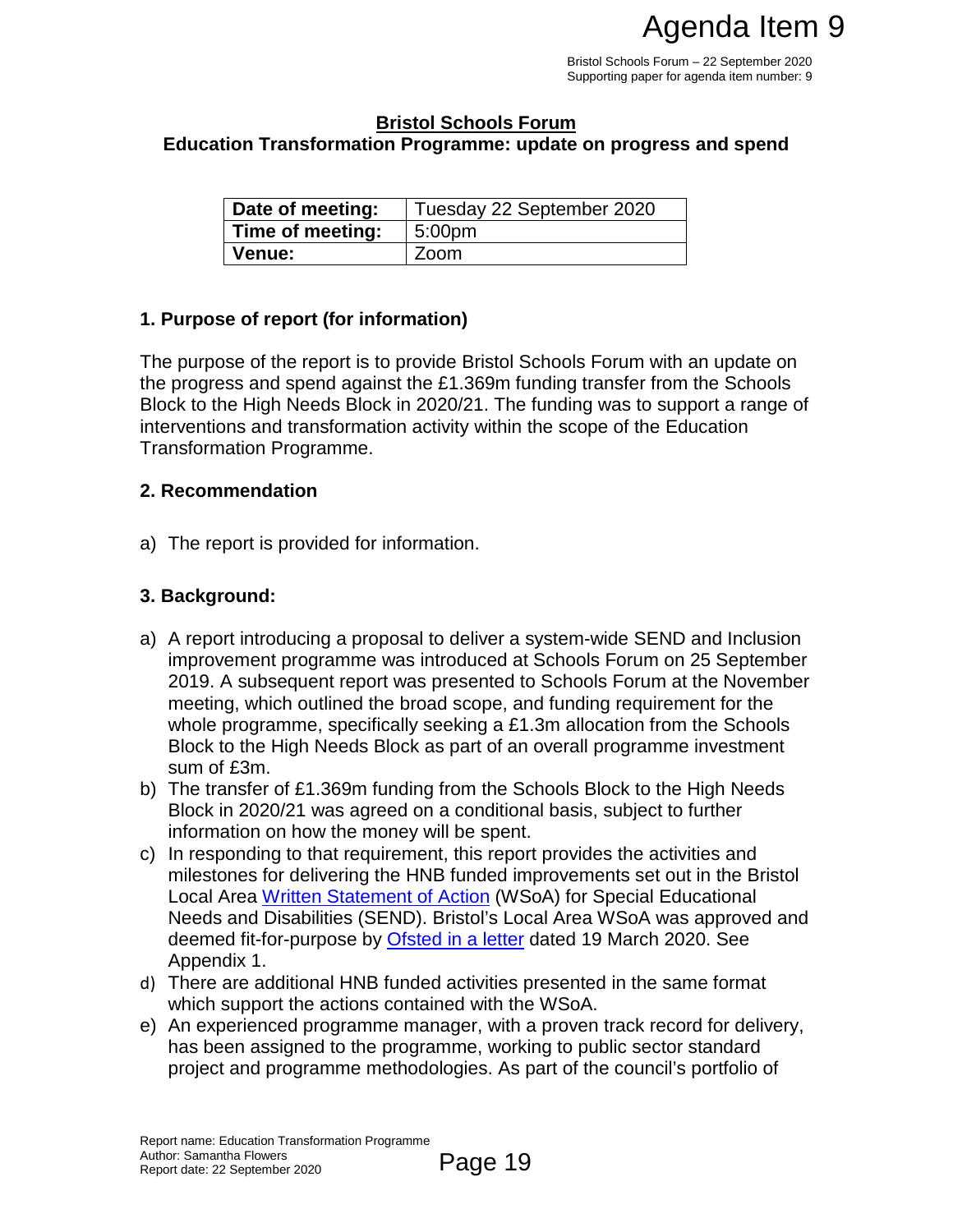change, the programme is subject to mandatory reporting to divisional, directorate and Corporate Leadership Boards.

#### **4. Funding for the Education Transformation Programme/Written Statement of Action improvement priorities**

Funding to deliver the priorities laid out in the Written Statement of Action, and the wider ambitions captured within the Education Transformation Programme total £4.747m and are drawn from a number of sources:

- 1. £1.575m one-off funding from reserves was approved by Cabinet in June 2019. The majority of this funding was used to increase capacity within the SEND team for EHCP processing and also the Educational Psychology Service.
- 2. £0.5m council one off earmarked fund for 3 years (£1.5m in total) starting 2020/21
- 3. £303k one-off funding from reserves for 2020/21 financial year.
- 4. £1.369 DSG HNB approved by Schools Forum

Items 1 and 2 (£3.075m) has been passed directly to the operational services responsible for delivery in these areas.

Items 3 and 4 (£1.672m) comprise the available spend for the Education Transformation Programme and are tracked and monitored by the Programme Manager. Approval to release funding for specific proposals or interventions, are made by the Education Transformation Programme Board.

This paper specifically relates to progress of spend against Item 4, £1.369 DSG HNB.

| Total DSG HNB funding allocation               | £1.369m |
|------------------------------------------------|---------|
| Total estimate of spend items from this source | £1.238m |
| variance/contingency                           | £131k   |
|                                                |         |
| Total spend on track 2020/21                   | £714k   |
| Total spend profiled for 2021/22               | £474k   |

- As a result of delays to recruitment and other planned activities and interventions, largely due to Covid, £474k of spend is profiled for 2021/22.
- The difference in original spend estimates versus current forecast is explained by increased certainty in some costs.

The Programme Manager's budget monitor tool is overseen by the Finance Manager in the Finance Division.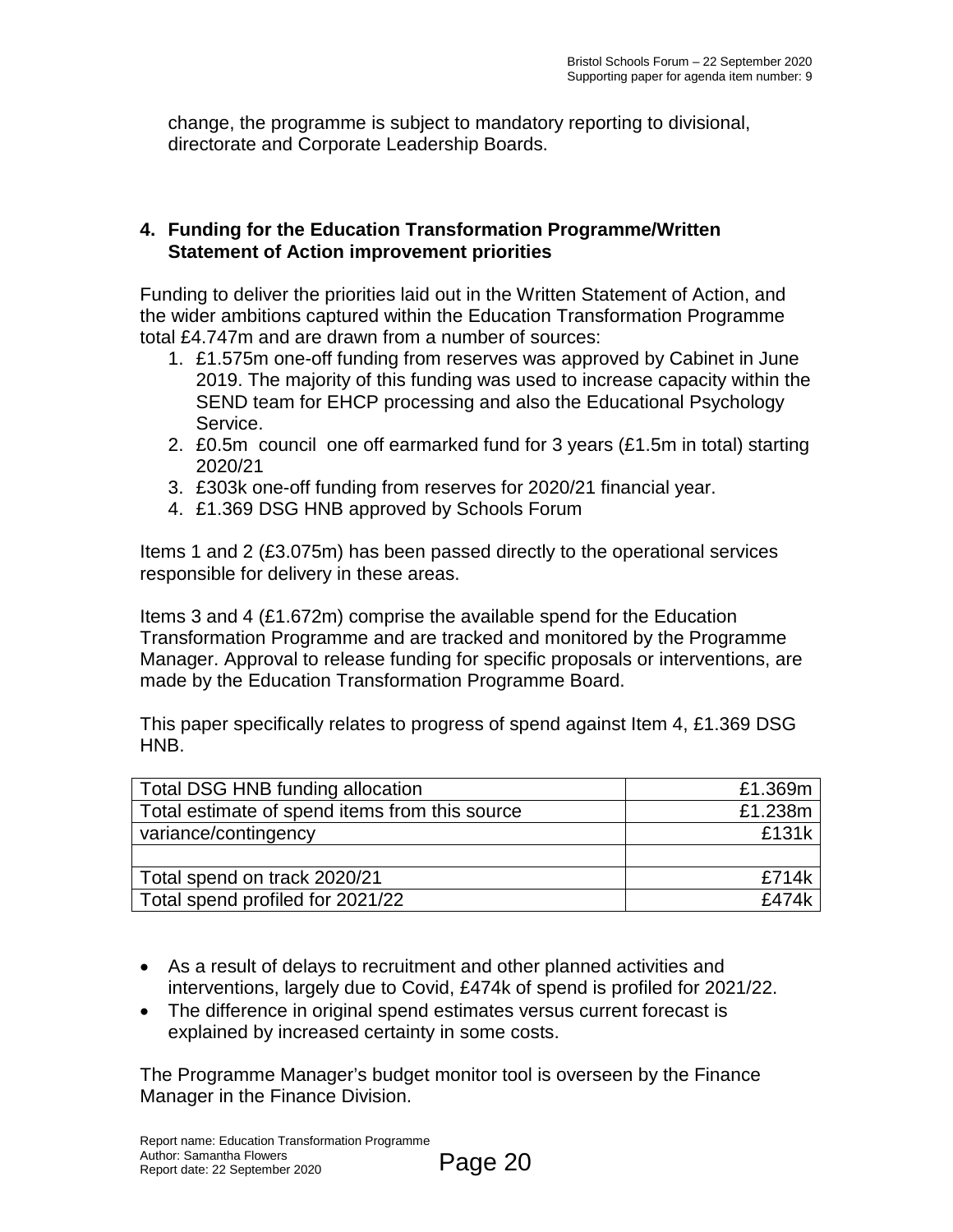### **5. Governance**

An Education Transformation Programme Board, chaired by the Director for Education & Skills, meets once per month to monitor progress, assess proposals for spend, review risks and resolve issues.

A newly formed Communities & Recovery Board, chaired by the Executive Director for People, expects to receive a monthly update report from the Education Transformation Programme (on a 'by exception' basis).

The Education Transformation Programme sits alongside and works in partnership with the Written Statement of Action process, making a direct contribution to many of the milestones contained within. Monitoring and tracking of delivering the milestones within the WSoA is robust and overseen by the DfE via quarterly monitoring visits. In between the DfE visits, the SEND Partnership Group (SPG) meets four weekly and is co-chaired by the Director Education and Skills and Director of Transformation, Bristol, North Somerset and South Gloucestershire CCG. The SPG is responsible for driving the actions set out in the written statement of action (WSoA) and establishing task and finish groups as necessary to focus on specific areas of work.

Accountability for progress and impact is through reporting to the bi-monthly, multi-agency SEND Improvement Board and via BCC and CCG governance. This board is independently chaired by a member of the Local Government Association.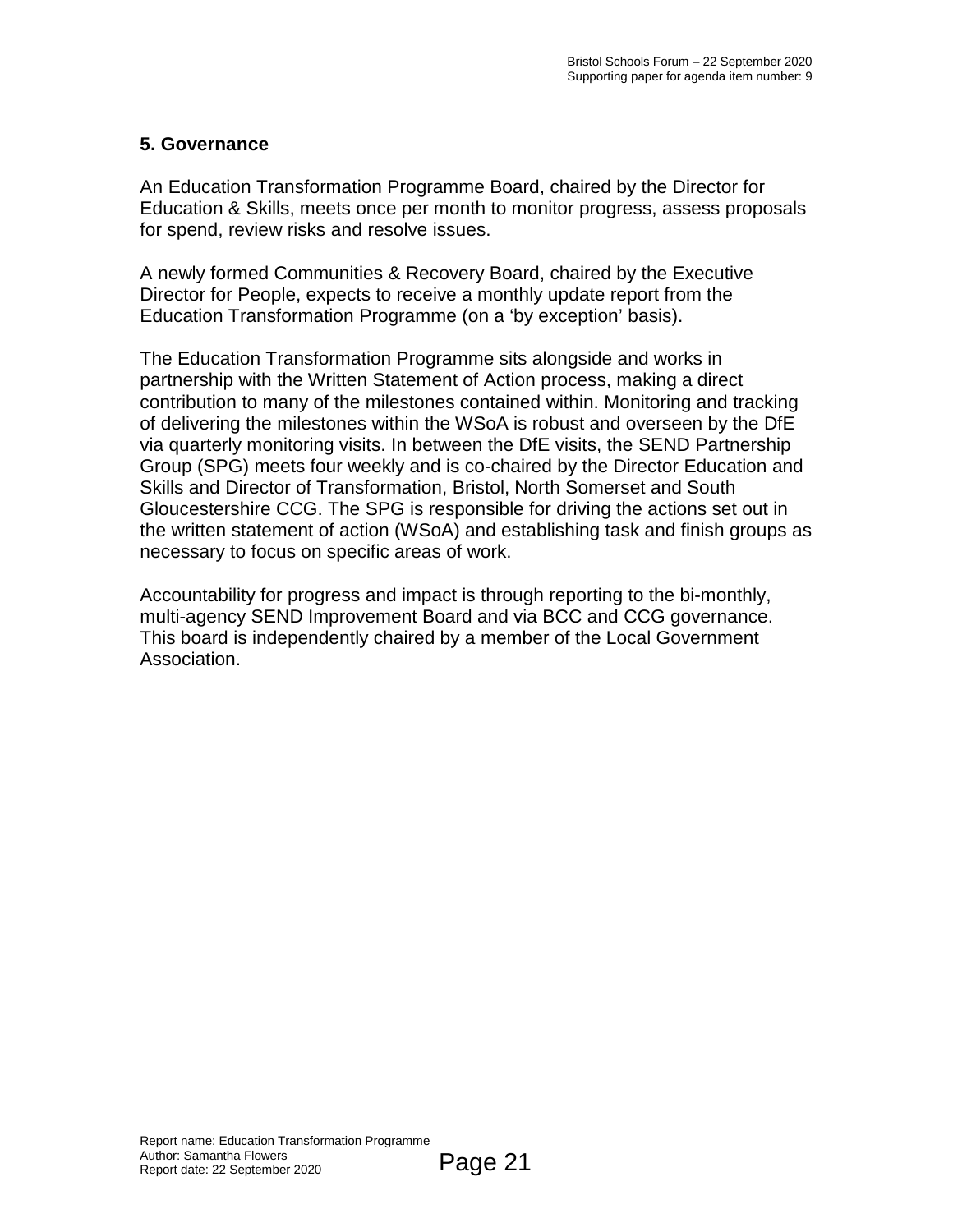|         | <b>Project</b>                         | <b>Baseline</b><br><b>Estimate</b> | <b>Current</b><br><b>Estimate</b> | <b>Spend</b><br>2020/21 | <b>Forecast</b><br>2021/22 | <b>Commentary</b>                                                                                                                                                                                                                                                                                                                                                                                                                                                                                                                                                                                                                                              |
|---------|----------------------------------------|------------------------------------|-----------------------------------|-------------------------|----------------------------|----------------------------------------------------------------------------------------------------------------------------------------------------------------------------------------------------------------------------------------------------------------------------------------------------------------------------------------------------------------------------------------------------------------------------------------------------------------------------------------------------------------------------------------------------------------------------------------------------------------------------------------------------------------|
| Page 22 | <b>Specialist Provision</b><br>Project | £105k                              | £69k                              | £69k                    | £?                         | Two stage strategy:<br>1. Address shortfall for 20/21<br>2. Longer term Specialist Place Planning - 5+ year strategy<br>Stage 1<br>Engaged schools - 78 expressions of interest from 30<br>schools.<br>Feasibility studies to consider these and list produced<br>$\bullet$<br>Open additional places in phases (dependent upon<br>$\bullet$<br>completion of building works and education setting<br>'readiness')<br>Stage 2<br>Vision Document including core principles to be co-<br>$\bullet$<br>produced<br>Mapping exercise underway and baseline control<br>$\bullet$<br>Plan is to create flexing provision to meet demand -<br>ongoing annual process |
|         | <b>SEND 'First Call'</b>               | £400k                              | £334k                             | £206k                   | £128k                      | A team manager was appointed in June 2020, recruitment to<br>the wider team has concluded and been successful. The<br>team will be fully in post by the end of September. Service<br>has been undertaking 'Covid return to school' calls to families<br>with EHCPs throughout August and beyond.                                                                                                                                                                                                                                                                                                                                                               |
|         | Top Up Funding                         | £35k                               | £66k                              | £66k                    | £?                         | Matrix of needs for all 4 areas of need completed and shared<br>with key professionals for their feedback. BGG (matrix of<br>provision) shared with key professionals on 1 June 2020.<br>Funding formulas will be calculated in July and August ready<br>for testing in September. Programme Board agreed to extend                                                                                                                                                                                                                                                                                                                                            |

#### **Review of HNB Funded Activities with the Education Transformation Programme**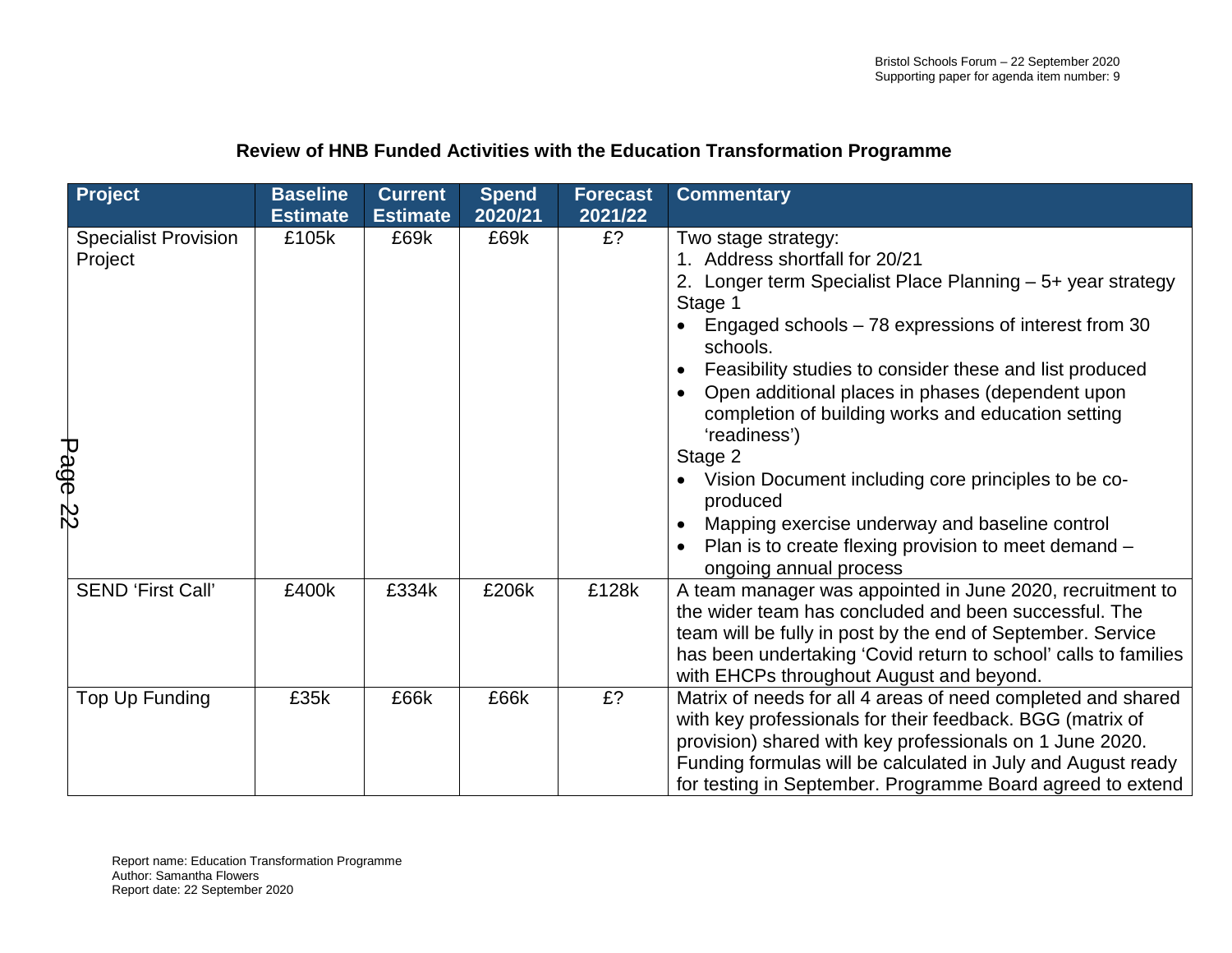| <b>Project</b>                                         | <b>Baseline</b><br><b>Estimate</b> | <b>Current</b><br><b>Estimate</b> | <b>Spend</b><br>2020/21 | <b>Forecast</b><br>2021/22 | <b>Commentary</b>                                                                                                                                                                                                                                                                                                                                                                                                                                                                                      |
|--------------------------------------------------------|------------------------------------|-----------------------------------|-------------------------|----------------------------|--------------------------------------------------------------------------------------------------------------------------------------------------------------------------------------------------------------------------------------------------------------------------------------------------------------------------------------------------------------------------------------------------------------------------------------------------------------------------------------------------------|
|                                                        |                                    |                                   |                         |                            | the scope, timeline and budget to incorporate Early Years to<br>deliver 0 to 25 system for top-up. $NB - 2$ elements will run<br>consecutively i.e. scope change does not affect<br>implementation plan for school's top-up. Timeline only<br>extended for Early Years element, increased scope does not<br>impact on Schools' Top Up timeline                                                                                                                                                         |
| <b>Local Offer</b><br>Development                      | £25k                               | £25k                              | £5k                     | £20k                       | The plan for Local Offer development was amended to<br>undertake wider promotion of the website in first instance in<br>order to increase coverage and use. Once more families<br>know about and are using the Local Offer, changes and<br>developments will be better informed and based on user<br>feedback.                                                                                                                                                                                         |
| <b>USEND School</b><br><b>⊈Improvement Offer</b><br>သွ | £230k                              | £230k                             | £66k                    | £164                       | Progress was initially impacted by Covid_19 as efforts were<br>diverted to attend to pandemic crisis. However, this was<br>progressed during August and a recruitment process was<br>successful in appointing a SEND SIO who will start in Jan<br>2020 for a 12 month fixed-term contract. The remainder of<br>the funding will be used to directly commission support and<br>intervention from schools and settings demonstrating best<br>practice and with the capacity to provide external support. |
| <b>SEND NEET</b>                                       | £118k                              | £116k                             | £116k                   | £?                         | All SEND NEET roles were in post as at March 2020 and<br>working towards to agreed milestones. There is some impact<br>as a result of Covid.                                                                                                                                                                                                                                                                                                                                                           |
| <b>Attendance Task</b><br>Group                        | £105k                              | £172k                             | £121k                   | £51k                       | The Attendance Strategy Manager was appointed and in<br>post in March 2020. However, the strategic work aligned to<br>priorities laid out in the programme was set aside due to the<br>need to respond to the Covid crisis which required significant<br>effort in terms of tracking attendance of vulnerable pupils. As<br>at September, a new Belonging and Attendance Task Group                                                                                                                    |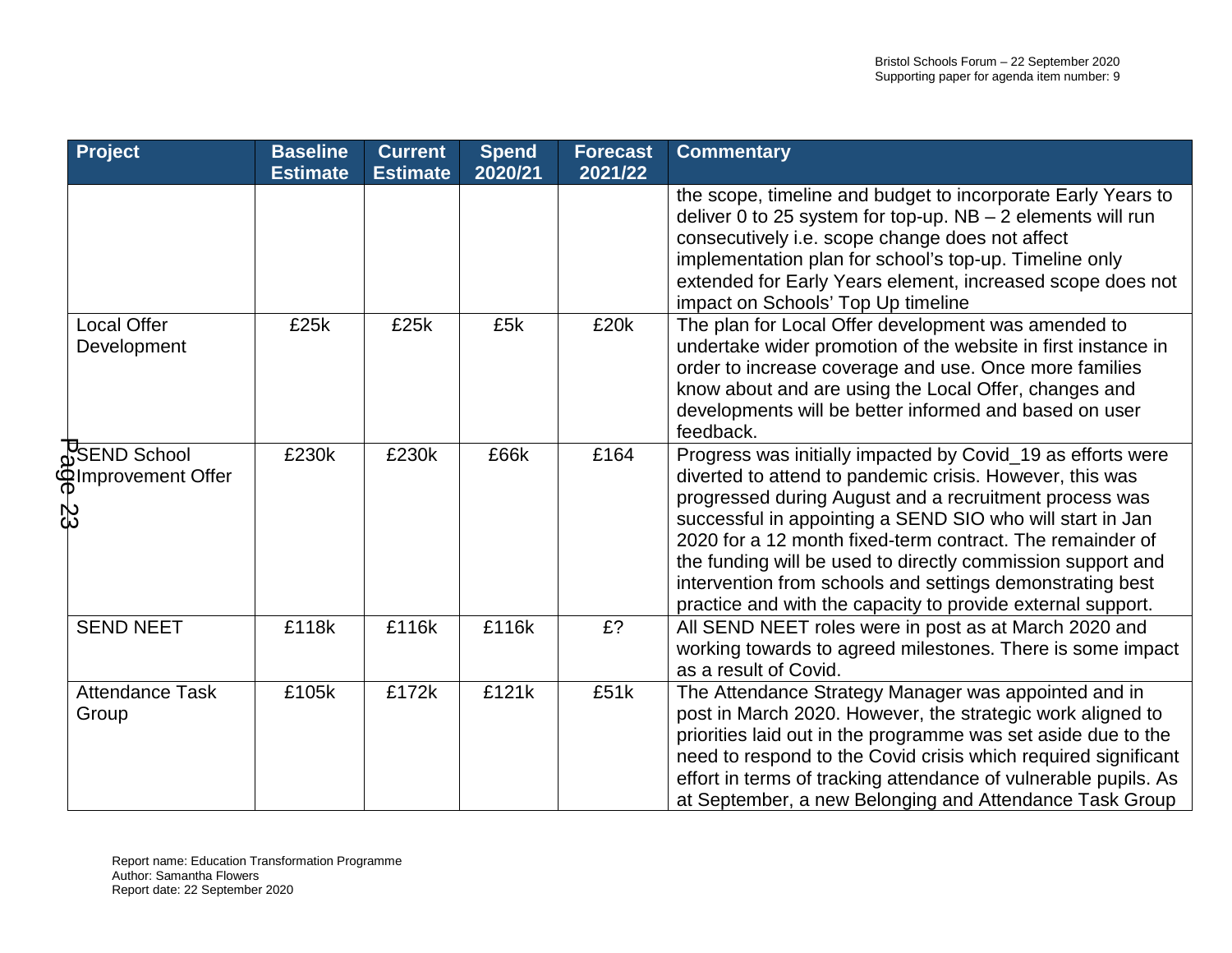| <b>Project</b>           | <b>Baseline</b><br><b>Estimate</b> | <b>Current</b><br><b>Estimate</b> | <b>Spend</b><br>2020/21 | <b>Forecast</b><br>2021/22 | <b>Commentary</b>                                                                                                                                                                                                                                                                                                                                                                                                                                                                                                |
|--------------------------|------------------------------------|-----------------------------------|-------------------------|----------------------------|------------------------------------------------------------------------------------------------------------------------------------------------------------------------------------------------------------------------------------------------------------------------------------------------------------------------------------------------------------------------------------------------------------------------------------------------------------------------------------------------------------------|
|                          |                                    |                                   |                         |                            | was formally launched by the Directors of Education and<br>Children Social Care and the work is set to get back on track.<br>Underspend in other programme areas has been redirected<br>to support this critical work.                                                                                                                                                                                                                                                                                           |
| Coproduction<br>Projects | £190k                              | £190k                             | £100k                   | £90k                       | This is the area most severely impacted by Covid in terms of<br>progress as the very nature of the proposal was that<br>intervention should be coproduced with schools. The ability<br>of all professionals across the education sector was seriously<br>compromised by the need to respond to the Covid crisis. It is<br>anticipated that opportunities to get this back on track will<br>forthcoming as schools return and seek to address the<br>inequalities that have deepened as a result of the pandemic. |

Page 24

Report name: Education Transformation Programme Author: Samantha Flowers Report date: 22 September 2020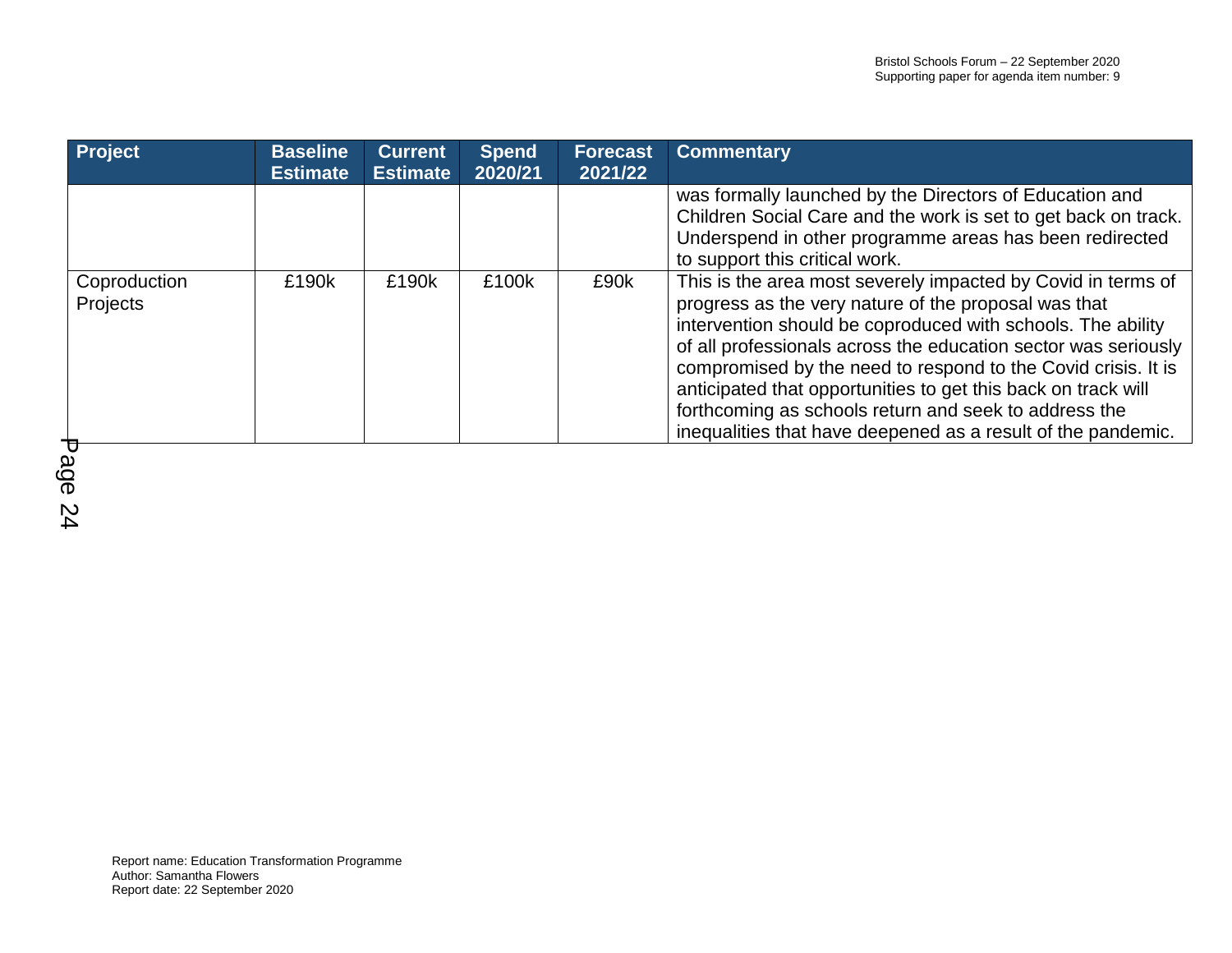Report name: Education Transformation Programme Author: Samantha Flowers Report date: 22 September 2020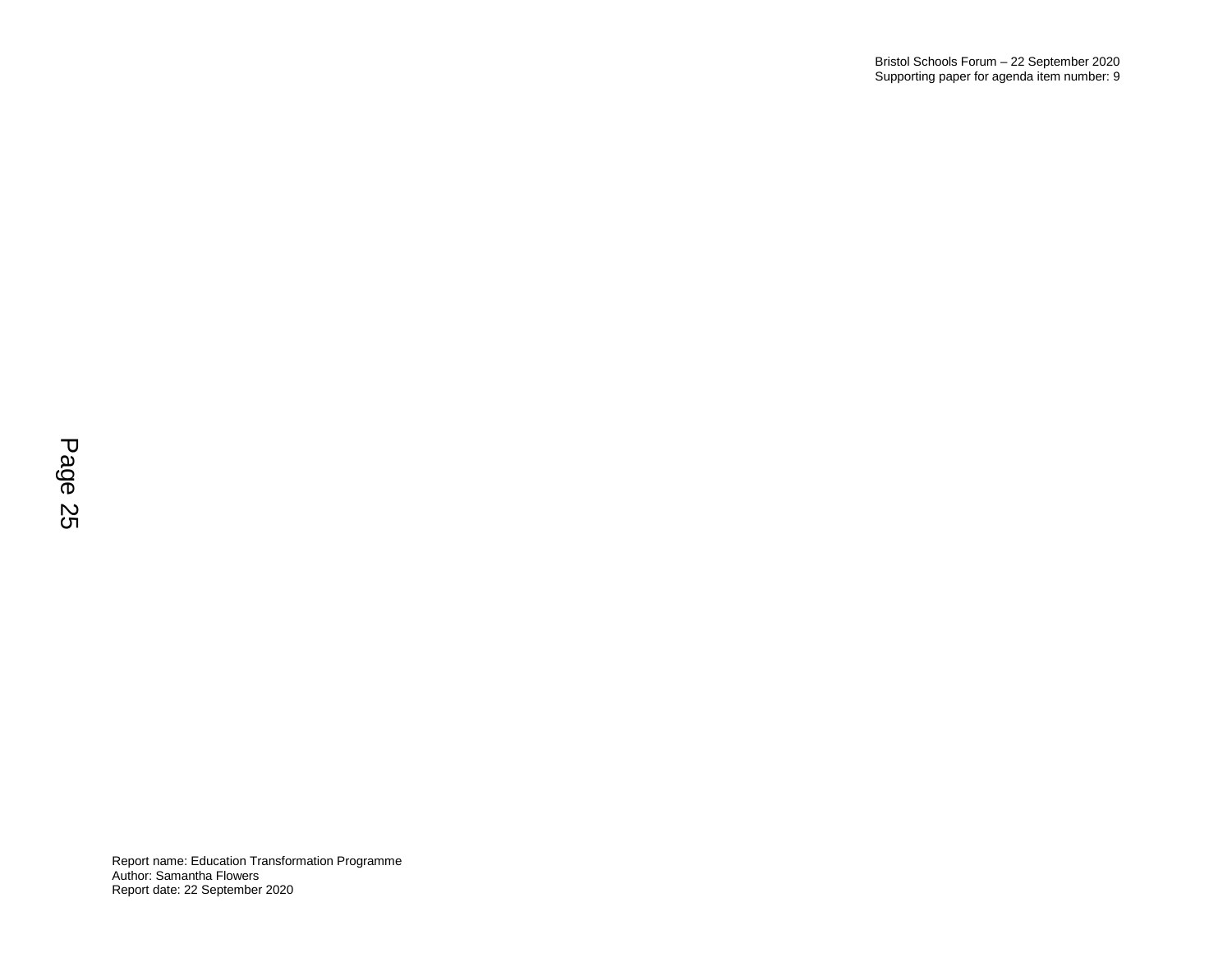#### Appendix 1

| Improvement Priority 2 | Outcomes we are aiming to achieve<br>Children and young people with SEND receive the best possible, appropriate and effective support and<br>provision at the right time. |
|------------------------|---------------------------------------------------------------------------------------------------------------------------------------------------------------------------|
| <b>Impact Measures</b> |                                                                                                                                                                           |

Increase in the percentage of parents reporting they know how to access early intervention and have used these services.

| <b>Action</b>                       | <b>Milestones</b>        |                             |                         |                          |  |  |  |
|-------------------------------------|--------------------------|-----------------------------|-------------------------|--------------------------|--|--|--|
|                                     | <b>July 2020</b>         | <b>July RAG</b>             | November 2020           | <b>March 2021</b>        |  |  |  |
| Develop a SEND 'first call' single  | Role of team co-designed | <b>Project Manager</b>      | Team recruited and      | Team embedded.           |  |  |  |
| point of contact service for        | with parent carers.      | appointed and project       | launched.               |                          |  |  |  |
| parents, carers and                 |                          | board formed. In order      |                         | Service user feedback    |  |  |  |
| professionals - aligned to Family   |                          | to respond to urgent        |                         | evidences positive       |  |  |  |
| Support and Inclusion Team - to     |                          | Covid-19 need to            |                         | impact of team.          |  |  |  |
| ensure an accessible pathway to     |                          | telephone all parents and   |                         |                          |  |  |  |
| advice and referrals to SEND        |                          | carers of children with     |                         | Sustainable funding      |  |  |  |
| Local Offer for families that       |                          | <b>EHCP Team manager</b>    |                         | secured.                 |  |  |  |
| need support before or after an     |                          | appointed and staffed by    |                         |                          |  |  |  |
| EHC Plan is in place.               |                          | assistant EPs. Team focus   |                         |                          |  |  |  |
|                                     |                          | will be reviewed in         |                         |                          |  |  |  |
|                                     |                          | September.                  |                         |                          |  |  |  |
| A support system for education,     | SENDCo briefing          | <b>Established and will</b> | Forward programme of    | <b>Briefing meetings</b> |  |  |  |
| training and skills settings (0-25) | meetings established to  | continue to be held using   | meeting agendas and     | evaluated.               |  |  |  |
| to understand their                 | enable the sharing of    | virtual platform.           | content coproduced with |                          |  |  |  |
| responsibilities in relation to the | information and good     | <b>SENCo communication</b>  | SENDCos and informed    | SENDCo's feedback        |  |  |  |
| <b>SEND Code of Practice</b>        | practice.                | strategy out to consult     | by parents' feedback.   | evidences they are being |  |  |  |
|                                     |                          | and generally being well    |                         | kept informed and        |  |  |  |
|                                     | An agreed co-            | received including more     | Structures and channels | benefitting from direct  |  |  |  |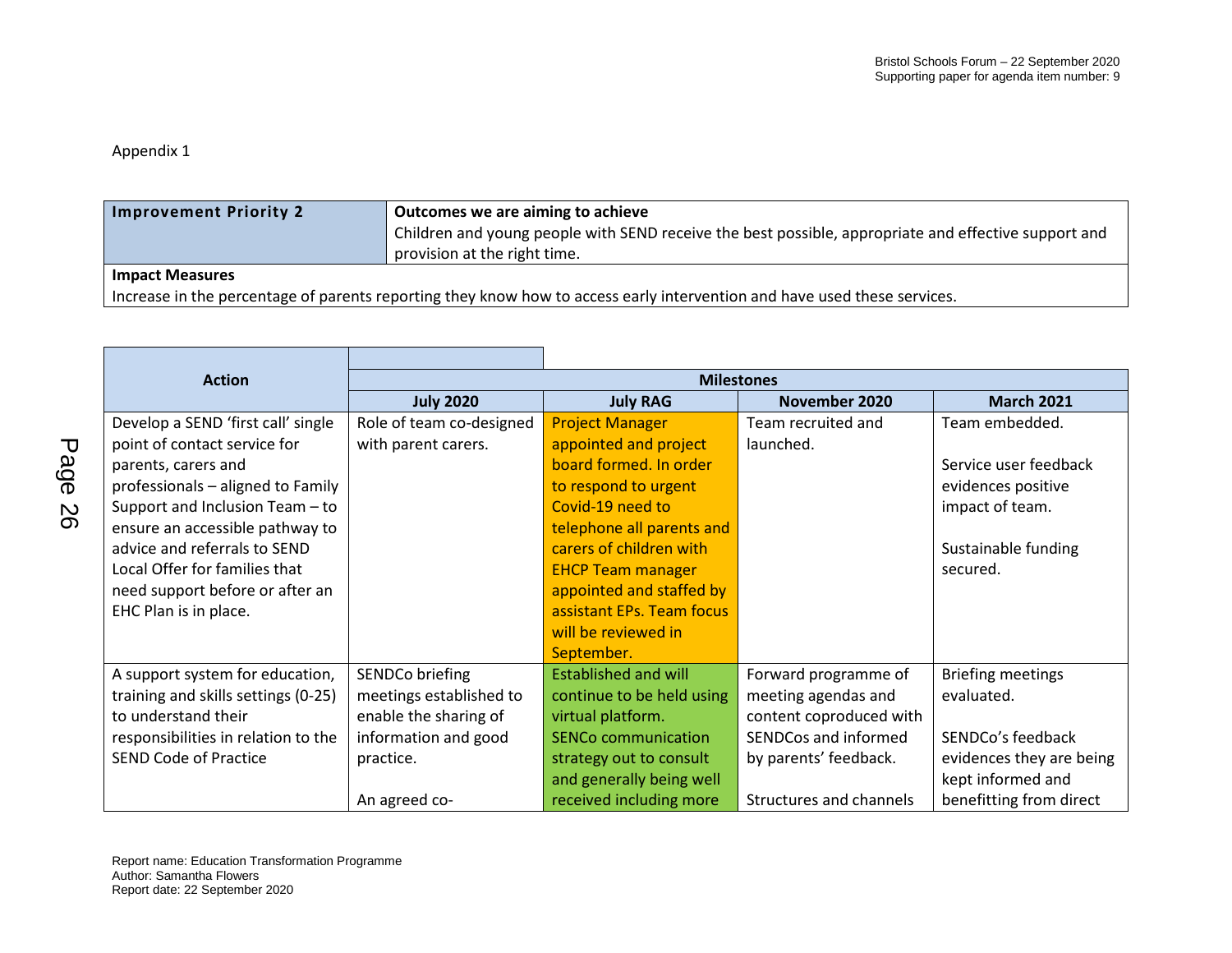| <b>Action</b> | <b>Milestones</b>                                                                                |                                                                                                                                                                                                                                                                                                                                                                                                                                                                                                                  |                                                                                                    |                                                                                        |  |  |  |  |
|---------------|--------------------------------------------------------------------------------------------------|------------------------------------------------------------------------------------------------------------------------------------------------------------------------------------------------------------------------------------------------------------------------------------------------------------------------------------------------------------------------------------------------------------------------------------------------------------------------------------------------------------------|----------------------------------------------------------------------------------------------------|----------------------------------------------------------------------------------------|--|--|--|--|
|               | <b>July 2020</b>                                                                                 | <b>July RAG</b>                                                                                                                                                                                                                                                                                                                                                                                                                                                                                                  | November 2020                                                                                      | <b>March 2021</b>                                                                      |  |  |  |  |
|               | constructed plan<br>documenting purpose<br>and format of other<br>communication with<br>SENDCos. | use of virtual platforms<br>post Covid.                                                                                                                                                                                                                                                                                                                                                                                                                                                                          | agreed for disseminating<br>information and<br>guidance.                                           | lines of communication.                                                                |  |  |  |  |
|               | Early Years current<br>training offer reviewed<br>to identify gaps.                              | <b>Evaluation of training</b><br>$\bullet$<br>delivered in the last<br>academic year and<br>up to January 2020.<br><b>Training needs</b><br>identified from the<br><b>Inclusion Visits to</b><br>early years settings<br>in the Autumn Term<br>and early Spring<br>Term.<br><b>CPD Evaluation Form</b><br>revised<br><b>CPD Feedback Sheet</b><br>created<br>Agreed a programme<br>of Training Courses<br>developed to be<br>delivered by EY<br><b>Inclusion Team at</b><br>early years settings'<br>Inset Days: | <b>Comprehensive SEND</b><br>training programme<br>developed for Early Years<br>staff in settings. | <b>Feedback from trainees</b><br>used to evaluate and<br>further develop<br>programme. |  |  |  |  |
|               | A comprehensive 3-year                                                                           | Programme                                                                                                                                                                                                                                                                                                                                                                                                                                                                                                        | <b>SEND Workforce</b>                                                                              | An evaluation of                                                                       |  |  |  |  |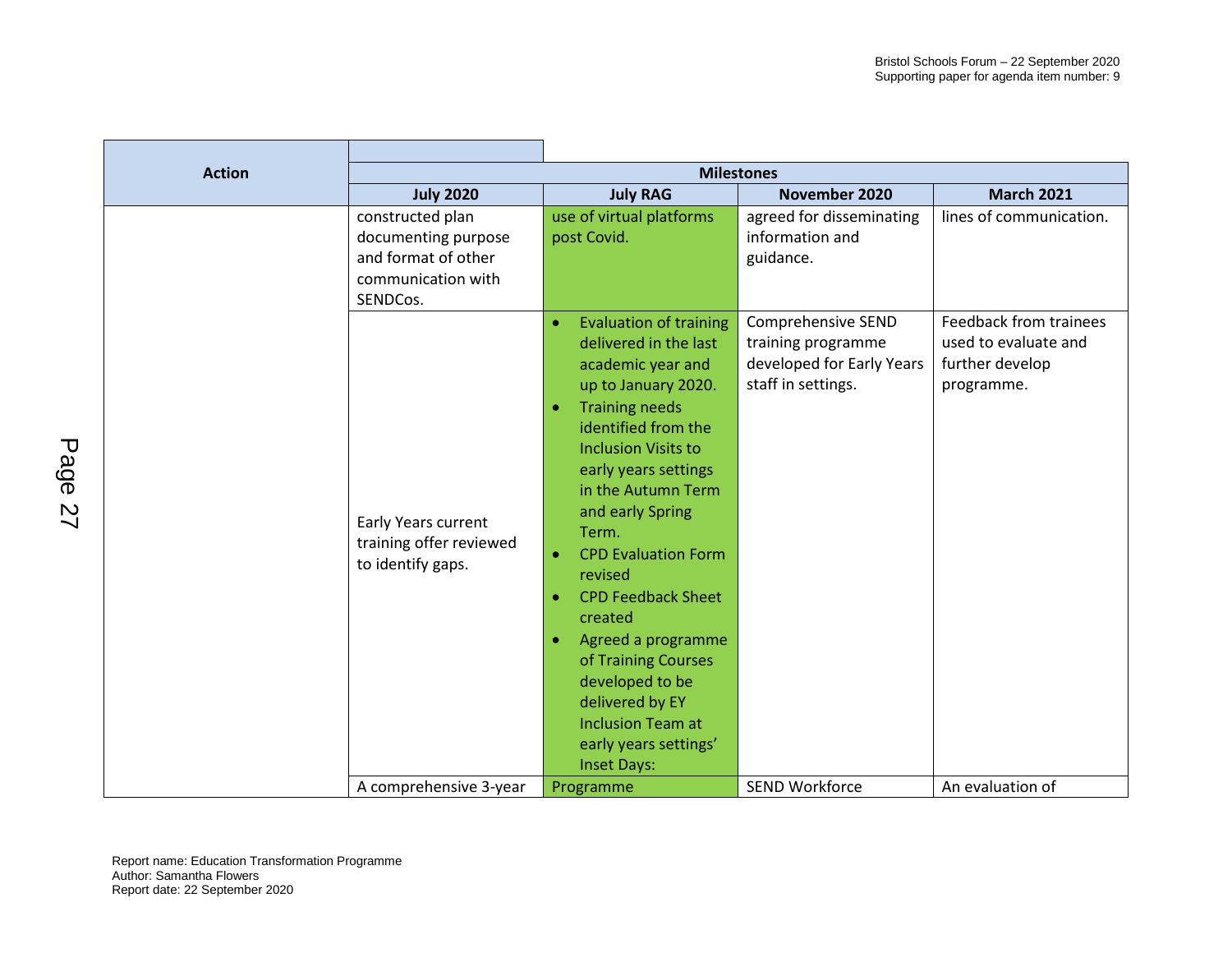| <b>Action</b>                                                                                                                                                 | <b>Milestones</b>                                                                                                                                   |                                                                                                                                                                                                                                                                                                                                       |                                                                                               |                                                                                                                                                              |  |  |  |
|---------------------------------------------------------------------------------------------------------------------------------------------------------------|-----------------------------------------------------------------------------------------------------------------------------------------------------|---------------------------------------------------------------------------------------------------------------------------------------------------------------------------------------------------------------------------------------------------------------------------------------------------------------------------------------|-----------------------------------------------------------------------------------------------|--------------------------------------------------------------------------------------------------------------------------------------------------------------|--|--|--|
|                                                                                                                                                               | <b>July 2020</b>                                                                                                                                    | <b>July RAG</b>                                                                                                                                                                                                                                                                                                                       | November 2020                                                                                 | <b>March 2021</b>                                                                                                                                            |  |  |  |
|                                                                                                                                                               | <b>SEND Workforce</b><br>Development<br>Programme for<br>education settings<br>including leaders,<br>teachers, staff, governors<br>and councillors. | requirements mapped -<br>'Back to Basics'<br>CoP/Behaviour policy.<br><b>Extended offer for</b><br><b>SENDCos to include</b><br>training for 'aspiring<br>SENDCos'<br>Draft programme to be<br>agreed and refined with<br>school clusters before<br>end of term.                                                                      | Development<br>Programme<br>implemented.                                                      | feedback from workforce<br>and parent carer<br>experience used to<br>further evaluate and<br>develop programme.                                              |  |  |  |
| A support system for education<br>settings to understand their<br>responsibilities of early<br>identification and assessment<br>using a 'graduated response'. | <b>Clear communications</b><br>about the Bristol Support<br>Plan encouraging its use<br>in all educational<br>settings.                             | Done - through briefings<br>and bulletins. On the<br>Local Offer.<br><b>Next SENDCo briefing will</b><br>include a section on how<br>to complete a good EHC<br><b>Needs assessment</b><br>request and this will<br>incorporate information<br>about BSP.<br>Evidence that starting to<br>be used to support<br><b>EHCNA</b> requests. | <b>Bristol Support Plan</b><br>being used by increased<br>numbers of educational<br>settings. | Evidence that the<br>consistent use of the<br><b>Bristol Support Plan is</b><br>leading to good quality,<br>coproduced assessments<br>and effective support. |  |  |  |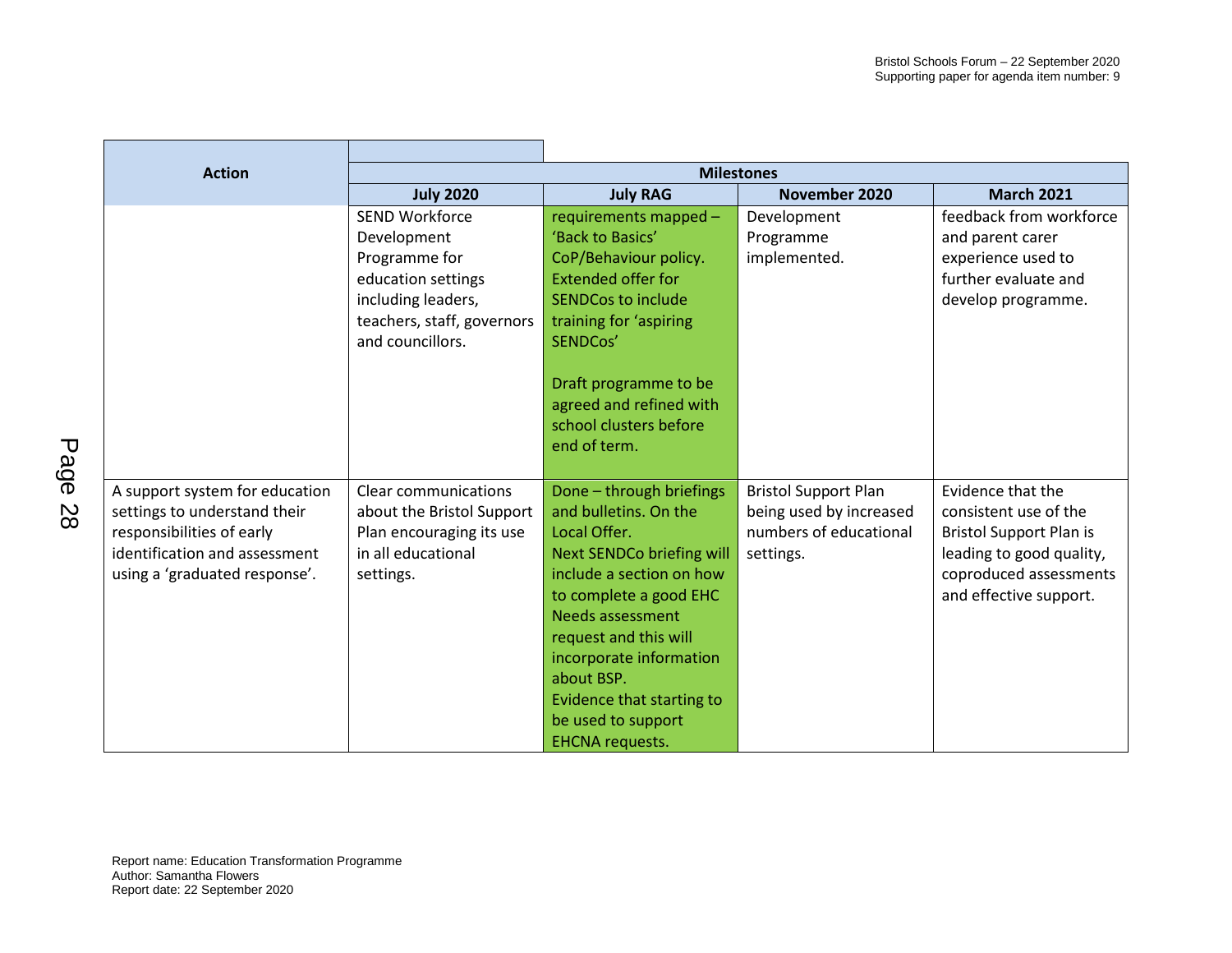| <b>Improvement Priority 4</b> | Outcomes we are aiming to achieve                                                                  |
|-------------------------------|----------------------------------------------------------------------------------------------------|
|                               | Leaders across the local area will work together to ensure that the children and young people with |
|                               | SEND will experience inclusive cultures, enabling them to achieve their full potential.            |
|                               | Develop our systems and resources to enable young people with SEND/EHCP to be better supported to  |
|                               | achieve a successful transition into education, training and employment between ages 14 -25 and    |
|                               | beyond.                                                                                            |
| <b>Impact Measures</b>        |                                                                                                    |

Reduce the overall rate of fixed-term exclusions to bring Bristol inn line with statistical neighbours (all schools) *Agree a fixed-term exclusion reduction target for SEN support and EHCP (primary, secondary, special)* Reduce the percentage of sessions missed through overall absence to bring Bristol in line with statistical neighbours (all schools) *Agree a percentage of sessions missed through overall absence for SEN support and EHCP (overall and persistent absence)* PE302b Reduce the percentage of SEND Young People aged 16-25, who have an EHCP and are NEET or Not Known BCP270 Increase experience of work opportunities for priority groups, including SEND young people

| <b>Action</b>                   | <b>Milestones</b>           |                                |                           |                       |  |  |  |
|---------------------------------|-----------------------------|--------------------------------|---------------------------|-----------------------|--|--|--|
|                                 | <b>July 2020</b>            | <b>July RAG</b>                | November 2020             | <b>March 2021</b>     |  |  |  |
| Establish the structures and    | Multi-agency (education,    | <b>Belonging work started:</b> | Operational activity      | Operational activity  |  |  |  |
| systems to improve attendance   | health and social care)     | Task group established         | mapped and                | coordinated.          |  |  |  |
| and reduce fixed-term           | <b>Exclusion and</b>        | and meeting.                   | coproduced, Bristol-wide  |                       |  |  |  |
| exclusions for pupils with SEND | Attendance work stream      |                                | approach to address       | Oversight of KPIs and |  |  |  |
|                                 | agreed and Task & Finish    | Work begun with                | issues of non-attendance  | scrutiny by senior    |  |  |  |
|                                 | Group established -         | <b>Excellence in schools</b>   | and exclusion agreed and  | decision makers,      |  |  |  |
|                                 | including parent carers $-$ | Group                          | launched.                 | including elected     |  |  |  |
|                                 | to support the              |                                |                           | members.              |  |  |  |
|                                 | development of a            | This work is a key strand      | Launch of coproduced      |                       |  |  |  |
|                                 | system-wide approach to     | of Covid 19 recovery           | assessment tool that will |                       |  |  |  |
|                                 | identify the range of       | plan.                          | shape the approach of     |                       |  |  |  |
|                                 | complex factors that        | <b>Returning to</b>            | different agencies in     |                       |  |  |  |
|                                 | underpin pupil absence,     | <b>Education guidance</b>      | keeping students in       |                       |  |  |  |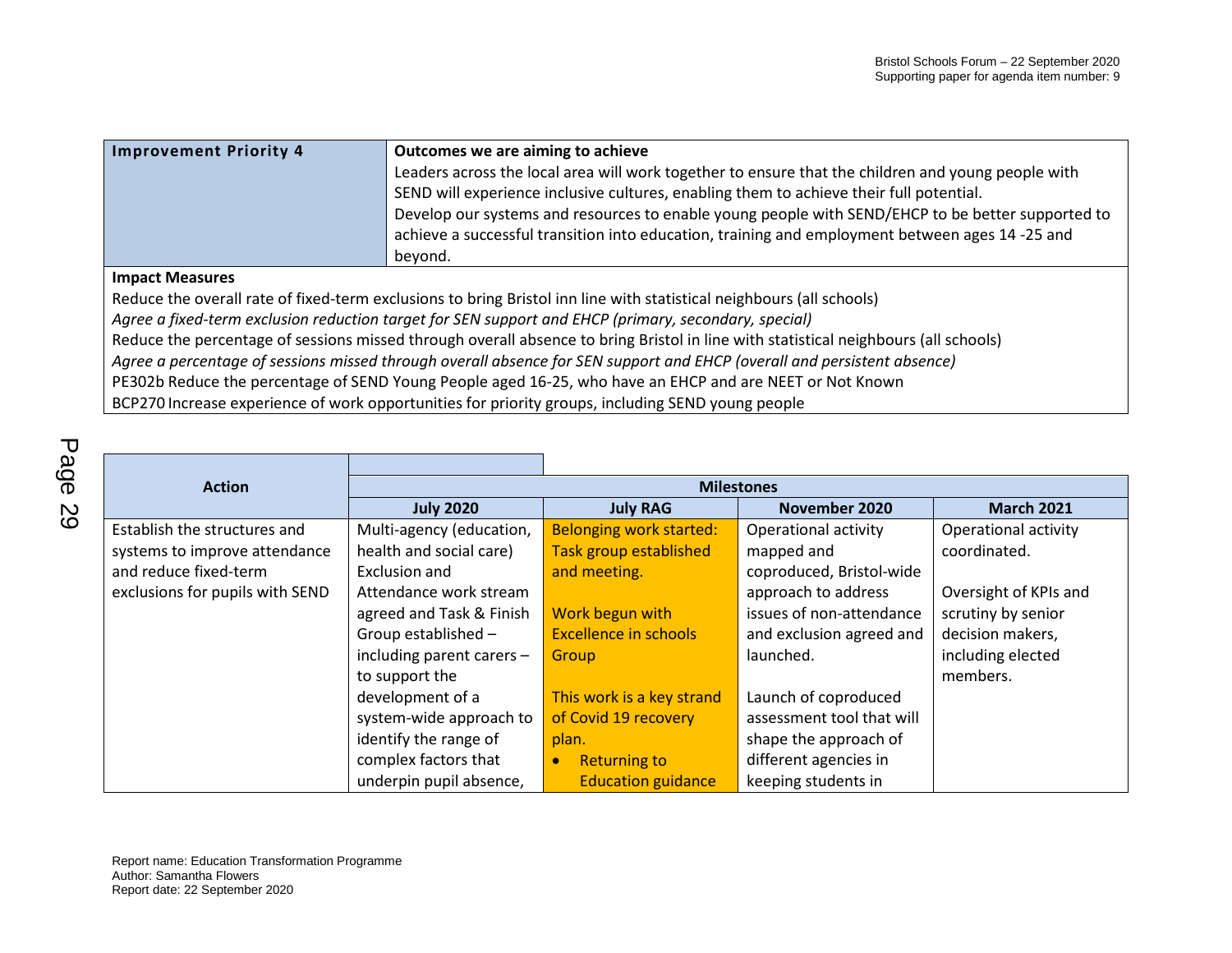| <b>Action</b>                       |                        |                           | <b>Milestones</b>    |                      |
|-------------------------------------|------------------------|---------------------------|----------------------|----------------------|
|                                     | <b>July 2020</b>       | <b>July RAG</b>           | November 2020        | <b>March 2021</b>    |
|                                     | adopting a contextual  | written for when          | education.           |                      |
|                                     | safeguarding approach. | children returning to     |                      |                      |
|                                     |                        | school following          |                      |                      |
|                                     |                        | Covid 19 absence          |                      |                      |
|                                     |                        | <b>Using trauma</b>       |                      |                      |
|                                     |                        | informed approach         |                      |                      |
|                                     |                        | Data - 'Think Family      |                      |                      |
|                                     |                        | data-base - multi-        |                      |                      |
|                                     |                        | agency working            |                      |                      |
|                                     |                        | Aim is to minimise        |                      |                      |
|                                     |                        | double disadvantage       |                      |                      |
|                                     |                        | - links to Leading        |                      |                      |
|                                     |                        | Edge work.                |                      |                      |
| <b>Extend the SEND Data Tracker</b> | 80% of young people    | Aware now of where 620    | 90% of young people  | 100% of young people |
| (BG6) temporary contract to         | aged 19-25 with SEND   | YP are 13 are still not   | aged 19-25 with SEND | aged 19-25 with SEND |
| ensure there is sufficient          | will be known and/or   | contactable. Work         | will be known and/or | will be known and/or |
| capacity to carry out critical      | <b>EHCP</b> ceased     | ongoing with SEND team    | <b>EHCP</b> ceased   | <b>EHCP</b> ceased   |
| research and contact functions      |                        | in regards to ceasing the |                      |                      |
| to build an accurate picture of     |                        | plans who need to be.     |                      |                      |
| Bristol young people aged 19-       |                        |                           |                      |                      |
| 25 with SEND (currently there       |                        |                           |                      |                      |
| are 633 young people in our         |                        |                           |                      |                      |
| cohort)                             |                        |                           |                      |                      |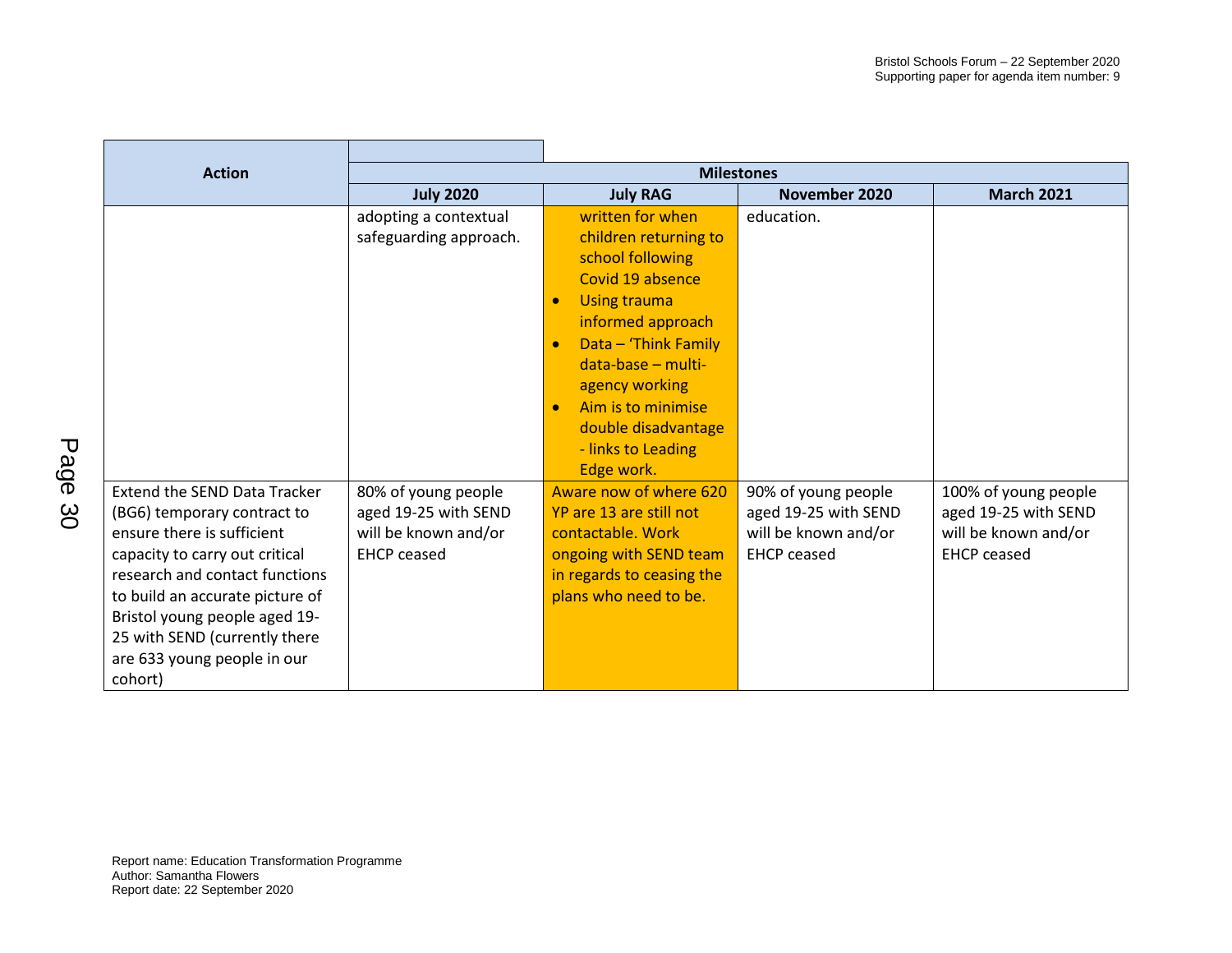| <b>Action</b>                                                                                                                                                                                                                                                                                                                                                                                          | <b>Milestones</b>                                                                                                                                                                                    |                                                                                                                                                                                                                                                                                                                                                                                                                                                    |                                                                                                                                                                                                      |                                                                                                                                                                                                      |  |  |
|--------------------------------------------------------------------------------------------------------------------------------------------------------------------------------------------------------------------------------------------------------------------------------------------------------------------------------------------------------------------------------------------------------|------------------------------------------------------------------------------------------------------------------------------------------------------------------------------------------------------|----------------------------------------------------------------------------------------------------------------------------------------------------------------------------------------------------------------------------------------------------------------------------------------------------------------------------------------------------------------------------------------------------------------------------------------------------|------------------------------------------------------------------------------------------------------------------------------------------------------------------------------------------------------|------------------------------------------------------------------------------------------------------------------------------------------------------------------------------------------------------|--|--|
|                                                                                                                                                                                                                                                                                                                                                                                                        | <b>July 2020</b>                                                                                                                                                                                     | <b>July RAG</b>                                                                                                                                                                                                                                                                                                                                                                                                                                    | November 2020                                                                                                                                                                                        | <b>March 2021</b>                                                                                                                                                                                    |  |  |
| Extend the Post-16 SEND<br>Participation Worker (BG9)<br>temporary contract to ensure<br>there is sufficient capacity to<br>carry out critical face to face<br>support and IAG activities with<br>young people with SEND aged<br>19-25 to secure positive<br>progression from Education to                                                                                                             | 20 SEND young people<br>aged 19-25 will have<br>been supported to<br>successfully progress into<br>training or employment                                                                            | <b>As of August the SEND</b><br>case worker was working<br>with 14 young people to<br>support them with EET<br>progress.                                                                                                                                                                                                                                                                                                                           | 35 SEND young people<br>aged 19-25 will have<br>been supported to<br>successfully progress into<br>training or employment                                                                            | 50 SEND young people<br>aged 19-25 will have<br>been supported to<br>successfully progress into<br>training or employment                                                                            |  |  |
| <b>Training and Employment</b><br><b>Extend the WORKS Project</b><br>Manager temporary contract so<br>that we can work in partnership<br>with schools and education<br>settings to embed careers<br>development into the<br>curriculum, expand the number<br>of employer pledges, and co-<br>design exploratory career<br>insights and experiences of work<br>for young people aged 14-16<br>with SEND | 420 SEND young people<br>aged 14-16 will have<br>taken part in employer<br>workshops and<br>experience of work<br>activities to increase<br>aspirations and<br>awareness of future<br>career options | 0 from April - July for YP<br>due to Covid however<br>there has been a CPD<br>event for staff and<br>Parents 24 people<br>attended. Most of the<br><b>SEND provisions had</b><br>limited communication<br>during lockdown.<br><b>However with schools</b><br>now returning there are<br>already plans to return to<br>delivery within the<br>school from next week<br>this is through a blended<br>offer of Virtual and face<br>to face in school. | 500 SEND young people<br>aged 14-16 will have<br>taken part in employer<br>workshops and<br>experience of work<br>activities to increase<br>aspirations and<br>awareness of future<br>career options | 840 SEND young people<br>aged 14-16 will have<br>taken part in employer<br>workshops and<br>experience of work<br>activities to increase<br>aspirations and<br>awareness of future<br>career options |  |  |
| Develop a strategy with health                                                                                                                                                                                                                                                                                                                                                                         | Current education                                                                                                                                                                                    | Two stage strategy:                                                                                                                                                                                                                                                                                                                                                                                                                                | Significant increase in                                                                                                                                                                              | Increased capacity across                                                                                                                                                                            |  |  |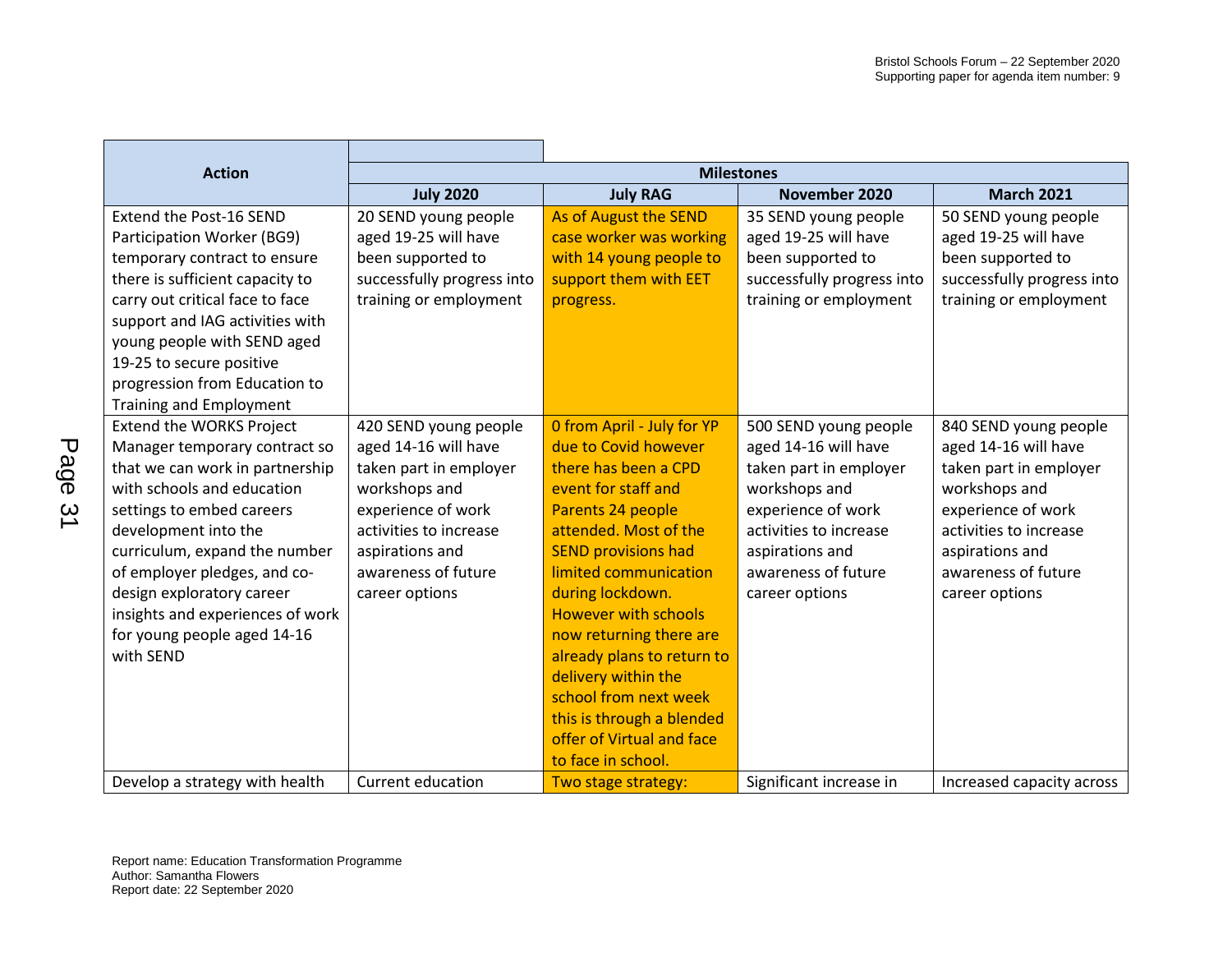| <b>Action</b>                     | <b>Milestones</b>            |                                         |                                |                        |  |
|-----------------------------------|------------------------------|-----------------------------------------|--------------------------------|------------------------|--|
|                                   | <b>July 2020</b>             | <b>July RAG</b>                         | November 2020                  | <b>March 2021</b>      |  |
| and schools to ensure specialist  | providers are engaged to     | <b>Address shortfall for</b><br>$1_{-}$ | number of places               | the local area to meet |  |
| provision is used effectively and | work with Bristol City       | 20/21                                   | available in specialist        | demand to 2021/22 and  |  |
| there are sufficient appropriate  | Council to ensure            | Longer term<br>2.                       | provisions.                    | beyond.                |  |
| places to meet need.              | sufficient school places     | <b>Specialist Place</b>                 |                                |                        |  |
|                                   | for all children and young   | Planning $-5+$ year                     | <b>Review of effectiveness</b> |                        |  |
|                                   | people carefully matched     | strategy                                | of resource bases and          |                        |  |
|                                   | to meet their particular     | Stage 1                                 | alternative provision is       |                        |  |
|                                   | needs in line with SEN       | Engaged schools - 78<br>$\bullet$       | undertaken.                    |                        |  |
|                                   | Code of Practice.            | expressions of                          |                                |                        |  |
|                                   |                              | interest from 30                        |                                |                        |  |
|                                   | Mapping exercise             | schools.                                |                                |                        |  |
|                                   | completed and gaps and       | <b>Feasibility studies to</b>           |                                |                        |  |
|                                   | issues understood to         | consider these and                      |                                |                        |  |
|                                   | inform Specialist            | list produced                           |                                |                        |  |
|                                   | <b>Provision Sufficiency</b> | Open additional                         |                                |                        |  |
|                                   | Strategy.                    | places in phases                        |                                |                        |  |
|                                   |                              | (dependent upon                         |                                |                        |  |
|                                   | Principles for specialist    | completion of                           |                                |                        |  |
|                                   | provision planning are       | building works and                      |                                |                        |  |
|                                   | agreed.                      | education setting                       |                                |                        |  |
|                                   |                              | 'readiness')                            |                                |                        |  |
|                                   | Forecast demand to           | Stage 2                                 |                                |                        |  |
|                                   | ensure there are             | <b>Vision Document</b>                  |                                |                        |  |
|                                   | sufficient places in         | including core                          |                                |                        |  |
|                                   | specialist provision         | principles to be co-                    |                                |                        |  |
|                                   | (schools and resource        | produced                                |                                |                        |  |
|                                   | bases) to meet need.         | <b>Mapping exercise</b>                 |                                |                        |  |
|                                   |                              | underway and                            |                                |                        |  |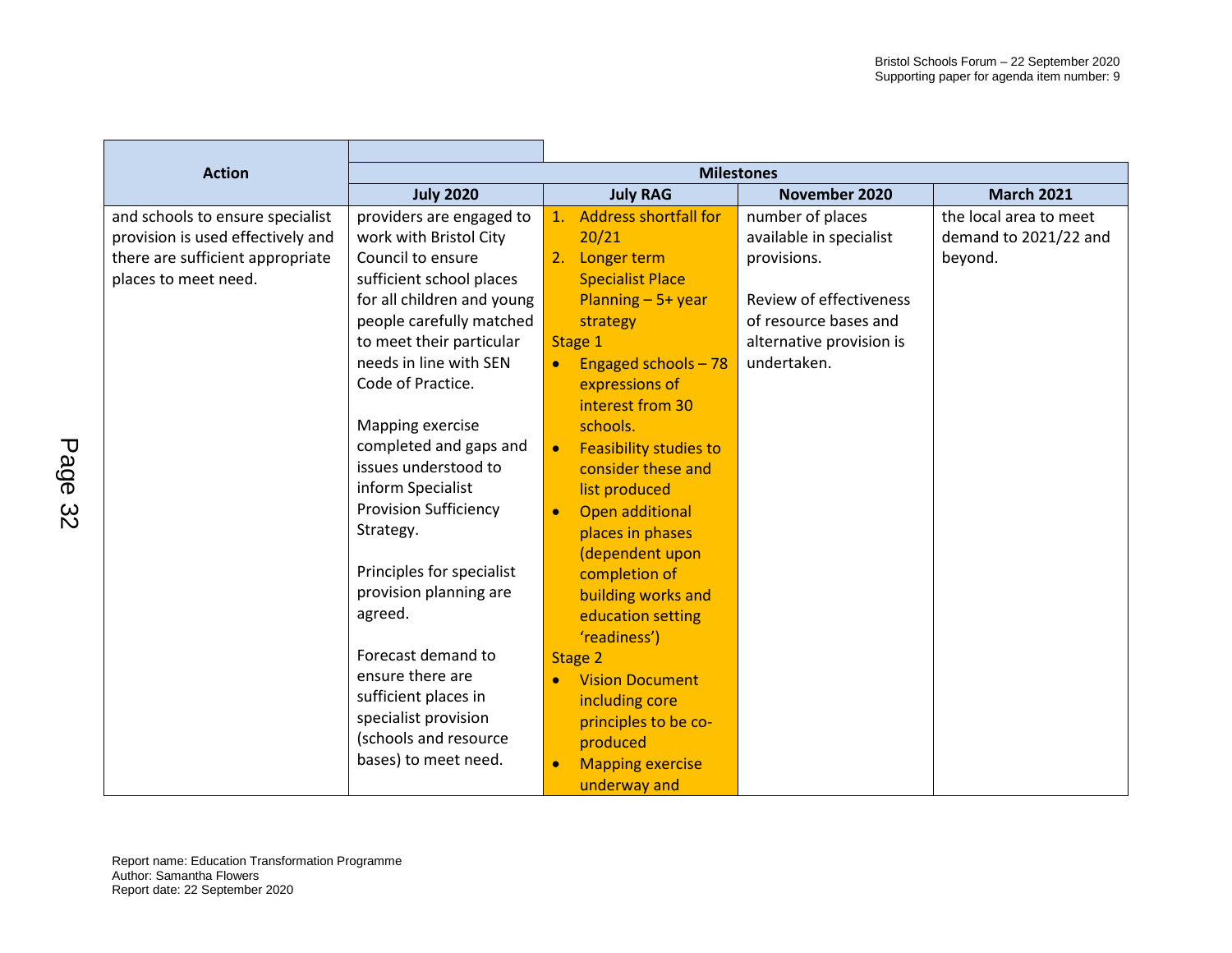| <b>Action</b> |                  | <b>Milestones</b>         |               |                   |  |
|---------------|------------------|---------------------------|---------------|-------------------|--|
|               | <b>July 2020</b> | <b>July RAG</b>           | November 2020 | <b>March 2021</b> |  |
|               |                  | baseline control          |               |                   |  |
|               |                  | Plan is to create flexing |               |                   |  |
|               |                  | provision to meet         |               |                   |  |
|               |                  | $demand - ongoing$        |               |                   |  |
|               |                  | annual process            |               |                   |  |

| <b>Improvement Priority 5</b>                                                                                                                 | Outcomes we are aiming to achieve                                                                       |  |  |  |
|-----------------------------------------------------------------------------------------------------------------------------------------------|---------------------------------------------------------------------------------------------------------|--|--|--|
|                                                                                                                                               | Parents and carers have a positive experience of the SEND system in Bristol and their confidence in the |  |  |  |
|                                                                                                                                               | system improves                                                                                         |  |  |  |
| <b>Impact Measures</b>                                                                                                                        |                                                                                                         |  |  |  |
| Findings from quality assurance activity (audits, feedback cards, surveys, complaints) demonstrate ongoing improvement in parental confidence |                                                                                                         |  |  |  |
| and satisfaction with the SEND system and Local Offer.                                                                                        |                                                                                                         |  |  |  |

Page 33

| <b>Action</b>                    |                          | <b>Milestones</b>         |                         |                           |  |  |
|----------------------------------|--------------------------|---------------------------|-------------------------|---------------------------|--|--|
|                                  | <b>July 2020</b>         | <b>July RAG</b>           | November 2020           | <b>March 2021</b>         |  |  |
| Coproduce the Local Offer        | Developed working        | Due to Covid, unable to   | Completed stage one of  | Completed stage two of    |  |  |
| website with children, young     | groups with young        | engage parent carers      | the Website             | the Website               |  |  |
| people, parents and carers in    | people, parents and      | fully to make an          | Development Plan in     | Development Plan in       |  |  |
| order to ensure information is   | carers to identify their | informed decision for the | coproduction with young | coproduction with         |  |  |
| clear, comprehensive, accessible | key needs and agreed     | development, so current   | people, parents and     | young, parents and        |  |  |
| and up-to-date.                  | way forward for the      | focus is on promoting the | carers.                 | carers.                   |  |  |
|                                  | Local Offer website.     | Local Offer website.      |                         |                           |  |  |
|                                  |                          | - Revised plan is to      |                         | Annual report of Local    |  |  |
|                                  | A co-produced Website    | engage the whole          |                         | Offer progress published. |  |  |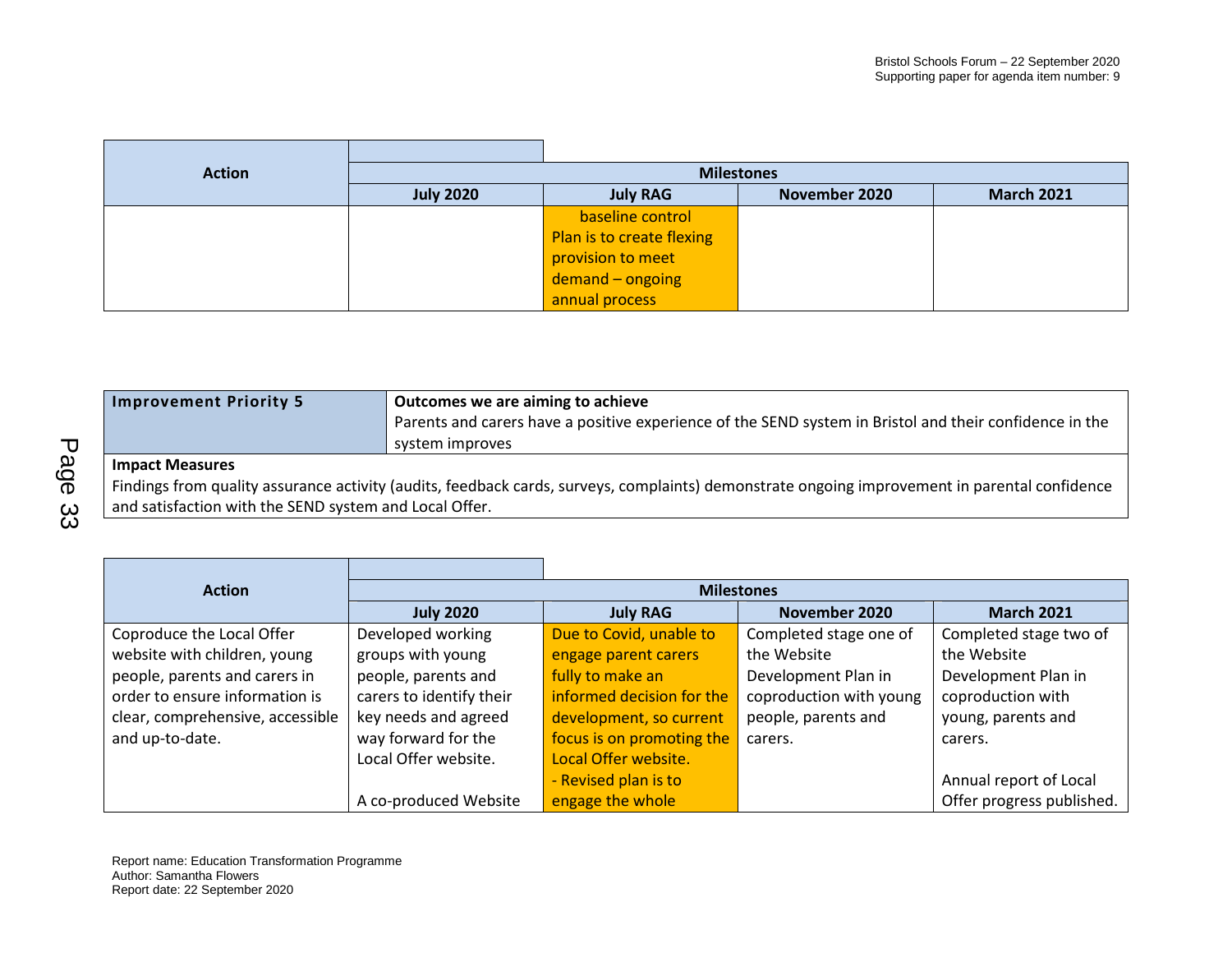| <b>Action</b> | <b>Milestones</b> |                                  |  |                   |  |
|---------------|-------------------|----------------------------------|--|-------------------|--|
|               | <b>July 2020</b>  | November 2020<br><b>July RAG</b> |  | <b>March 2021</b> |  |
|               | Development Plan, | community in the Local           |  |                   |  |
|               | ratified by all.  | Offer website through            |  |                   |  |
|               |                   | promotion, with a                |  |                   |  |
|               |                   | specific focus on harder         |  |                   |  |
|               |                   | to reach communities.            |  |                   |  |

Report name: Education Transformation Programme Author: Samantha Flowers Report date: 22 September 2020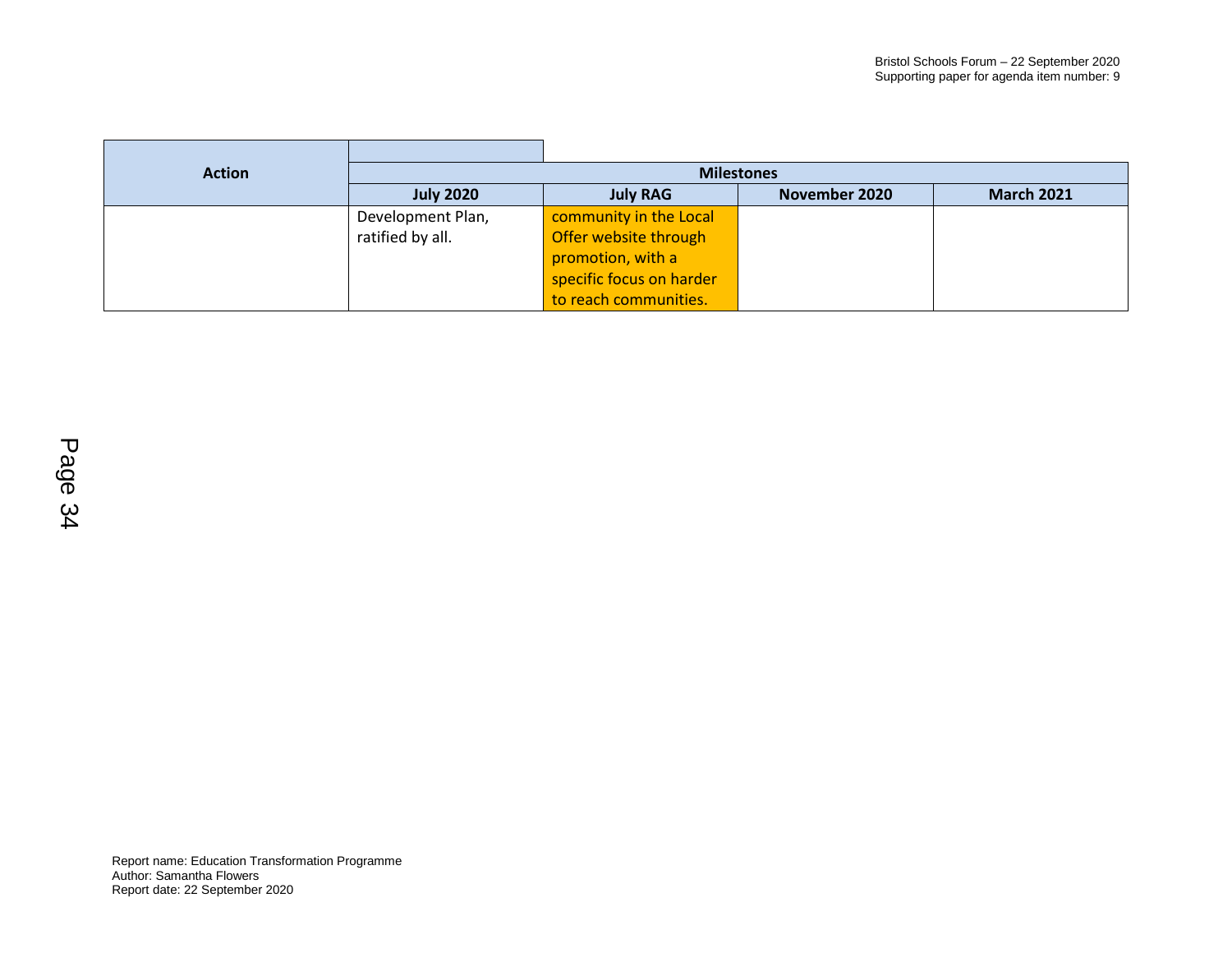Report name: Education Transformation Programme Author: Samantha Flowers Report date: 22 September 2020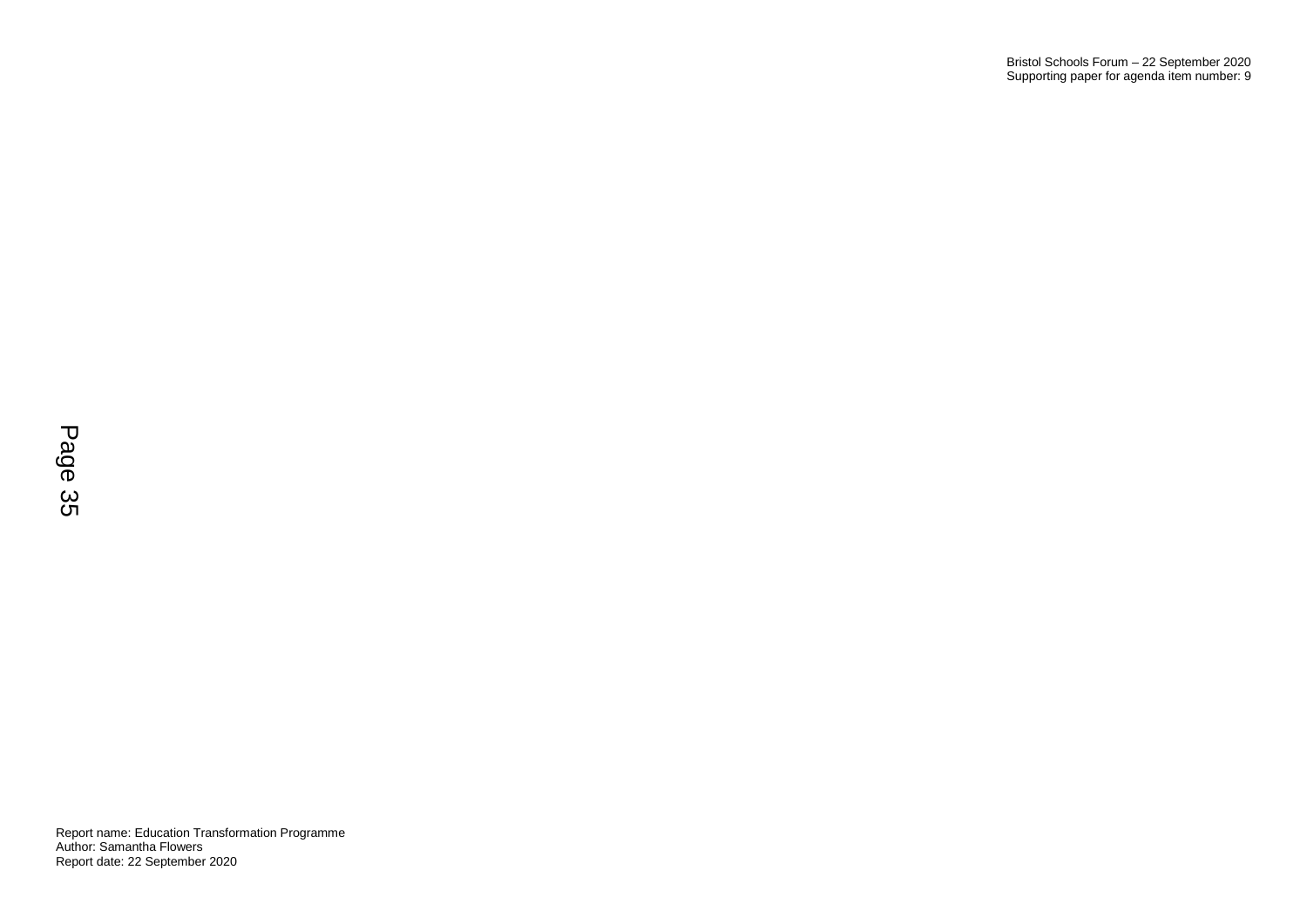Bristol Schools Forum 22nd September 2020 Supporting paper for agenda item number: 10

#### **Bristol Schools Forum Update on DSG 2021-22 with potential funding levels**

| Date of meeting: | 22 September 2020  |
|------------------|--------------------|
| Time of meeting: | $5.00 \text{ pm}$  |
| Venue:           | Virtual - via Zoom |

#### **1 Purpose of report**

1.1 This report provides an outline of emerging DSG funding levels for 2021/22, and updates on any changes to regulations surrounding DSG. As details on allocations are yet to be confirmed any figures are indicative and should be treated with caution.

#### **2 Recommendation**

- 2.1 **Schools Forum is invited to:**
	- **a) note the potential 2021/22 indicative funding levels.**
	- **b) note the proposed restrictions relating to the DSG.**
	- **c) Note that the LA will consult with schools on items in the local formula, particularly MFG, transfers between blocks, and formula factors.**
	- **d) note that the LA will consult with schools on their views on dedelegation, and report the results of the consultation to Forum for their decision at the meeting in November.**
- **3 Background**
- 3.1 The ESFA released some details of the Pre-16 schools revenue funding for  $2021/2022$  on Monday  $20<sup>th</sup>$  July.
- 3.2 This information included provisional allocations for Schools Block (excluding Growth), High Needs Block and Central School Services Block for 2021-22, based on current pupil data. Actual allocations and the Growth allocations will be determined later in the Autumn, based on Autumn 2020 school census data. There was no information on Early Years funding in this release. Agenda Item 10<br>
Supportion also Supportion pager for agenda item matter.<br>
Supportion pager for agenda item number: 10<br>
22 With potential funding levels<br>
September 2020<br>
O om<br>
O om<br>
of emerging DSG funding levels for 2021/2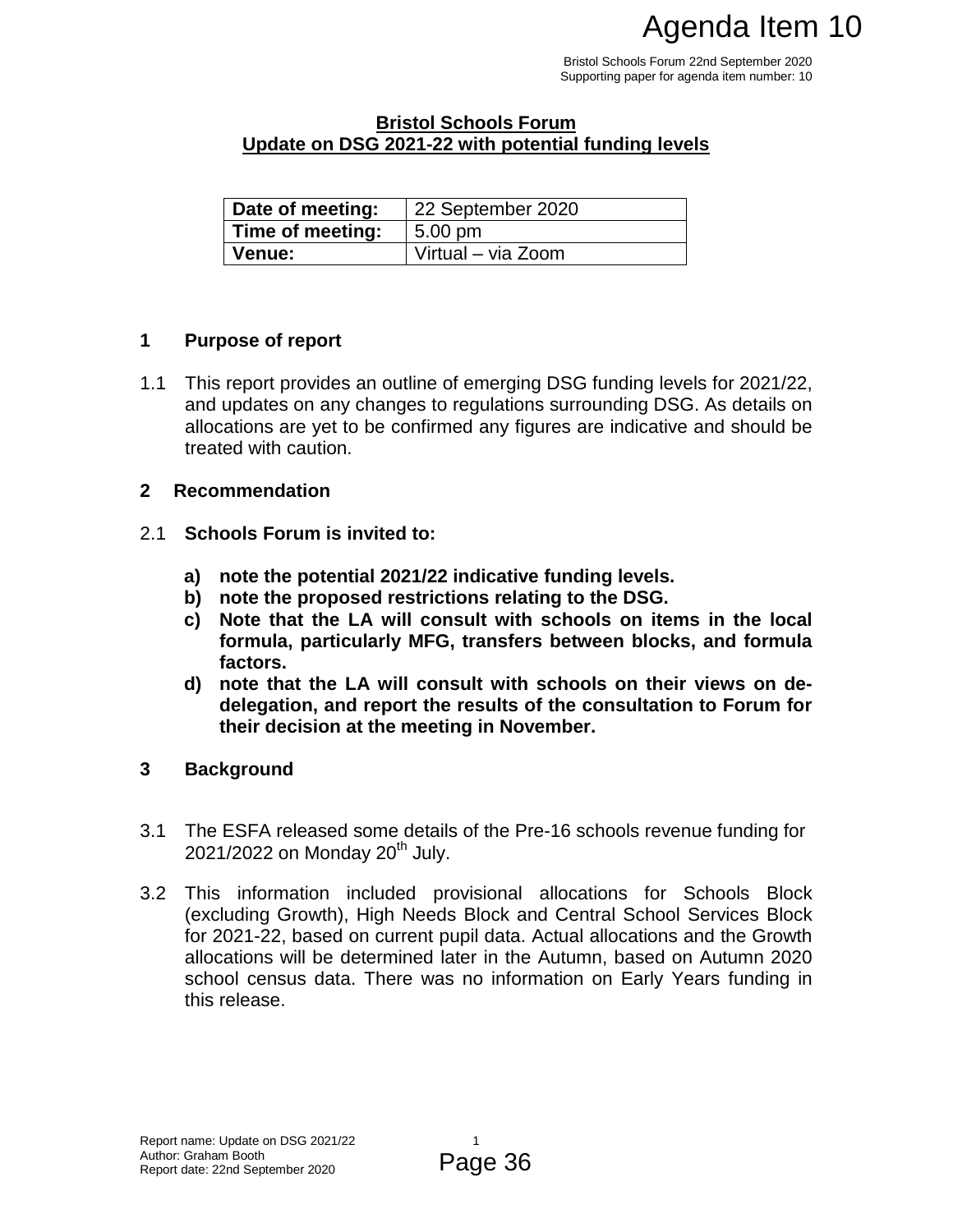- 3.3 For 2021/22 the 2019 update to the Income Deprivation Affecting Children Index has been incorporated into the allocations, meaning deprivation data used for calculating the formula is the latest data.
- 3.4 Whilst funding in schools and high needs blocks is distributed to individual LAs using National Funding Formula (NFF), the LA retains discretion over the local formula in to distributing the schools block to individual schools.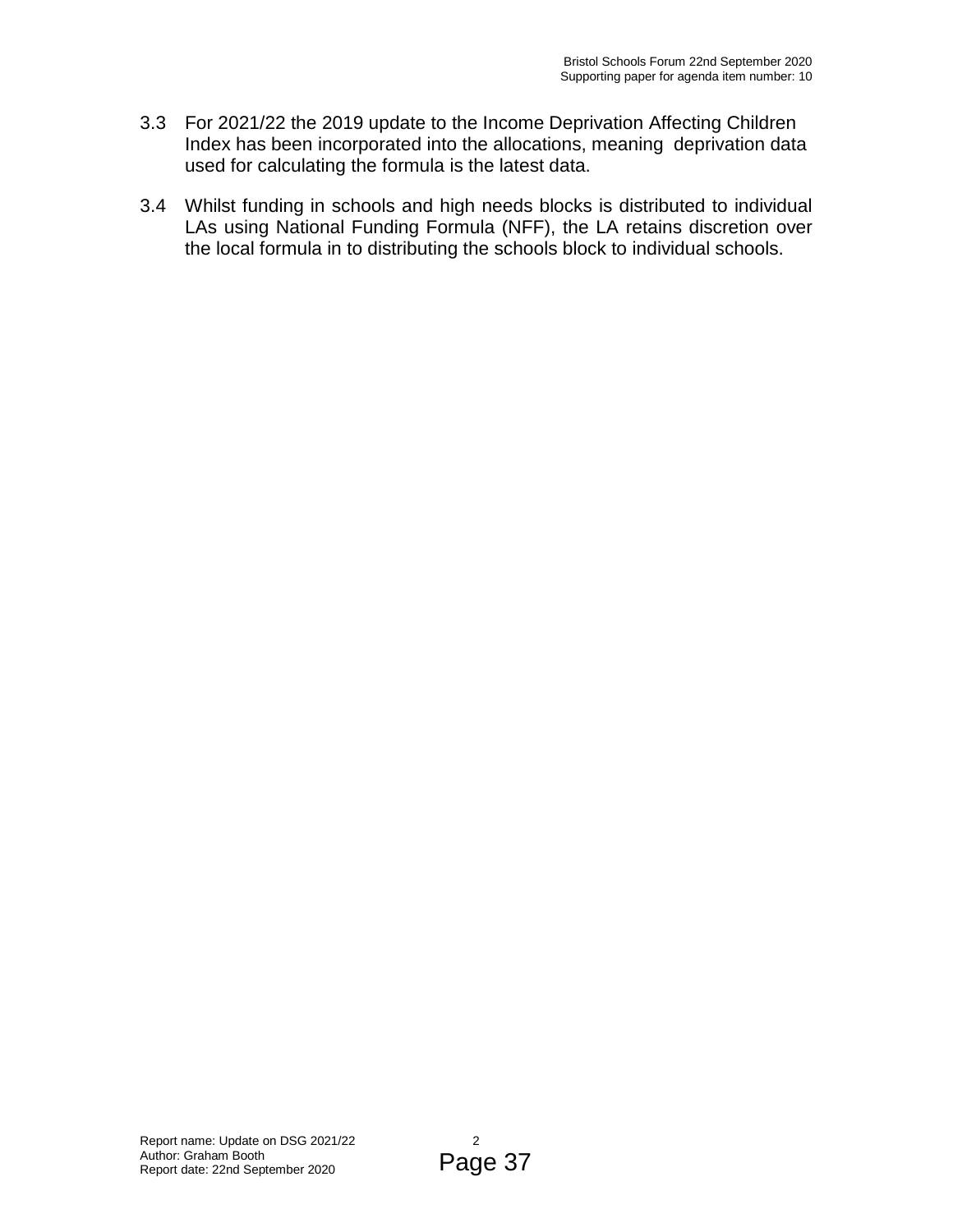#### **4 Funding levels for 2021/22**

- 4.1 The announcement has stated that national funding for schools will increase by 4% overall, as compared to 2020/21. The funding floor will allocate at least 2% more in pupil-led funding per pupil, and there is an increase in the NFF minimum per pupil funding. Primary age is increasing, from £3750 to £4180 and Secondary is increasing KS3 from £4800 to £5215, and KS4 from £5300 to £5715.
- 4.2 Included within these uplifts is the announcement that the key factors in the NFF are seeing the unit values raised by 3%, and that part of the increase in the minimum funding levels is due to the incorporation of the Teachers' Pay and Teachers' Pensions grants into the unit value. The NFF is incorporating these grants into the minimum funding at the rate of £180 for primary pupils and £265 for secondary pupils.
- 4.3 The provisional Schools Block allocation for Bristol has been published at £291.7m, with actual allocations expected to be published in December 2020.
- 4.4 The treatment of the teachers' pay grant and the teachers' pension grant is changing in 2021/22, with the announcement stating that the funding of these grants (including the supplementary fund) has been added to the Schools Block from 2021 to 2022. The value of the Teachers' Pay grant in 2020/21 is being paid at the rate of £19.59 for Primary pupils and £28.84 for Secondary pupils and the value of the Teachers' Pensions Grant is being paid at the rate of £55.36 for Primary pupils and £81.49 for Secondary pupils. These are the April to August rates and we are still awaiting the announcement of September to March rates.
- 4.5 Nationally high needs funding is to increase by £730m for 2021/22, with each LA receiving an increase of at least 8% per head of population, compared to 2020/21. The provisional High Needs Block allocation for Bristol has been published at £66.9m (a £6.1m increase from 2020/21), with actual allocations expected to be published in December 2020.
- 4.6 As with Schools Block mainstream funding the teachers' pay grant and the teachers' pension employer contribution grant amounts for High Needs have been incorporated within the block.
- 4.7 Nationally central schools services funding in 2021 to 2022 will increase by 4% for the ongoing responsibilities that local authorities continue to have for all schools, while funding for historic commitments within this block will decrease by a further 20%. The provisional Central School Services Block allocation for Bristol has been published at £2.6m, with actual allocations expected to be published in December 2020. This is an overall reduction of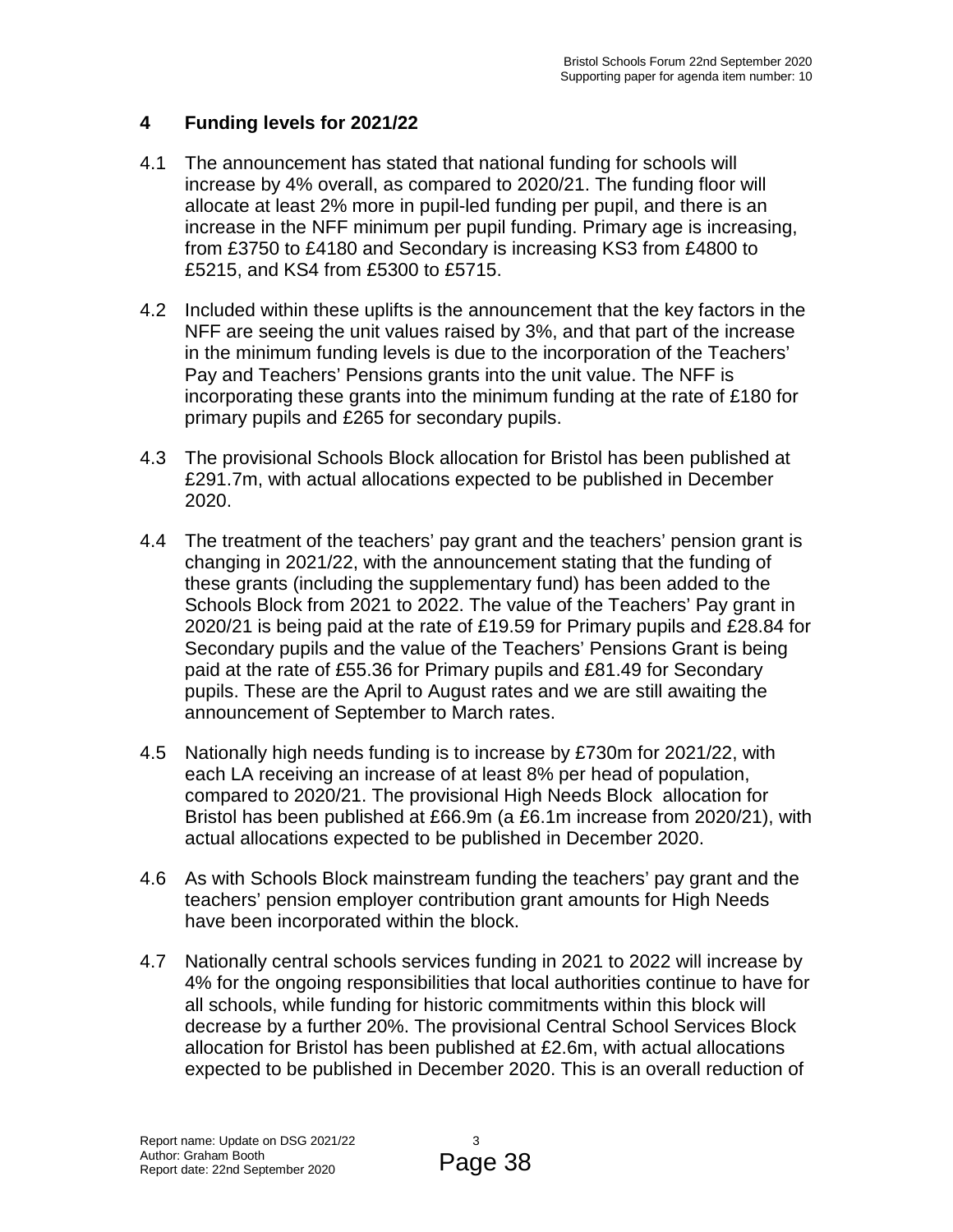£72k reflecting a £186k reduction in historical prudential borrowing, offset by an increase in funding for ongoing responsibilities.

- 4.8 These provisional allocations are based on 2020/21 data. Final allocations of the 2021/22 funding will use information from the Autumn census are expected to be issued in December 2020.
- 4.9 Table 1 shows the potential increases in DSG funding for Bristol for 2021/22.

| Table 1: Indicative 2021/22 DSG funding |
|-----------------------------------------|
|-----------------------------------------|

| <b>Comparative allocations</b>       | 2020/21<br><b>DSG</b><br>allocation | Pay and<br><b>Pension</b><br><b>Grants</b><br>Apr-<br><b>August</b><br>2020/21 | <b>Estimated</b><br>Pay and<br><b>Pension</b><br>grant<br>allocations<br>Sept-March<br>2020/21 | Total:<br>2020/21<br><b>DSG plus</b><br><b>Estimated</b><br>$grants - to$<br>enable<br>comparison. | <b>Indicative</b><br>2021/22<br><b>DSG</b><br>allocation | %<br>increase |
|--------------------------------------|-------------------------------------|--------------------------------------------------------------------------------|------------------------------------------------------------------------------------------------|----------------------------------------------------------------------------------------------------|----------------------------------------------------------|---------------|
|                                      | £m                                  |                                                                                |                                                                                                |                                                                                                    | £m                                                       |               |
| Schools Block excl growth            | 271.2                               | 5.4                                                                            | 7.6                                                                                            | 284.2                                                                                              | 291.7                                                    | 2.7%          |
| <b>Central School Services Block</b> | 2.7                                 |                                                                                |                                                                                                | 2.7                                                                                                | 2.6                                                      | $-2.6%$       |
| <b>High Needs Block</b>              | 60.8                                | 0.4                                                                            | 0.5                                                                                            | 61.7                                                                                               | 66.9                                                     | 8.5%          |
| <b>Total</b>                         | 334.7                               | 5.8                                                                            | 8.1                                                                                            | 348.5                                                                                              | 361.2                                                    | 3.6%          |
|                                      |                                     |                                                                                |                                                                                                |                                                                                                    |                                                          |               |
| <b>Early Years</b>                   | 37.1                                |                                                                                |                                                                                                |                                                                                                    | No data                                                  |               |

*Ignoring any changes in pupil numbers/characteristics*

*Allocations before any movements between blocks*

*Sept-March Pay & Pension Grant figures not known at this stage*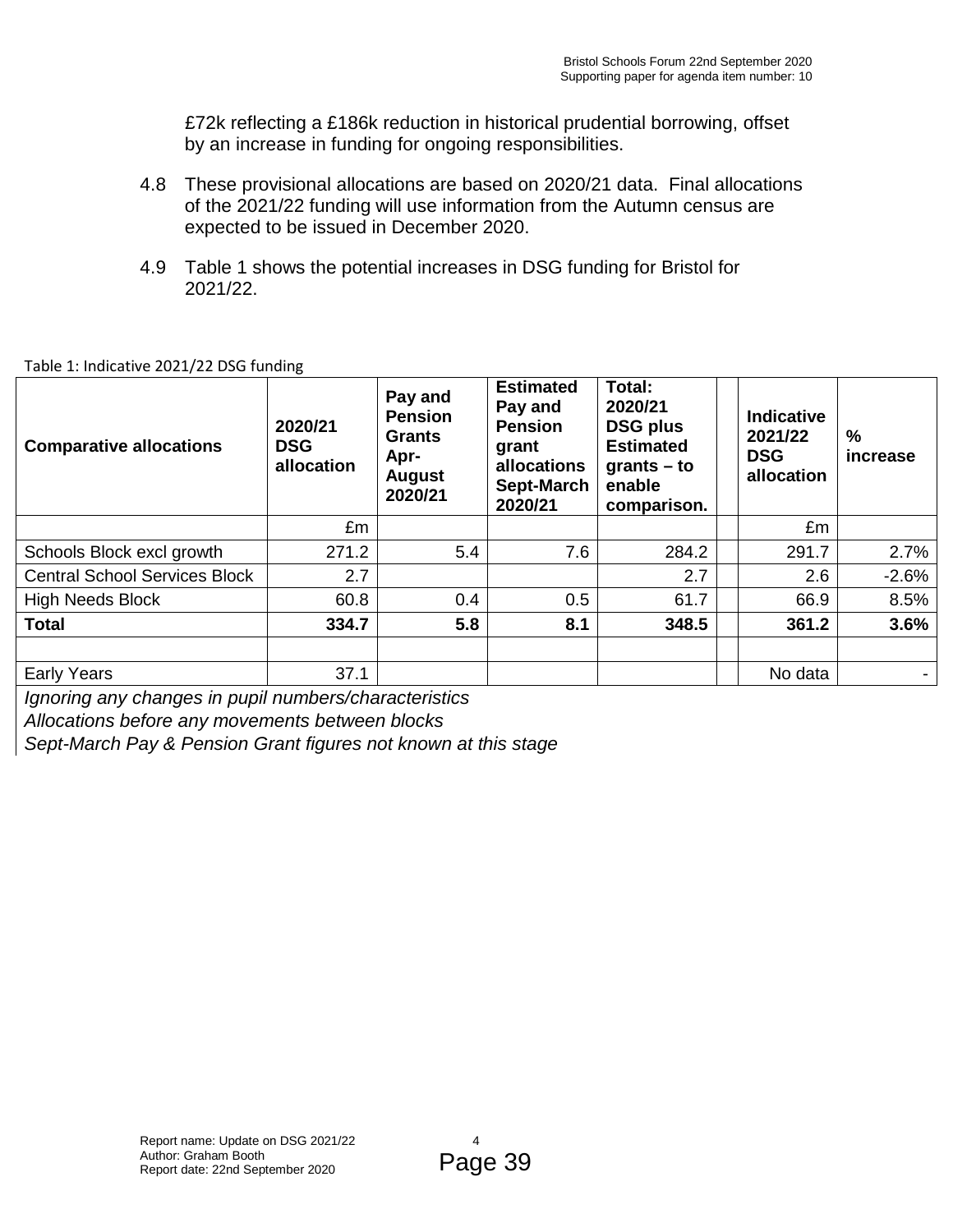#### **5 Restrictions on use and allocations**

- 5.1 For 2021/22 we will continue to set a local schools formula. The government has confirmed again its intention to move to a single 'hard' national funding formula to determine every school's budget but no timescale for this change has been announced.
- 5.2 Minimum funding levels per pupil are set as described above and remain a mandatory factor in the local formula.
- 5.3 MFG for 2021/22 must be set at between +0.5% and +2%. An MFG of 0.5% was applied for 2020/21. Forum will need to discuss and agree what MFG rate is set for 202/22 within this range.
- 5.4 Local authorities will continue to be able to transfer up to 0.5% of their schools block to other blocks of the Dedicated Schools Grant (DSG), with schools forum approval with the caveat that the total schools block available for such transfers must exclude the additional funding local authorities have been allocated for the teachers' pay and pension grant, thereby guaranteeing that all of this funding remains with schools. A disapplication will be required for transfers above 0.5%, or for any amount without schools forum approval..
- 5.5 In 2020/21 we transferred £1.369m (0.5%) from the schools block to high needs block, this was matched by the LA and earmarked specifically to contribute towards the Education Transformation Programme.
- 5.6 Consultation will be carried out with schools, prior to the November forum meeting to seek their views of the following items;
	- Level of MFG to be applied.
	- Changes to formula factors
	- Transfers between blocks
- **6 De-delegation of services to Maintained Schools**